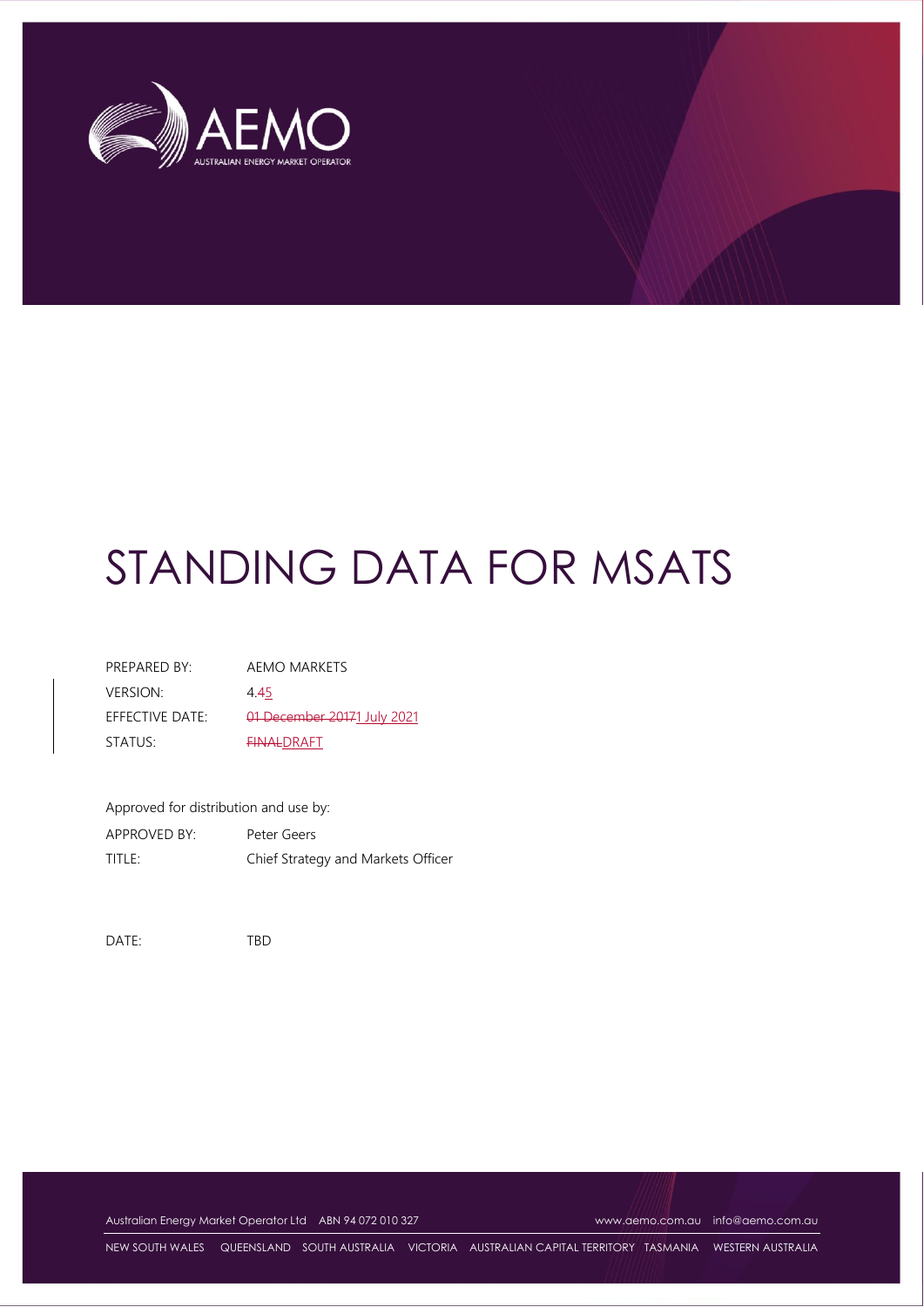

# **VERSION RELEASE HISTORY**

| Version | <b>Effective Date</b> | Summary of Changes                                                                                                                                                                                                                                                                                                                                                                                                                |  |  |
|---------|-----------------------|-----------------------------------------------------------------------------------------------------------------------------------------------------------------------------------------------------------------------------------------------------------------------------------------------------------------------------------------------------------------------------------------------------------------------------------|--|--|
| 4.0     | Aug 2009              | Update to AEMO Format                                                                                                                                                                                                                                                                                                                                                                                                             |  |  |
| 4.1     | 19/04/2012            | Updates to NMI Data tables to include Feeder Class, Customer Classification Code &<br>Customer Threshold Code and minor data corrections.                                                                                                                                                                                                                                                                                         |  |  |
| 4.2     | 28/08/2013            | Updated<br>for<br>Nx<br>suffixes<br>sections<br>8.<br>9<br>12.<br>wording<br>in<br>and<br>Updated reference to the CATS procedures for Embedded Networks in section 7.<br>Added new data stream type codes under section 11: Reference Tables.<br>Updated reference to the NEM Metrology Procedures in section 15.                                                                                                                |  |  |
| 4.3     | 01 December<br>2017   | Updated to incorporate:<br>National Electricity Amendment (Expanding competition in metering and related<br>$\bullet$<br>services) Rule 2015. No.12;<br>National Electricity Amendment (Embedded Networks) Rule 2015 No. 15; and<br>$\bullet$<br>National Electricity Amendment (Meter Replacement Processes) Rule 2016 No. 2.<br>$\bullet$                                                                                       |  |  |
| 4.4     | 01 December<br>2017   | <b>Final Version</b>                                                                                                                                                                                                                                                                                                                                                                                                              |  |  |
| 4.5     | 1 July 2021           | Updated to incorporate amendments to Meter Read Type Code and introduce<br>Transmission Node Identifier 2 to support the:<br>National Electricity Amendment (Five Minute Settlement) Rule 2017 No.15;<br>National Electricity Amendment (Global settlement and market reconciliation) Rule 2018<br>No. 14; and<br>Draft National Electricity Amendment (Introduction of metering coordinator planned<br>interruptions) Rule 2020. |  |  |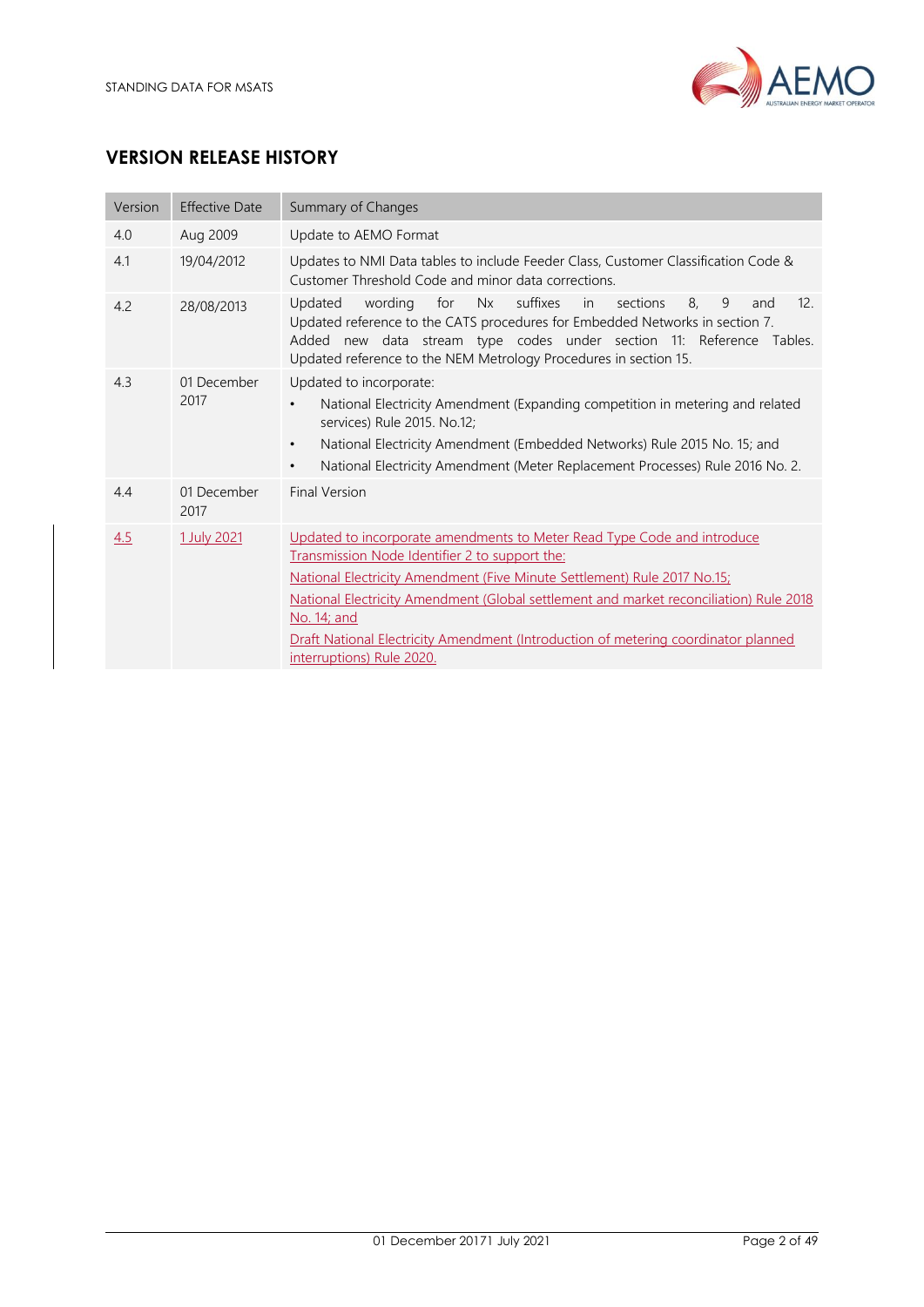

# **CONTENTS**

| 1.             | <b>INTRODUCTION</b>                                                                                 | 6                   |
|----------------|-----------------------------------------------------------------------------------------------------|---------------------|
| 1.1.           | Purpose and scope                                                                                   | 6                   |
| 1.2.<br>1.3.   | Definitions and interpretation<br>Related documents                                                 | 6<br>6              |
| 2.             | <b>BACKGROUND</b>                                                                                   | 6                   |
|                |                                                                                                     |                     |
| 3.             | CONVENTIONS USED WITHIN THIS DOCUMENT                                                               | 7<br>$\overline{7}$ |
| 3.1.<br>3.2.   | Column Headed: Standing Data Required<br><b>NMIs Affected</b>                                       | 87                  |
| 4.             | CATS_METER_REGISTER                                                                                 | 98                  |
| 5.             | CATS_DLF_CODES                                                                                      | 1445                |
| 6.             | CATS_EMB_NET_ID_CODES                                                                               | 1546                |
|                |                                                                                                     |                     |
| 7.             | CATS_NMI_DATA                                                                                       | 1647                |
| 8.             | CATS_NMI_DATA_STREAM                                                                                | 1920                |
| 9.             | CATS_REGISTER_IDENTIFIER                                                                            | 2022                |
| 10.            | CATS_NMI_PARTICIPANT_RELATIONS                                                                      | 2324                |
|                |                                                                                                     |                     |
| 11.            | REFERENCE TABLES                                                                                    | 2425                |
| 12.            | USE OF NMI SUFFIX TO POPULATE CATS_REGISTER_IDENTIFIER                                              | 2529                |
| 13.            | ASSIGNMENT OF DATA - ACCUMULATION METERS                                                            | 2730                |
| 13.1.          | Single Meter, no controlled load                                                                    | 2730                |
| 13.2.          | Two Single Element Meters, no controlled load                                                       | 2731                |
| 13.3.          | Two Single Element Meters, one with controlled load                                                 | 2831                |
| 13.4.          | One Meter with Two Registers, one measuring a controlled load                                       | 2831                |
| 13.5.<br>13.6. | Single Multi-function Meter<br>Two meters, three registers. One register measures a controlled load | 2832<br>2932        |
| 14.            | ASSIGNMENT OF DATA - INTERVAL METERS                                                                | 2933                |
| 14.1.          | One meter                                                                                           | 2933                |
| 14.2.          | Import/Export meter                                                                                 | 3033                |
| 14.3.          | One meter: multiple registers                                                                       | 3034                |
| 14.4.          | One meter: Twin Measurement Elements                                                                | 3134                |
| 15.            | ASSIGNMENTS OF DATA - SAMPLE METERS                                                                 | 3236                |
| 15.1.          | Multifunction Sample Meter                                                                          | 3336                |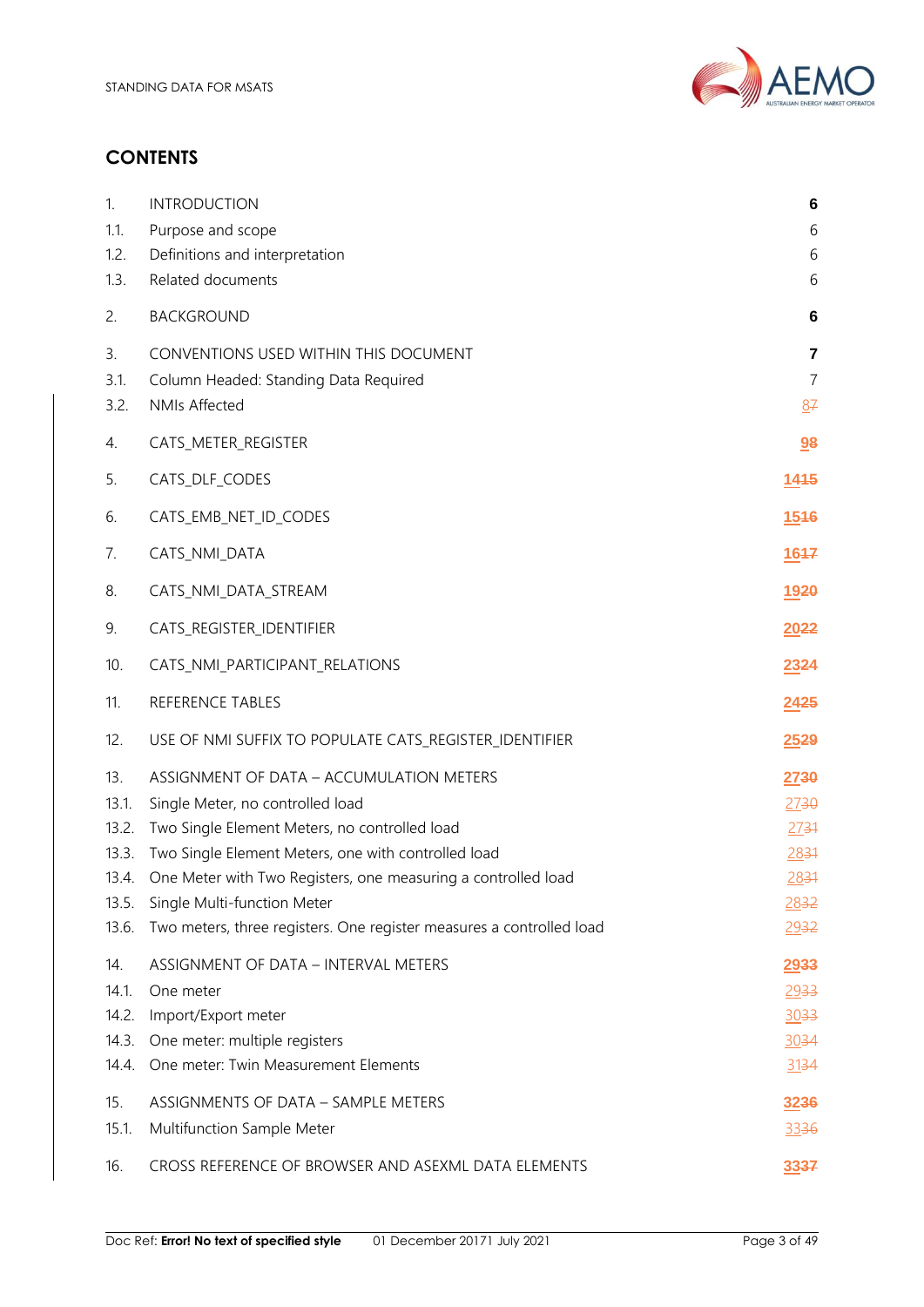

| 17. | EXAMPLES OF TYPICAL FIELD VALUES | <u>43</u> 47 |
|-----|----------------------------------|--------------|
| 18. | DATA TYPE CONVENTIONS            | 4955         |

# **TABLES**

| Table 1  |                                                                               |  |
|----------|-------------------------------------------------------------------------------|--|
| Table 2  |                                                                               |  |
| Table 3  |                                                                               |  |
| Table 4  |                                                                               |  |
| Table 5  |                                                                               |  |
| Table 6  |                                                                               |  |
| Table 7  |                                                                               |  |
| Table 8  |                                                                               |  |
| Table 9  |                                                                               |  |
| Table 10 |                                                                               |  |
| Table 11 |                                                                               |  |
| Table 12 |                                                                               |  |
| Table 13 |                                                                               |  |
| Table 14 |                                                                               |  |
| Table 15 | Valid Customer Classification Threshold Codes  Error! Bookmark not defined.26 |  |
| Table 16 |                                                                               |  |
| Table 17 |                                                                               |  |
| Table 18 |                                                                               |  |
| Table 19 |                                                                               |  |
| Table 20 |                                                                               |  |
| Table 21 |                                                                               |  |
| Table 22 |                                                                               |  |
| Table 23 |                                                                               |  |
| Table 24 |                                                                               |  |
| Table 25 |                                                                               |  |
| Table 26 |                                                                               |  |
| Table 27 |                                                                               |  |
| Table 28 |                                                                               |  |
| Table 29 |                                                                               |  |
| Table 30 |                                                                               |  |
| Table 31 |                                                                               |  |
| Table 32 |                                                                               |  |
| Table 33 |                                                                               |  |
| Table 34 |                                                                               |  |
| Table 35 |                                                                               |  |
| Table 36 |                                                                               |  |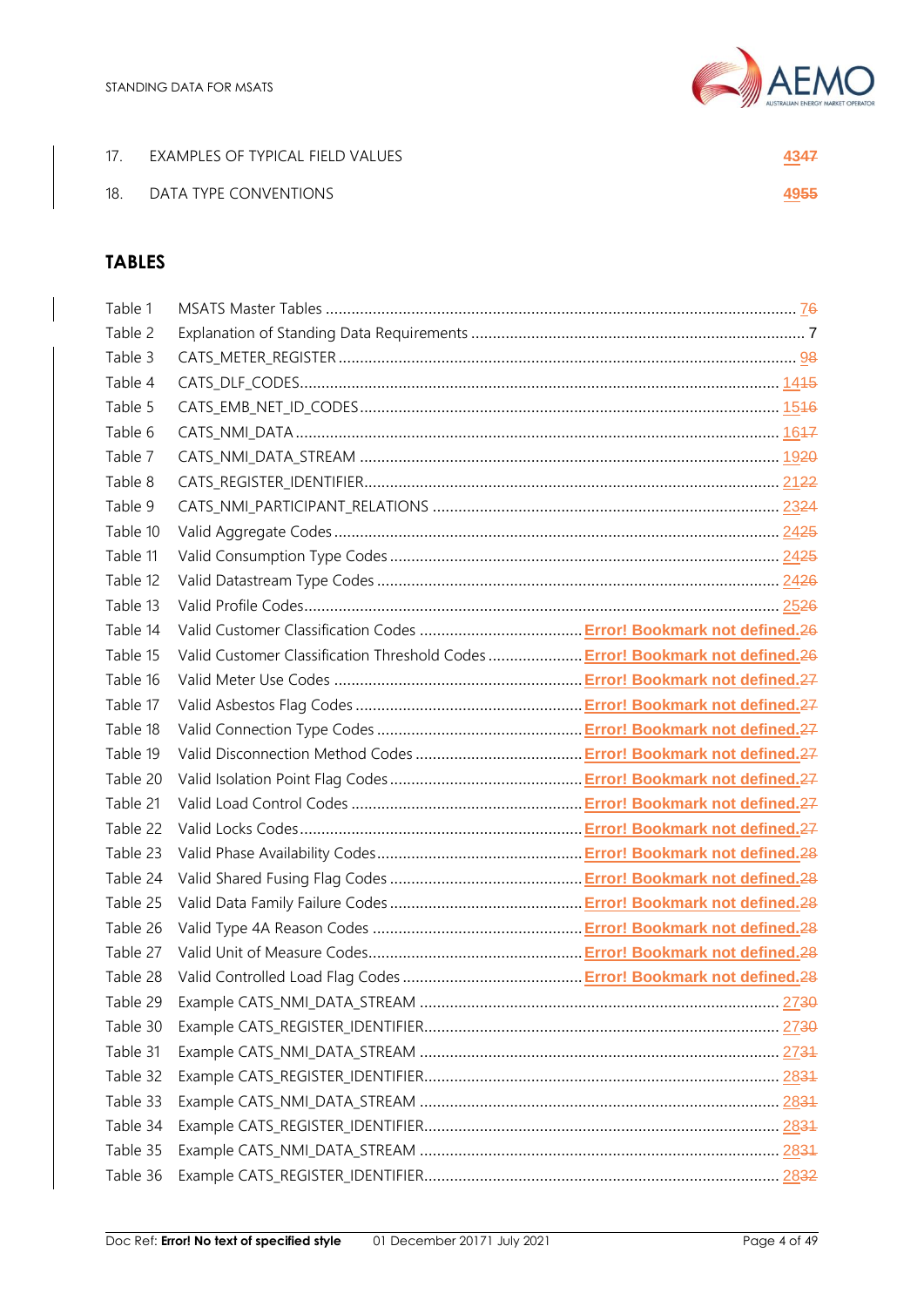

| Table 37 |  |
|----------|--|
| Table 38 |  |
| Table 39 |  |
| Table 40 |  |
| Table 41 |  |
| Table 42 |  |
| Table 43 |  |
| Table 44 |  |
| Table 45 |  |
| Table 46 |  |
| Table 47 |  |
| Table 48 |  |
| Table 49 |  |
| Table 50 |  |
| Table 51 |  |
| Table 52 |  |
| Table 53 |  |
| Table 54 |  |
| Table 55 |  |
| Table 56 |  |
| Table 57 |  |
| Table 58 |  |
| Table 59 |  |
| Table 60 |  |
| Table 61 |  |
| Table 62 |  |
| Table 63 |  |
| Table 64 |  |
| Table 65 |  |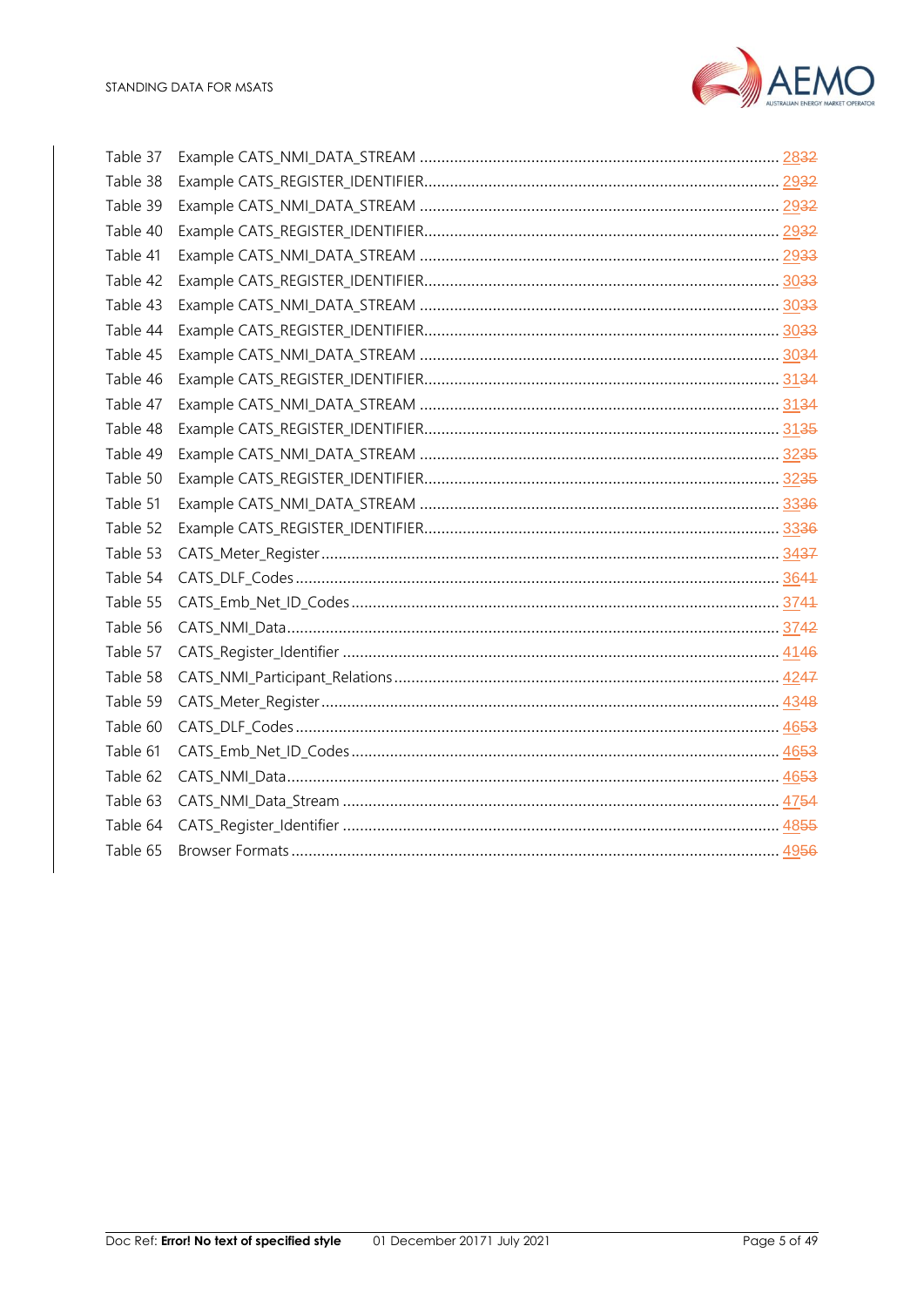

# <span id="page-5-0"></span>**1. INTRODUCTION**

# <span id="page-5-1"></span>**1.1. Purpose and scope**

This document details the data requirements for the various data elements comprising the CATS Standing Data stored for each *NMI*, together with relevant examples and definitions.

# <span id="page-5-2"></span>**1.2. Definitions and interpretation**

The Retail Electricity Market Procedures – Glossary and Framework:

- a) is incorporated into and forms part of this document; and
- b) should be read with this document.

## <span id="page-5-3"></span>**1.3. Related documents**

| Title                                                            | Location                                                                                                                                                                                                                                                                                                           |
|------------------------------------------------------------------|--------------------------------------------------------------------------------------------------------------------------------------------------------------------------------------------------------------------------------------------------------------------------------------------------------------------|
| Retail Electricity Market Procedures -<br>Glossary and Framework | https://aemo.com.au/energy-systems/electricity/national-electricity-<br>market-nem/market-operations/retail-and-<br>meteringhttp://aemo.com.au/Electricity/National-Electricity-Market-<br>NEM/Retail-and-metering/Glossary-and-Framework                                                                          |
| <b>CATS Procedures</b>                                           | https://aemo.com.au/energy-systems/electricity/national-electricity-<br>market-nem/market-operations/retail-and-metering/market-<br>settlement-and-transfer-solutions-<br>msatshttp://www.aemo.com.au/Electricity/National-Electricity-Market-<br>NEM/Retail-and-metering/Market-Settlement-and-Transfer-Solutions |
| <b>WIGS Procedures</b>                                           | https://aemo.com.au/energy-systems/electricity/national-electricity-<br>market-nem/market-operations/retail-and-metering/market-<br>settlement-and-transfer-solutions-<br>msatshttp://www.aemo.com.au/Electricity/National-Electricity-Market-<br>NEM/Retail-and-metering/Market-Settlement-and-Transfer-Solutions |
| <b>MDM Procedures</b>                                            | https://aemo.com.au/energy-systems/electricity/national-electricity-<br>market-nem/market-operations/retail-and-metering/market-<br>settlement-and-transfer-solutions-<br>msatshttp://www.aemo.com.au/Electricity/National-Electricity-Market<br>NEM/Retail-and-metering/Market-Settlement-and-Transfer-Solutions  |
| MSATS CATS history Model                                         | https://aemo.com.au/energy-systems/electricity/national-electricity-<br>market-nem/market-operations/retail-and-metering/market-<br>settlement-and-transfer-solutions-<br>msatshttp://www.aemo.com.au/Electricity/National-Electricity-Market-<br>NEM/Retail-and-metering/Market-Settlement-and-Transfer-Solutions |
| MSATS guides                                                     | https://aemo.com.au/energy-systems/electricity/national-electricity-<br>market-nem/market-operations/retail-and-metering/market-<br>settlement-and-transfer-solutions-<br>msatshttp://www.aemo.com.au/Electricity/National-Electricity-Market-<br>NEM/Retail-and-metering/Market-Settlement-and-Transfer-Solutions |

# <span id="page-5-4"></span>**2. BACKGROUND**

The five MSATS master tables contain the standing data stored for each *NMI*. They are the following: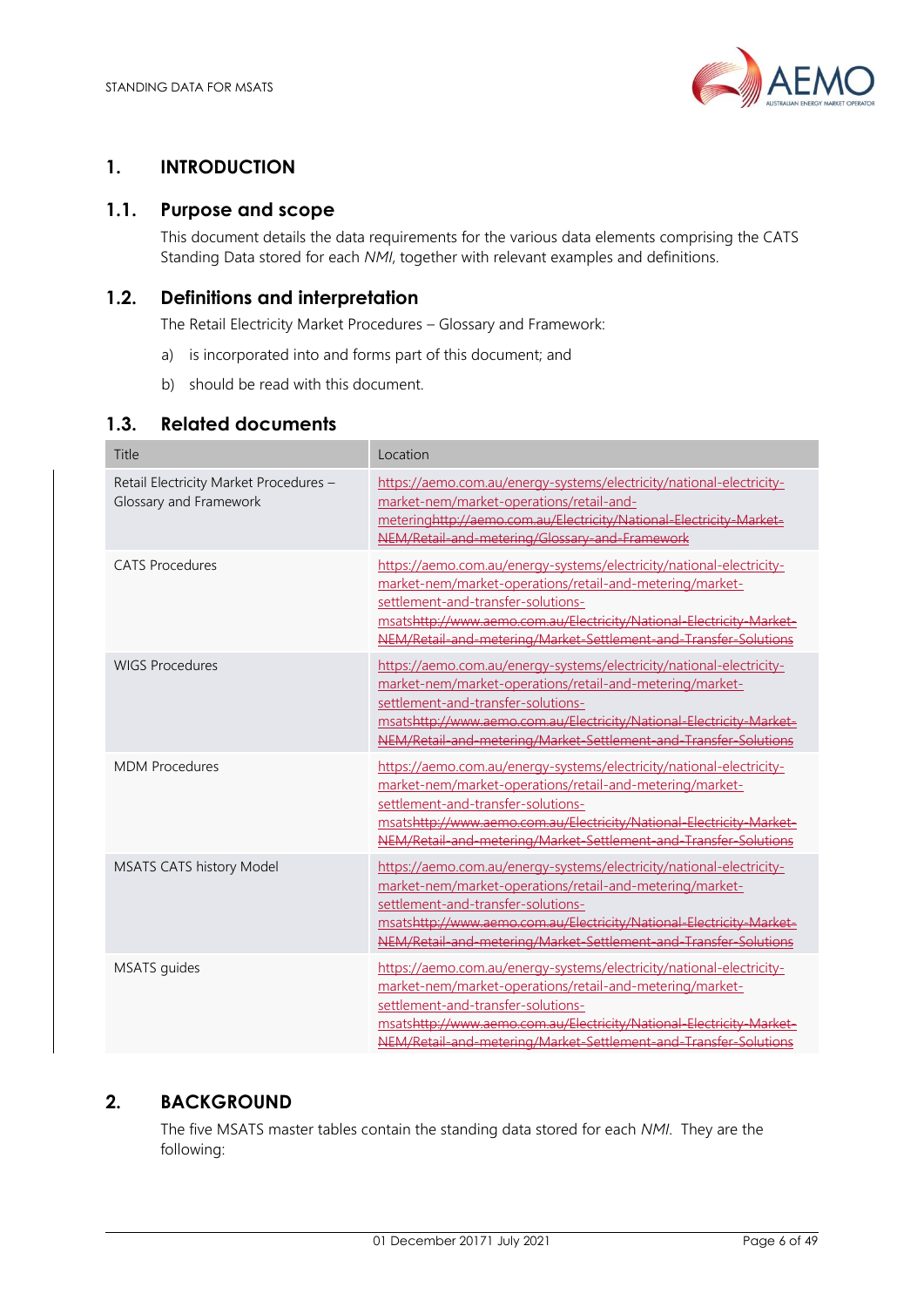

#### <span id="page-6-2"></span>**Table 1 MSATS Master Tables**

| Table                          | Summary of Contents                                                                                           |
|--------------------------------|---------------------------------------------------------------------------------------------------------------|
| CATS NMI DATA                  | Address, TNI Code, DLF Code, aggregate flag, embedded network<br>names, Jurisdiction, NMI status code, etc    |
| CATS_NMI_PARTICIPANT_RELATIONS | Roles and associated Participants. Separate records are maintained for<br>each Role/Participant relationship. |
| CATS_NMI_DATA_STREAM           | Suffix, ADL Code, Profile Name, Datastream type and datastream status<br>of each MDM Datastream.              |
| CATS METER REGISTER            | Meter Serial ID, meter type, meter manufacturer, test results, etc                                            |
| CATS_REGISTER_IDENTIFIER       | Meter Serial ID, Network Tariff Code, unit of measure etc                                                     |

For a *NMI* to be capable of being used in MSATS, it must have the following minimum set of data:

- At least one record on the CATS\_NMI\_DATA table; and
- At least eight records on the CATS\_NMI\_PARTICIPANT\_RELATIONS table, one for each of the mandatory roles (ROLR, LNSP, LR, RP, FRMP, MDP, MPC and MPB).

It will also normally have:

• At least one record on each of the CATS\_METER\_REGISTER and CATS\_REGISTER\_IDENTIFIER (there should be at least one record for each *meter* and register associated with the *NMI*) tables.

NMIs may or may not have:

• Records on the CATS\_NMI\_DATA\_STREAM table. If *metering data* is to be submitted to MDM there must be at least one valid record on this table.

Every time a change is made to any of the data in any of these tables, the old records are made inactive and new records are created, thus ensuring that there is a complete history of all changes.

# <span id="page-6-0"></span>**3. CONVENTIONS USED WITHIN THIS DOCUMENT**

The format of the data fields in the 'Browser Format Column'' column of Tables is as defined in section 18.

The following information defines the coded entries in columns used in Tables 3 - 9.

## <span id="page-6-1"></span>**3.1. Column Headed: Standing Data Required**

The column indicates the requirement to provide this data to MSATS.

#### <span id="page-6-3"></span>**Table 2 Explanation of Standing Data Requirements**

| Requirement      | Description                                                             |
|------------------|-------------------------------------------------------------------------|
| <b>MANDATORY</b> | Transfer, Validation or processing cannot proceed<br>without this data. |
| <b>REQUIRED</b>  | This data must be provided if this information is<br>available.         |
| <b>OPTIONAL</b>  | This data is not required, but will be accepted if<br>delivered.        |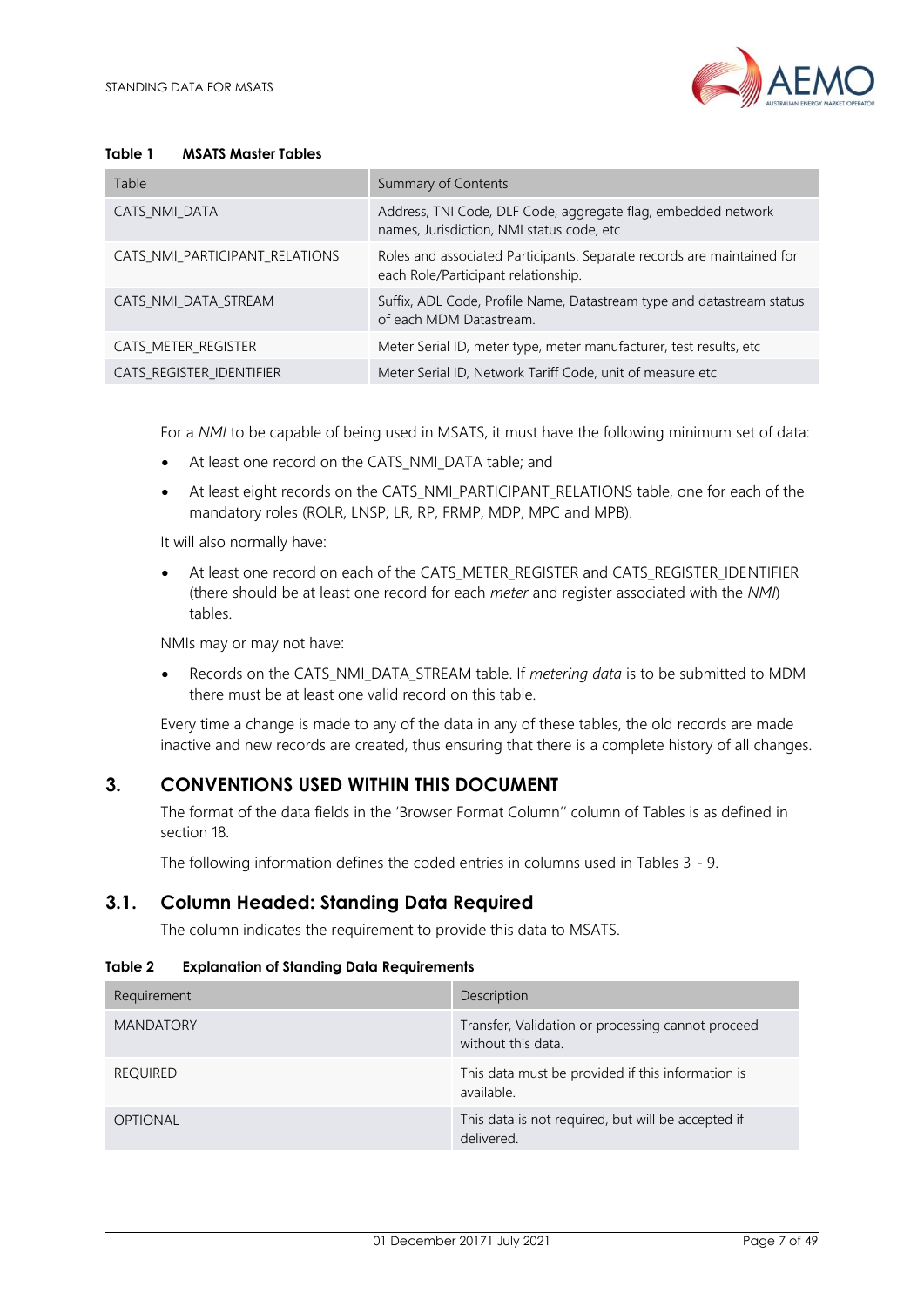

| Address Option 1 | AEMO's preferred address option. If the applicable<br>fields labelled "Address Option 1" cannot be provided,<br>"Address Option 2" is MANDATORY. |
|------------------|--------------------------------------------------------------------------------------------------------------------------------------------------|
| Address Option 2 | AEMO's non-preferred address option. If Address<br>Option 1 is provided, these fields are not to be<br>supplied.                                 |

## <span id="page-7-0"></span>**3.2. NMIs Affected**

Data must be provided for every *NMI* in MSATS. The *NMIs* that must be registered in MSATS are:

- Every First Tier NMI and Second Tier NMI in the NEM.
- Sample meters for non-NSLP profile calculations and embedded generating units for NSLP calculations.
- Every wholesale connection point in the NEM, including generation, interconnectors and bulk supply points.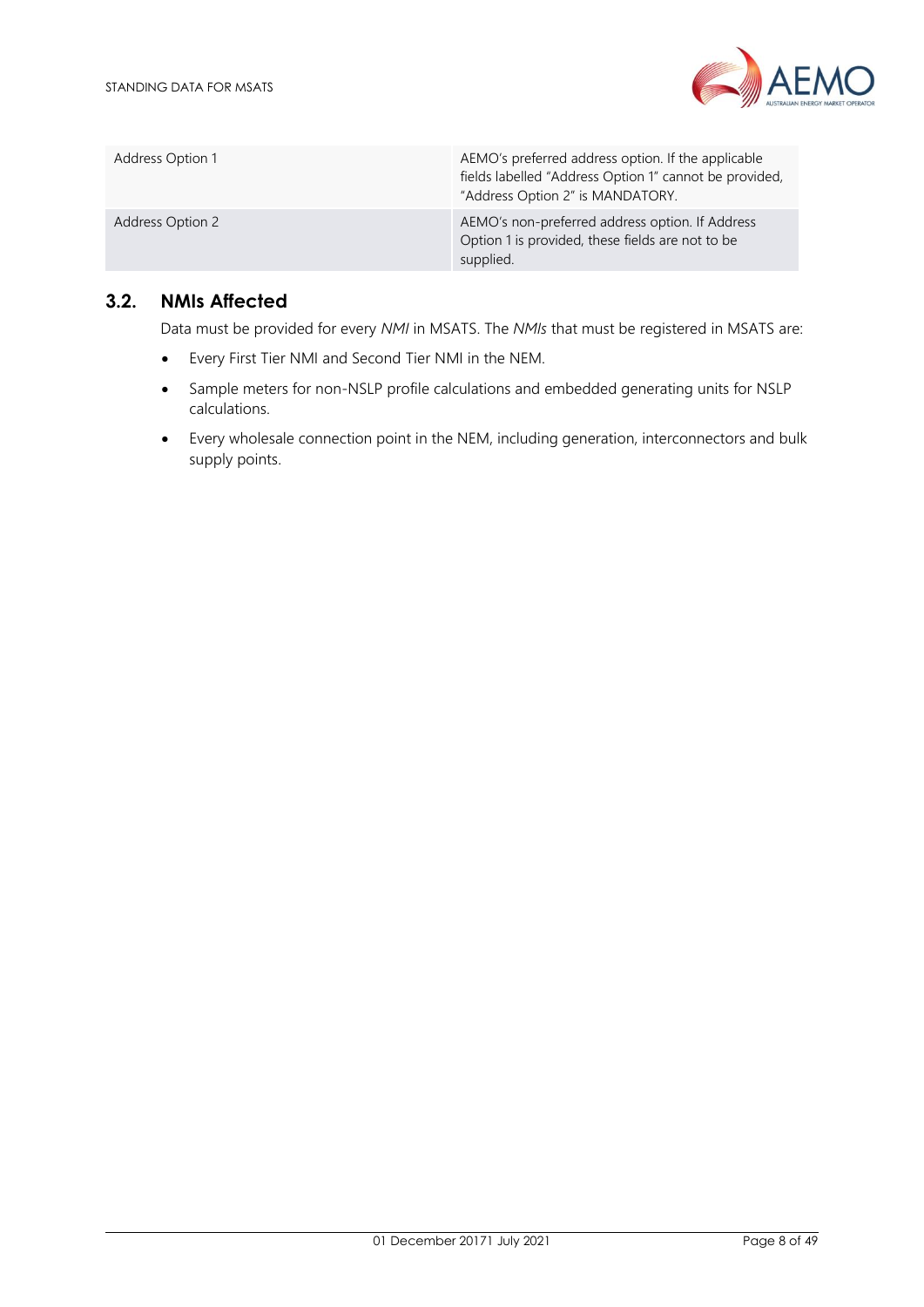

# **4. CATS\_METER\_REGISTER**

The CATS Meter Register table is a NMI master table containing data that is stored at the Meter Register level. Information stored at this level includes the NSRD. It is updated whenever a Change Request containing inbound Meter Register data is completed.

Note: References to 'LNSP' include the ENM for *child connection points*.

#### **Table 3 CATS\_METER\_REGISTER**

<span id="page-8-1"></span><span id="page-8-0"></span>

| Data Element Name           | Description                                                                                                                                                                                             | <b>Standing Data Required</b>                             | Party to Provide |
|-----------------------------|---------------------------------------------------------------------------------------------------------------------------------------------------------------------------------------------------------|-----------------------------------------------------------|------------------|
| AdditionalSiteInformation   | Free text, descriptive of the Site, describing Site access and the relationship<br>between the metering point and the connection point.                                                                 | <b>OPTIONAL</b>                                           | <b>MPB</b>       |
| AssetManagementPlan         | Asset management plan<br>If a Site plan is used, free text description of plan.<br>If a sample plan is used, the name of the AEMO approved plan.                                                        | <b>OPTIONAL</b>                                           | <b>MPB</b>       |
| CalibrationTables           | Calibration tables - details of any calibration factors programmed into the meter.                                                                                                                      | <b>OPTIONAL</b>                                           | <b>MPB</b>       |
| CommunicationsEquipmentType | Used to store baud rate for installed communication equipment in a code,<br>calculated by dividing the baud rate by 100, of the installed communication<br>equipment.<br>For example, $48 = 4800$ baud. | <b>OPTIONAL</b>                                           | <b>MPB</b>       |
| CommunicationsProtocol      | Used to provide details of access through switch units (if installed).<br>Data to include Switch Unit, Dial Pkg, Port#, userid, password.                                                               | <b>OPTIONAL</b>                                           | <b>MPB</b>       |
| <b>DataConversion</b>       | <b>Actual Pulse Multipliers</b>                                                                                                                                                                         | <b>OPTIONAL</b>                                           | <b>MPB</b>       |
| <b>DataValidations</b>      | Free text description of required data validations.                                                                                                                                                     | <b>OPTIONAL</b>                                           | <b>MPB</b>       |
| EstimationInstructions      | Estimation instructions. Free text field                                                                                                                                                                | <b>OPTIONAL</b>                                           | <b>MPB</b>       |
| LastTestDate                | The date on which the metering installation was last tested or inspected by the<br>Metering Provider "B". This date will be used if clause 7.9.4(a) of the NER needs to<br>be applied.                  | <b>OPTIONAL</b>                                           | <b>MPB</b>       |
| MeasurementType             | Code based on the NMI suffix codes, indicating the type of measurements available<br>from the <i>meter</i> .<br>For example, EBQK = bidirectional energy plus reactive Interval Meter.                  | <b>OPTIONAL</b><br>NOT USED for types 6 & 7<br>Transfers. | <b>MPB</b>       |
| Constant                    | The <i>meter</i> $K_E$ (intrinsic constraint of meter in Wh/pulse).                                                                                                                                     | <b>OPTIONAL</b>                                           | <b>MPB</b>       |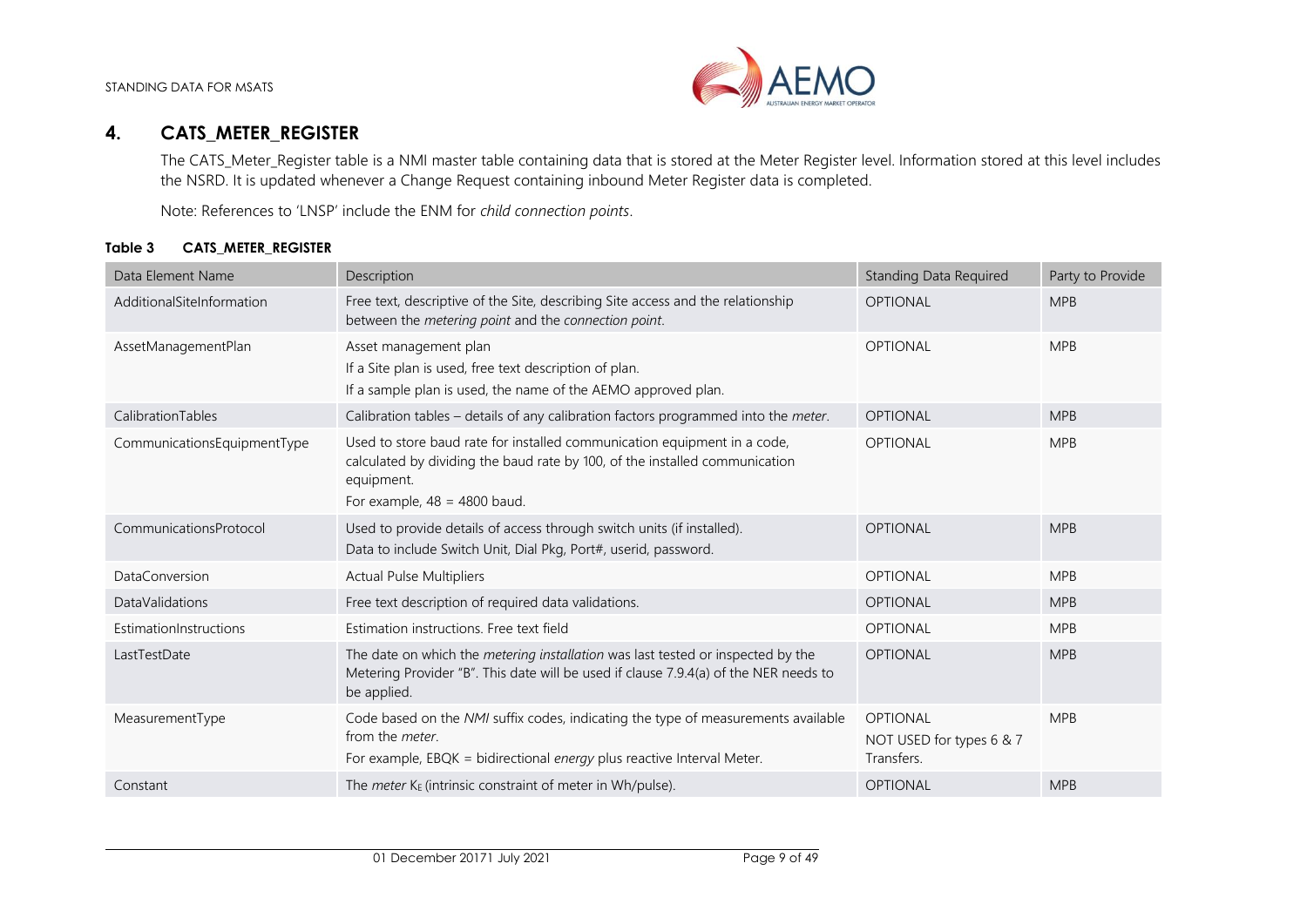

| Data Element Name    | <b>AA</b> AUSIKALIAN ENEKOT MAKKEI UPERAIUK<br>Description                                                                                                                                                                                                                                                                                                    | Standing Data Required | Party to Provide |
|----------------------|---------------------------------------------------------------------------------------------------------------------------------------------------------------------------------------------------------------------------------------------------------------------------------------------------------------------------------------------------------------|------------------------|------------------|
| Hazard               | Free text or code identifying hazards associated with reading the meter.                                                                                                                                                                                                                                                                                      | <b>OPTIONAL</b>        | <b>MPB</b>       |
| InstallationTypeCode | The Metering Installation Type Code indicates whether the <i>metering installation</i> has<br>to be manually read.<br>This value must correspond to a valid MeterInstallCode in the Meter Installation<br>Codes reference table listed in section 11.                                                                                                         | <b>MANDATORY</b>       | <b>MPB</b>       |
| Location             | Free text descriptive material identifying the relationship between the location of<br>the <i>metering point</i> and the <i>connection point</i> .                                                                                                                                                                                                            | <b>OPTIONAL</b>        | <b>MPB</b>       |
| Manufacturer         | Free text field to identify the manufacturer of the installed meter.                                                                                                                                                                                                                                                                                          | <b>OPTIONAL</b>        | <b>MPB</b>       |
| Model                | Free text field to identify the meter manufacturer's designation for the meter model.                                                                                                                                                                                                                                                                         | <b>OPTIONAL</b>        | <b>MPB</b>       |
| Point                | Identifies the <i>meter</i> uniquely for the NMI. In the format 0n, where n is the <i>meter</i><br>number per the protocol described in the NMI Procedure.<br>The allowed values are 01 to 09, 0A to 0H, 0J to 0N, 0P to 0Z.<br>This will allow an audit trail when one <i>meter</i> is removed and a new <i>meter</i> is given<br>the same MeterPoint value. | <b>OPTIONAL</b>        | <b>MPB</b>       |
| Program              | Free text field providing a description of the program used to initialise the installed<br>meter.                                                                                                                                                                                                                                                             | <b>OPTIONAL</b>        | <b>MPB</b>       |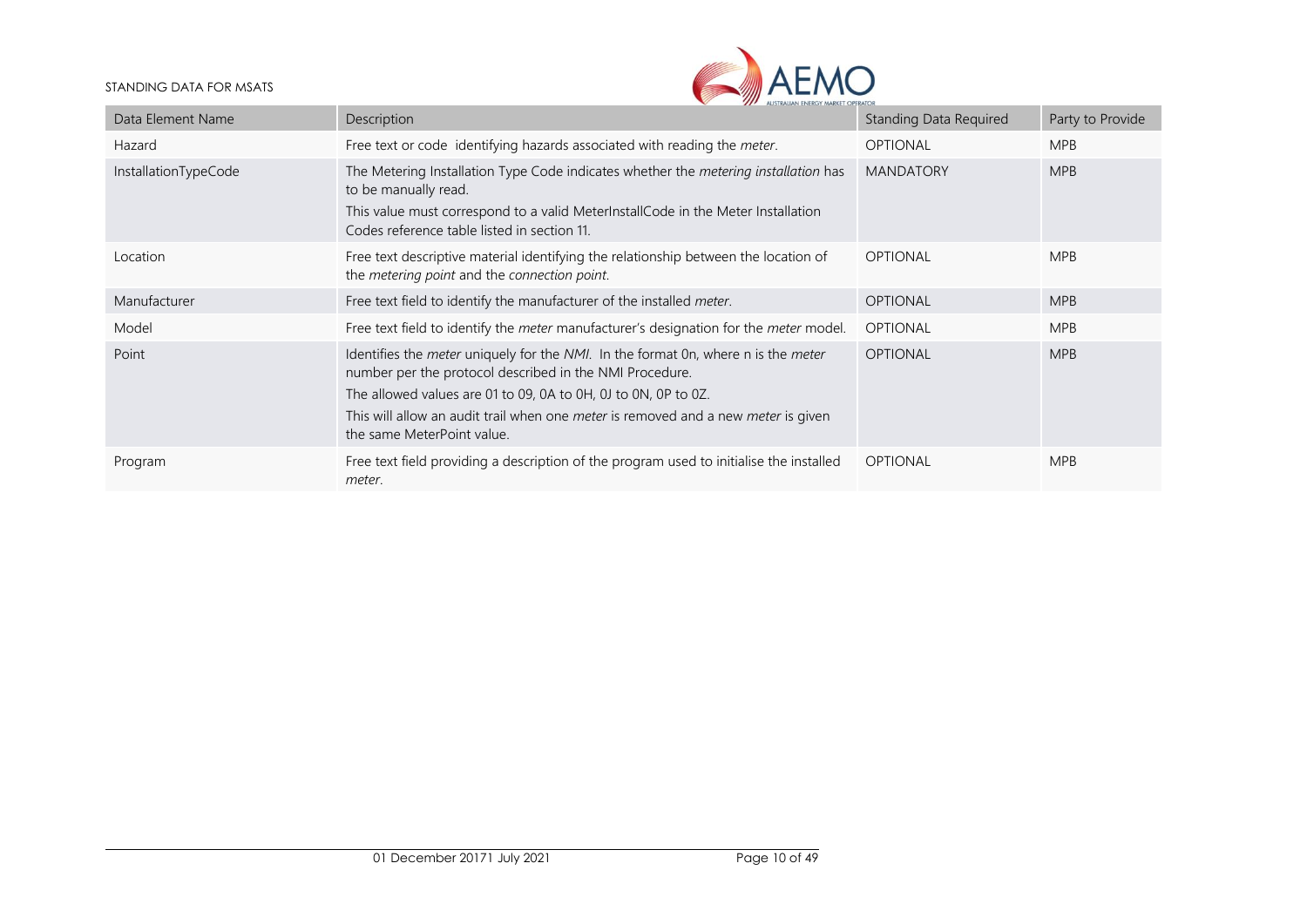

| Data Element Name | Description                                                                                                                                                                                                                                                                                                                                                                                                                                                                                                                                                                                                                                                                   | <b>Standing Data Required</b> | Party to Provide |
|-------------------|-------------------------------------------------------------------------------------------------------------------------------------------------------------------------------------------------------------------------------------------------------------------------------------------------------------------------------------------------------------------------------------------------------------------------------------------------------------------------------------------------------------------------------------------------------------------------------------------------------------------------------------------------------------------------------|-------------------------------|------------------|
| ReadTypeCode      | Code to denote the method and frequency of Meter Reading.<br>First Character = Remote (R) or Manual (M);<br>Second Character = Mode<br>$T =$ telephone<br>$W = wireless$<br>$P = powerline$<br>$I = infra-red$<br>$G =$ galvanic<br>$V = visual$<br>Third Character = Frequency of Scheduled Meter Readings<br>$1 =$ Twelve times per year<br>$2 = Six times per year$<br>$3 =$ Four times per year<br>$D =$ Daily or weekly<br>Fourth Character = Undefined Interval Length Meter Readings are read in.<br>$A = 5$ minutes<br>$B = 15$ minutes<br>$C = 30$ minutes.<br>For example, MV3 = Manual, Visual, Quarterly; RWDC = Remote, Wireless, Daily, 30<br>minutes interval. | <b>OPTIONALREQUIRED</b>       | <b>MPB</b>       |
| Route             | The route identifier the meter is currently being read in.                                                                                                                                                                                                                                                                                                                                                                                                                                                                                                                                                                                                                    | OPTIONAL                      | <b>MPB</b>       |
| SerialNumber      | The Meter Serial ID uniquely identifies a meter for a given NMI. Maximum 12<br>Characters (alpha numeric). Unique for NMI.<br>Use dummy for UMCP (Type 7) and logical (meters).<br>Except for UMCP and logical, SerialNumber should be as displayed on the physical<br>device (also known as property number).<br>SerialNumber to be property number if exists, otherwise the meter manufacturer's<br>serial number, otherwise dummy number.                                                                                                                                                                                                                                  | <b>MANDATORY</b>              | <b>MPB</b>       |
| SharedFuse        | A Y/N flag to indicate whether the metering installation has a shared fuse, where a<br>"Y" indicates that a shared fuse is present.                                                                                                                                                                                                                                                                                                                                                                                                                                                                                                                                           | <b>MANDATORY</b>              | <b>LNSP</b>      |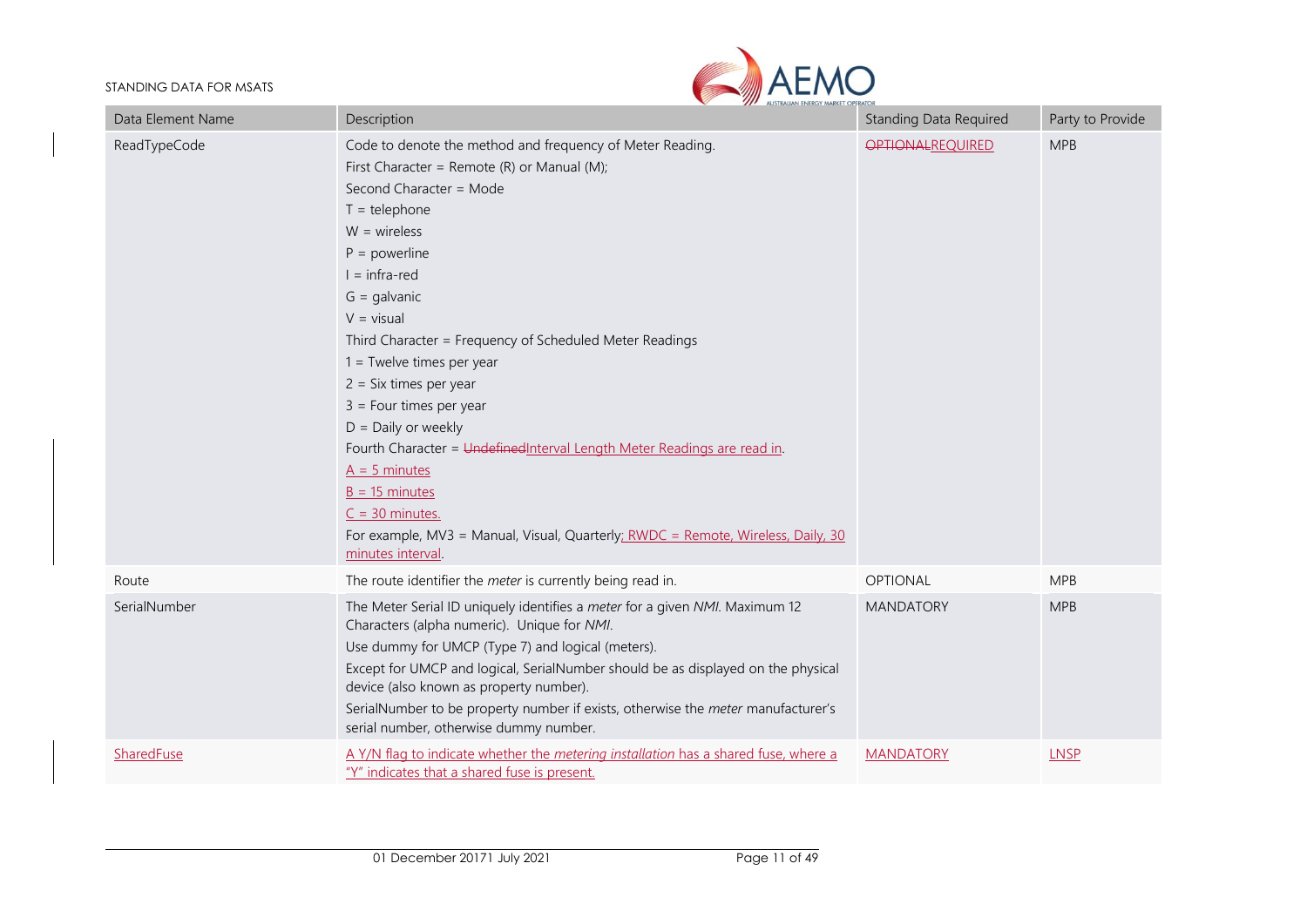

| Data Element Name      | AUSTRALIAN ENERGY MARKET OPERATOR<br>Description                                                                                                                                                                    | <b>Standing Data Required</b> | Party to Provide                          |
|------------------------|---------------------------------------------------------------------------------------------------------------------------------------------------------------------------------------------------------------------|-------------------------------|-------------------------------------------|
| Status                 | A code to denote the status of the meter.<br>This value must correspond to a valid ElectricityMeter/Status in the Meter and<br>RegisterID Codes reference table listed in section 11.                               | <b>MANDATORY</b>              | <b>MPB</b>                                |
| Use                    | A code identifying how the meter is used.                                                                                                                                                                           | OPTIONAL                      | <b>MPB</b>                                |
| NextScheduledReadDate  | Indicates the Scheduled Next Read Date for the meter if a manual Meter Reading is<br>required.                                                                                                                      | <b>OPTIONAL</b>               | MPB initially,<br>then MDP for<br>updates |
| NextTestDate           | Next date on which the <i>meter</i> should be tested.                                                                                                                                                               | <b>OPTIONAL</b>               | <b>MPB</b>                                |
| <b>NMI</b>             | NMI. This number is unique for each connection point within the NEM.                                                                                                                                                | <b>MANDATORY</b>              | <b>LNSP</b>                               |
| Password               | Read & time set passwords separated by a space.                                                                                                                                                                     | <b>OPTIONAL</b>               | <b>MPB</b>                                |
| RemotePhoneNumber      | The public telephone number to contact a remote Site for metering data. Includes<br>STD prefix and no spaces.                                                                                                       | OPTIONAL                      | <b>MPB</b>                                |
| TestCalibrationProgram | Test & calibration program.                                                                                                                                                                                         | OPTIONAL                      | <b>MPB</b>                                |
| TestPerformedBy        | Identifying the Metering Provider "B" and the technician responsible for conducting<br>the last test. The technician is to be identified by a number unique to the Metering<br>Provider "B".                        | <b>OPTIONAL</b>               | <b>MPB</b>                                |
| TestResultAccuracy     | The accuracy figure from the test perfomed on the date indicated in the<br>LastTestDate field.                                                                                                                      | <b>OPTIONAL</b>               | <b>MPB</b>                                |
| TestResultNotes        | A statement of compliance indicating the standard of the test regime applied at the<br>time of the last test.                                                                                                       | <b>OPTIONAL</b>               | <b>MPB</b>                                |
| TransformerLocation    | A free text field to identify the existence of instrument transformers and their<br>location relative to the market connection point.                                                                               | OPTIONAL                      | <b>MPB</b>                                |
| TransformerRatio       | A statement of the available and applied transformer ratios.                                                                                                                                                        | <b>OPTIONAL</b>               | <b>MPB</b>                                |
| TransformerType        | An explanation of the type of transformation used.                                                                                                                                                                  | OPTIONAL                      | <b>MPB</b>                                |
| UserAccessRights       | Details of any End User access to the metering installation; examples include pulse<br>outputs, interface to consumer load management system, or consumer directly<br>accessing data in meter by special agreement. | <b>OPTIONAL</b>               | <b>MPB</b>                                |
| FromDate               | Start date of the record. This indicates the date on which the parameters of this<br>particular record apply from. The data applies from the beginning of this date (the<br>start of the day, i.e. 00:00).          | <b>MANDATORY</b>              | Participant<br>sending<br>transaction     |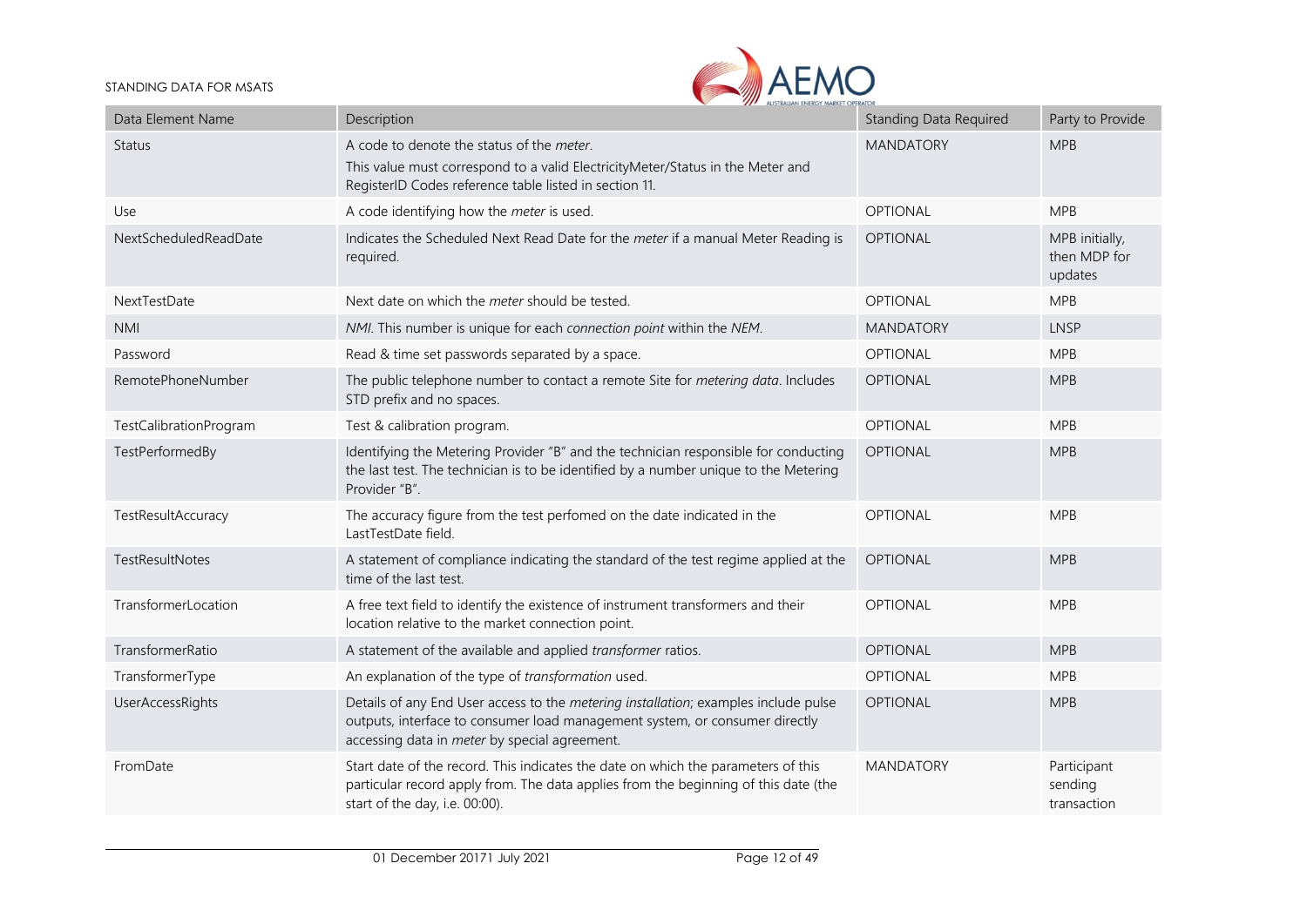

| Data Element Name | Description                                                                                                                                                                                                                                                        | Standing Data Required                                         | Party to Provide                        |
|-------------------|--------------------------------------------------------------------------------------------------------------------------------------------------------------------------------------------------------------------------------------------------------------------|----------------------------------------------------------------|-----------------------------------------|
| ToDate            | End date of the record. This indicates the date on which the parameters of this<br>particular record end. The data applies until the end of this date (the end of the<br>day, i.e. 23:59).<br>A default date of 9999-12-31 is recorded if EndDate is not provided. | <b>MANDATORY</b><br>(Defaults to high date<br>unless supplied) | System<br>generated unless<br>supplied. |
| <b>RowStatus</b>  | Indicates whether the record is active or inactive.<br>Whenever a new record is created, it will be A (Active). A change to the data will<br>make this record redundant and its MaintActFlg is changed to I (Inactive).                                            | <b>MANDATORY</b>                                               | System<br>generated                     |
| MaintenanceDate   | Date and time the record was updated.<br>A default date of 9999-12-31 is used when the record is created initially.<br>If the record is subsequently updated, its MaintUpdtDt is changed to the date and<br>time the record was updated.                           | <b>MANDATORY</b>                                               | System<br>generated                     |
| CreationDate      | Date and time the record was created.                                                                                                                                                                                                                              | <b>MANDATORY</b>                                               | System<br>generated                     |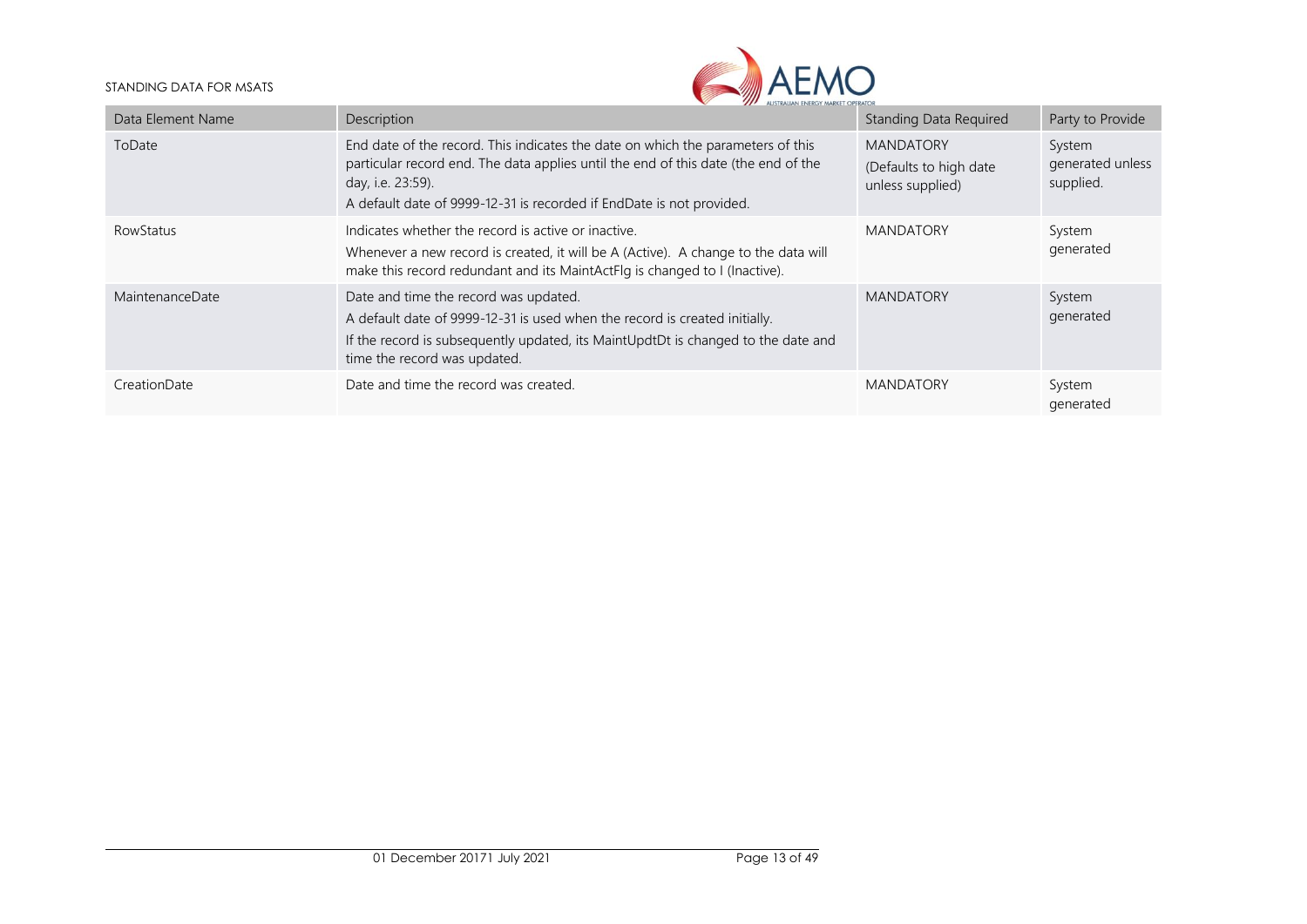

# <span id="page-13-0"></span>**5. CATS\_DLF\_CODES**

The CATS\_DLF\_Codes table contains a list of DLF Codes and their relevant values. The StartDate and DLFCode fields will need to be provided for *settlements* calculations.

Note: References to 'LNSP' include the ENM for child *connection points*.

<span id="page-13-1"></span>**Table 4 CATS\_DLF\_CODES**

| Data Element Name                     | Description                                                                                                                                                                                                                                                              | <b>Standing Data</b><br>Required | Party to<br>Provide |
|---------------------------------------|--------------------------------------------------------------------------------------------------------------------------------------------------------------------------------------------------------------------------------------------------------------------------|----------------------------------|---------------------|
| DistributionLossFactorCode            | A four character alpha-numeric code used to<br>identify DLF values. All NMIs must be assigned a<br>DLF Code. Refer to AEMO Distribution Loss Factor<br>documents for each financial year                                                                                 | <b>MANDATORY</b>                 | <b>AEMO</b>         |
| DistributionLossFactorDescrip<br>tion | Description of the DLF Code and value.                                                                                                                                                                                                                                   | <b>MANDATORY</b>                 | <b>AEMO</b>         |
| DistributionLossFactor Value          | Numeric value up to 5 decimal places, reflecting the<br>value of the DLF Code.                                                                                                                                                                                           | <b>MANDATORY</b>                 | AEMO                |
| JurisdictionCode                      | Jurisdiction code to which the NMI belongs.<br>This value must correspond to a valid<br>JurisdictionCode in the Jurisdiction Codes reference<br>table in section 11.                                                                                                     | <b>MANDATORY</b>                 | <b>AEMO</b>         |
| <b>RowStatus</b>                      | Indicates whether the DLF Code is active or inactive.<br>Whenever a new record is created, it will be A (Active).<br>A change to the data will make this record redundant<br>and its MaintActFlg is changed to I (Inactive).                                             | <b>MANDATORY</b>                 | System<br>generated |
| FromDate                              | Start date of the record. This indicates the date on<br>which the parameters of this particular record apply<br>from. The data applies from the beginning of this<br>date (the start of the day, i.e. 00:00).                                                            | <b>MANDATORY</b>                 | <b>AEMO</b>         |
| ToDate                                | End date of the record. This indicates the date on<br>which the parameters of this particular record end.<br>The data applies until the end of this date (the end of<br>the day, i.e. 23:59).<br>A default date of 9999-12-31 is recorded if EndDate<br>is not provided. | <b>MANDATORY</b>                 | System<br>generated |
| MaintenanceDate                       | Date and time the record was updated.<br>A default date of 9999-12-31 is used when the record<br>is created initially.<br>If the record is subsequently updated, its<br>MaintUpdtDt is changed to the date and time the<br>record was updated.                           | <b>MANDATORY</b>                 | System<br>generated |
| CreationDate                          | Date and time the record was created.                                                                                                                                                                                                                                    | <b>MANDATORY</b>                 | System<br>generated |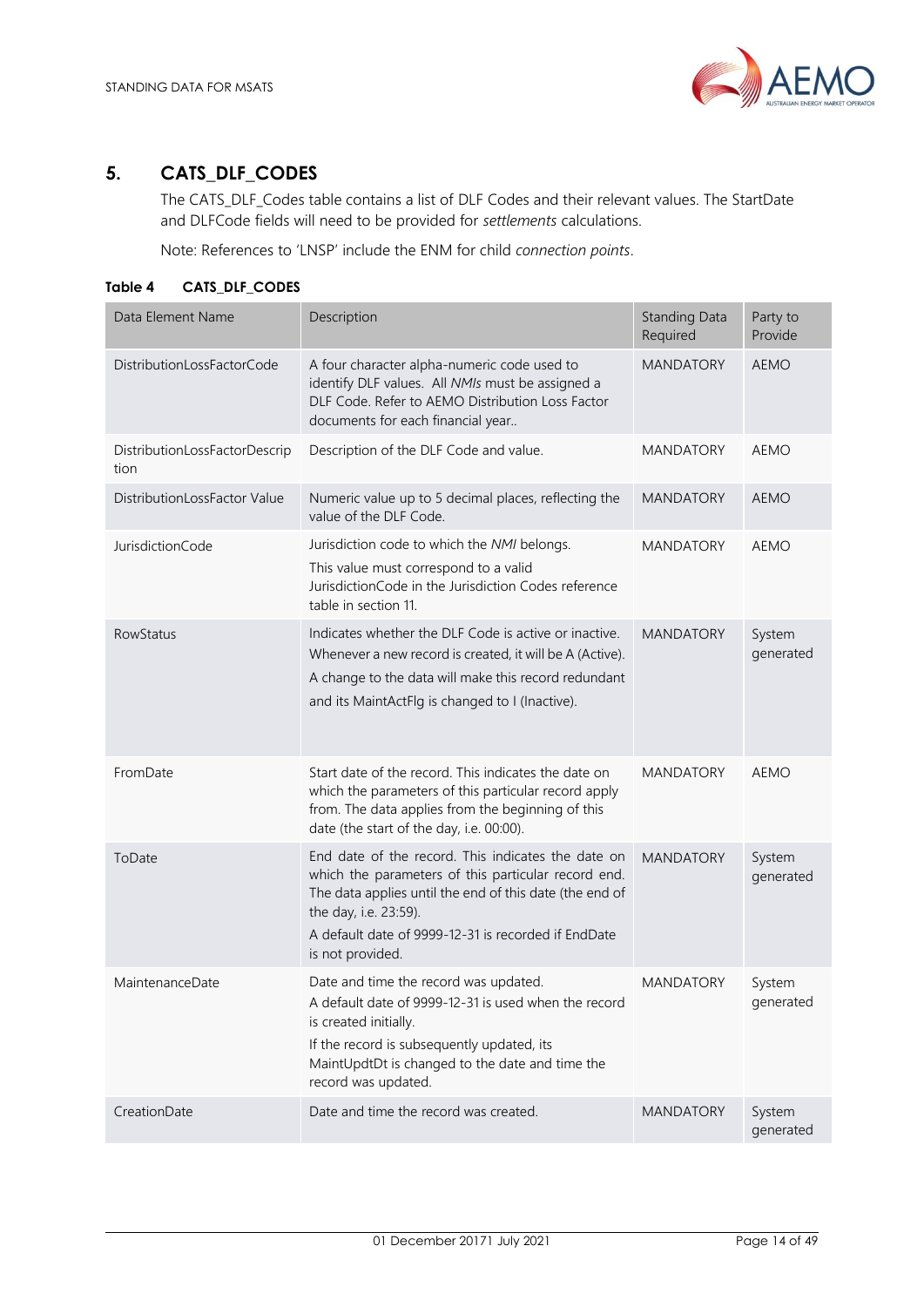

# <span id="page-14-0"></span>**6. CATS\_EMB\_NET\_ID\_CODES**

The CATS\_EMB\_NET\_ID\_CODES table contains embedded network identifier codes, which are used to identify which *embedded network* a *NMI* belongs to, either as a Parent NMI or a Child NMI.

Note: References to 'LNSP' include the ENM for *child connection points*.

| Data Element Name              | Description                                                                                                                                                                                                                                                              | <b>Standing Data</b><br>Required | Party to<br>Provide     |
|--------------------------------|--------------------------------------------------------------------------------------------------------------------------------------------------------------------------------------------------------------------------------------------------------------------------|----------------------------------|-------------------------|
| EmbeddedNetwork<br>Identifier  | Embedded Network Code.<br>Refer to Allocation of Embedded Network Codes for<br>further details.                                                                                                                                                                          | <b>MANDATORY</b>                 | <b>AEMO</b>             |
| EmbeddedNetwork<br>Description | Description of embedded network identifier.                                                                                                                                                                                                                              | <b>MANDATORY</b>                 | <b>AEMO</b>             |
| SuburbOrPlaceOrLocality        | Locality to which the embedded network identifier<br>belongs.                                                                                                                                                                                                            | <b>MANDATORY</b>                 | <b>AEMO</b>             |
| PostCode                       | Postcode for the locality to which the embedded<br>network identifier belongs.                                                                                                                                                                                           | <b>MANDATORY</b>                 | <b>AEMO</b>             |
| StateOrTerritory               | State or Territory abbreviation in accordance with AS<br>4590.                                                                                                                                                                                                           | <b>MANDATORY</b>                 | <b>AEMO</b>             |
| RowStatus                      | Indicates whether the code is active or inactive.<br>Whenever a new record is created, it will be A (Active).<br>A change to the data will make this record redundant<br>and its MaintActFlg is changed to I (Inactive).                                                 | <b>MANDATORY</b>                 | System<br>generate<br>d |
| FromDate                       | Start date of the record. This indicates the date on<br>which the parameters of this particular record apply<br>from. The data applies from the beginning of this date<br>(the start of the day, i.e. 00:00).                                                            | <b>MANDATORY</b>                 | <b>AEMO</b>             |
| ToDate                         | End date of the record. This indicates the date on which<br>the parameters of this particular record end. The data<br>applies until the end of this date (the end of the day, i.e.<br>23:59).<br>A default date of 9999-12-31 is recorded if EndDate is<br>not provided. | <b>MANDATORY</b>                 | System<br>generate<br>d |
| MaintenanceDate                | Date and time the record was updated.<br>A default date of 9999-12-31 is used when the record is<br>created initially.<br>If the record is subsequently updated, its MaintUpdtDt<br>is changed to the date and time the record was<br>updated.                           | <b>MANDATORY</b>                 | System<br>generate<br>d |
| CreationDate                   | Date and time the record was created.                                                                                                                                                                                                                                    | <b>MANDATORY</b>                 | System<br>generate<br>d |

<span id="page-14-1"></span>**Table 5 CATS\_EMB\_NET\_ID\_CODES**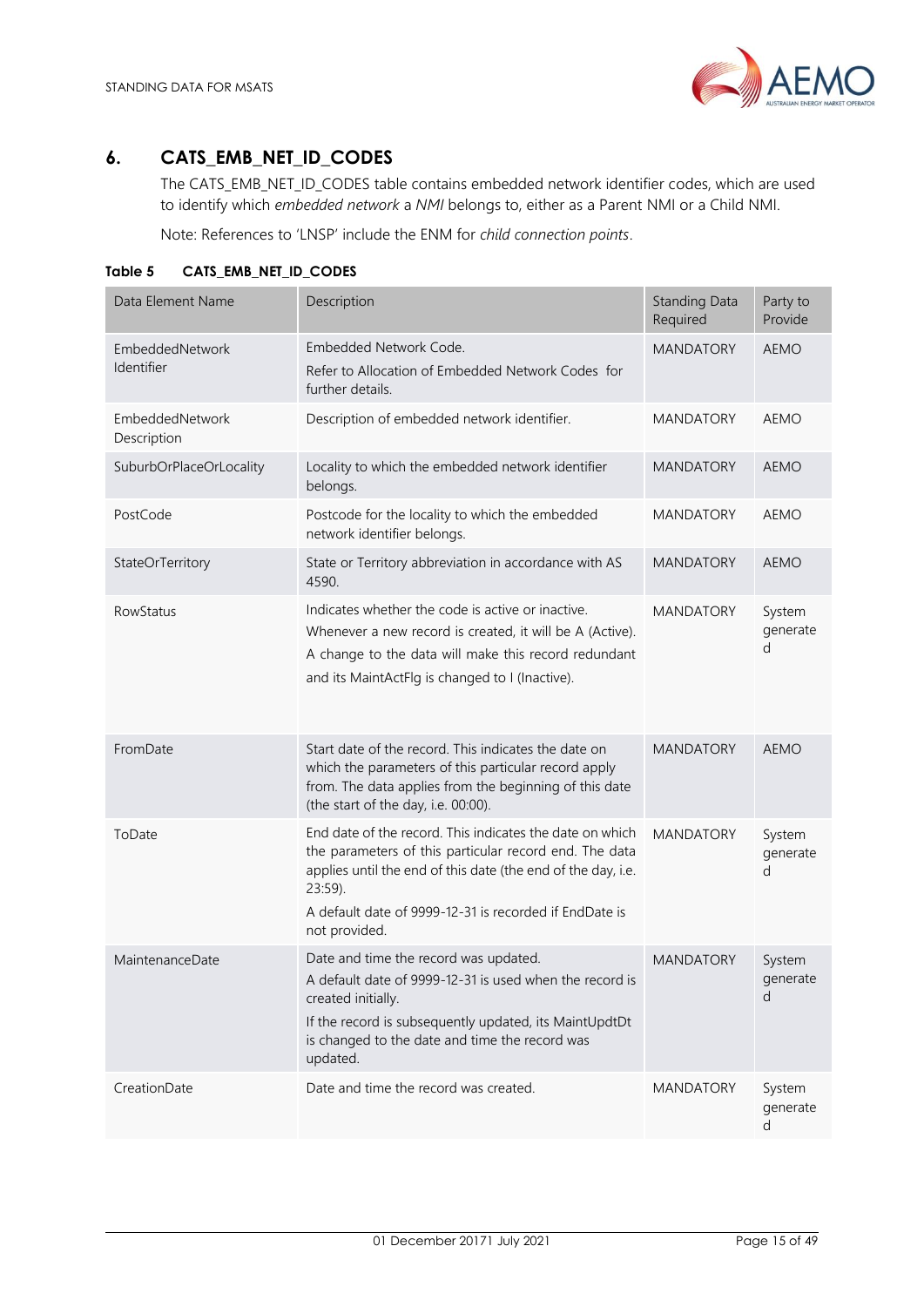

# <span id="page-15-0"></span>**7. CATS\_NMI\_DATA**

The CATS\_NMI\_DATA table records Master NMI Record data information. It is updated whenever a Change Request containing data in the CATS\_INBOUND\_NMI\_DATA table is completed.

Note: References to 'LNSP' include the ENM for *child connection points*.

## <span id="page-15-1"></span>**Table 6 CATS\_NMI\_DATA**

| Data Element Name                           | Description                                                                                                                                                                                                                                                                                                                                                                                                                                                                                           | Standing Data<br>Required | Party to<br>Provide |
|---------------------------------------------|-------------------------------------------------------------------------------------------------------------------------------------------------------------------------------------------------------------------------------------------------------------------------------------------------------------------------------------------------------------------------------------------------------------------------------------------------------------------------------------------------------|---------------------------|---------------------|
| <b>NMI</b>                                  | NMI.<br>All alpha characters are Upper Case                                                                                                                                                                                                                                                                                                                                                                                                                                                           | <b>MANDATORY</b>          | LNSP                |
| <b>NMI</b><br>ClassificationCode            | Code used to indicate the NMI Classification Code of<br>this NMI.<br>This value must correspond to a valid NMIClassCode<br>value in the NMI Class Codes reference table listed in<br>section 11.                                                                                                                                                                                                                                                                                                      | <b>MANDATORY</b>          | <b>LNSP</b>         |
| MasterData/<br>StatusCode                   | Code used to indicate the status of the NMI.<br>This value must correspond to a valid<br>MasterData/Status value in the NMI Status Codes<br>reference table listed in section 11.                                                                                                                                                                                                                                                                                                                     | <b>MANDATORY</b>          | <b>LNSP</b>         |
| TransmissionNode<br>Identifier              | This value must correspond to a valid code in the<br>CATS_TNI_Codes table.                                                                                                                                                                                                                                                                                                                                                                                                                            | <b>MANDATORY</b>          | LNSP                |
| TransmissionNode<br>Identifier <sub>2</sub> | TNI Code assigned, by AEMO, to a distribution network<br>into which energy normally flows through a connection<br>point between adjacent distribution networks that has a<br>single NMI.<br>This value must correspond to a valid code in the<br>CATS TNI Codes table.                                                                                                                                                                                                                                | <b>REQUIRED</b>           | <b>AEMO</b>         |
| JurisdictionCode                            | Jurisdiction code to which the NMI belongs. This code<br>defines the jurisdictional rules which apply to the<br>transfer of this NMI.<br>This value must correspond to a valid JurisdictionCode<br>value in the Jurisdiction Codes reference table listed in<br>section 11.                                                                                                                                                                                                                           | <b>MANDATORY</b>          | <b>LNSP</b>         |
| DistributionLoss<br>FactorCode              | Distribution Loss Factor Code. Must be a valid code in<br>the CATS_DLF_Codes table.                                                                                                                                                                                                                                                                                                                                                                                                                   | <b>MANDATORY</b>          | <b>LNSP</b>         |
| ChildEmbedded<br>NetworkIdentifier          | The embedded network identifier code is used to<br>identify which embedded network this given NMI is the<br>'child of'. (If on a NMI record this field is not populated,<br>it is assumed the NMI is not the child of any other NMI.)<br>valid<br>code<br>within<br>Must<br>be<br>a<br>the<br>CATS_Emb_Net_ID_Codes table.<br>This field cannot be used unless the Parent NMI has<br>been created and assigned an embedded network<br>identifier code. Refer section 30.4.a of the CATS<br>Procedure. | <b>REQUIRED</b>           | <b>LNSP</b>         |
| ParentEmbedded<br>NetworkIdentifier         | The embedded network identifier code is used to<br>identify which embedded network this given NMI is the<br>'parent of'. (If on a NMI record this field is not                                                                                                                                                                                                                                                                                                                                        | <b>REQUIRED</b>           | <b>LNSP</b>         |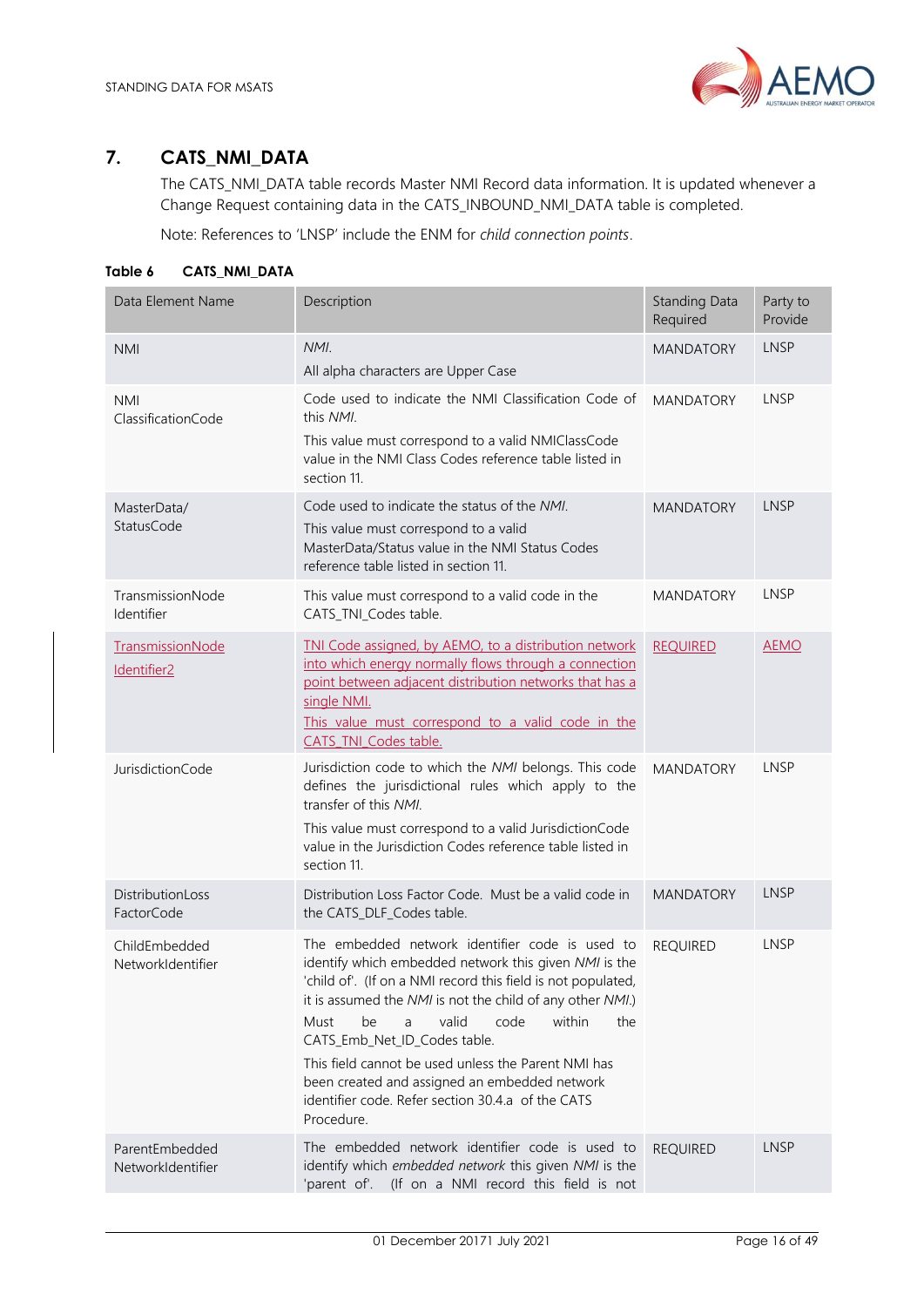|                                   | populated, it is assumed the NMI is not the parent of any<br>other NMI.)<br>Must be a valid code within the<br>CATS_Emb_Net_ID_Codes table.                                                      |                     |             |
|-----------------------------------|--------------------------------------------------------------------------------------------------------------------------------------------------------------------------------------------------|---------------------|-------------|
| <b>BuildingOrProperty</b><br>Name | A free text description of the full name used to identify<br>the physical building or property as part of its location.                                                                          | Address<br>Option 1 | LNSP        |
| LotNumber                         | The lot reference number allocated to an address prior<br>to street numbering. The word 'LOT' is not required.                                                                                   | Address<br>Option 1 | <b>LNSP</b> |
| FlatOrUnitNumber                  | Specification of the number of the flat or unit which is a<br>separately identifiable portion within a<br>building/complex.                                                                      | Address<br>Option 1 | LNSP        |
| FlatOrUnitType                    | Specification of the type of flat or unit which is a<br>separately identifiable portion within a<br>building/complex. This value must correspond to a<br>valid Flat Type Code, reference AS4590. | Address<br>Option 1 | <b>LNSP</b> |
| FloorOrLevelNumber                | Floor Number is used to identify the floor or level of a<br>multi-storey building/complex.                                                                                                       | Address<br>Option 1 | LNSP        |
| FloorOrLevelType                  | Floor Type is used to identify the floor or level of a<br>multi-storey building/complex. This value must<br>correspond to a valid Floor Type Code in the Floor<br>Type Codes, reference AS4590.  | Address<br>Option 1 | <b>LNSP</b> |
| HouseNumber                       | The numeric reference of a house or property.<br>Specifically the house number.                                                                                                                  | Address<br>Option 1 | LNSP        |
| HouseNumberSuffix                 | The numeric reference of a house or property.<br>Specifically the single character identifying the house<br>number suffix.                                                                       | Address<br>Option 1 | <b>LNSP</b> |
| StreetName                        | Records the thoroughfare name.<br>See notes at end of table for more information on<br><b>Structured Addresses</b>                                                                               | Address<br>Option 1 | <b>LNSP</b> |
| StreetSuffix                      | Records street suffixes. This value must correspond to a<br>valid Street Suffix Code, reference AS4590.                                                                                          | Address<br>Option 1 | <b>LNSP</b> |
| StreetType                        | Records the street type abbreviation. This value must<br>correspond to a valid Street Type Code, reference<br>AS4590.                                                                            | Address<br>Option 1 | <b>LNSP</b> |
| SuburbOrPlaceOrLocality           | The full name of the general locality containing the<br>specific address.                                                                                                                        | <b>MANDATORY</b>    | <b>LNSP</b> |
| LocationDescriptor                | A general field to capture various references to address<br>locations alongside another physical location.                                                                                       | Address<br>Option 1 | <b>LNSP</b> |
| PostCode                          | The descriptor for a postal delivery area, aligned with<br>locality, suburb or place.                                                                                                            | <b>MANDATORY</b>    | <b>LNSP</b> |
| StateOrTerritory                  | Defined State or Territory abbreviation.                                                                                                                                                         | <b>MANDATORY</b>    | <b>LNSP</b> |
| DeliveryPointIdentifier           | Delivery point identifier - the numeric descriptor for a<br>postal delivery point which is equal to a physical                                                                                   | <b>OPTIONAL</b>     | <b>LNSP</b> |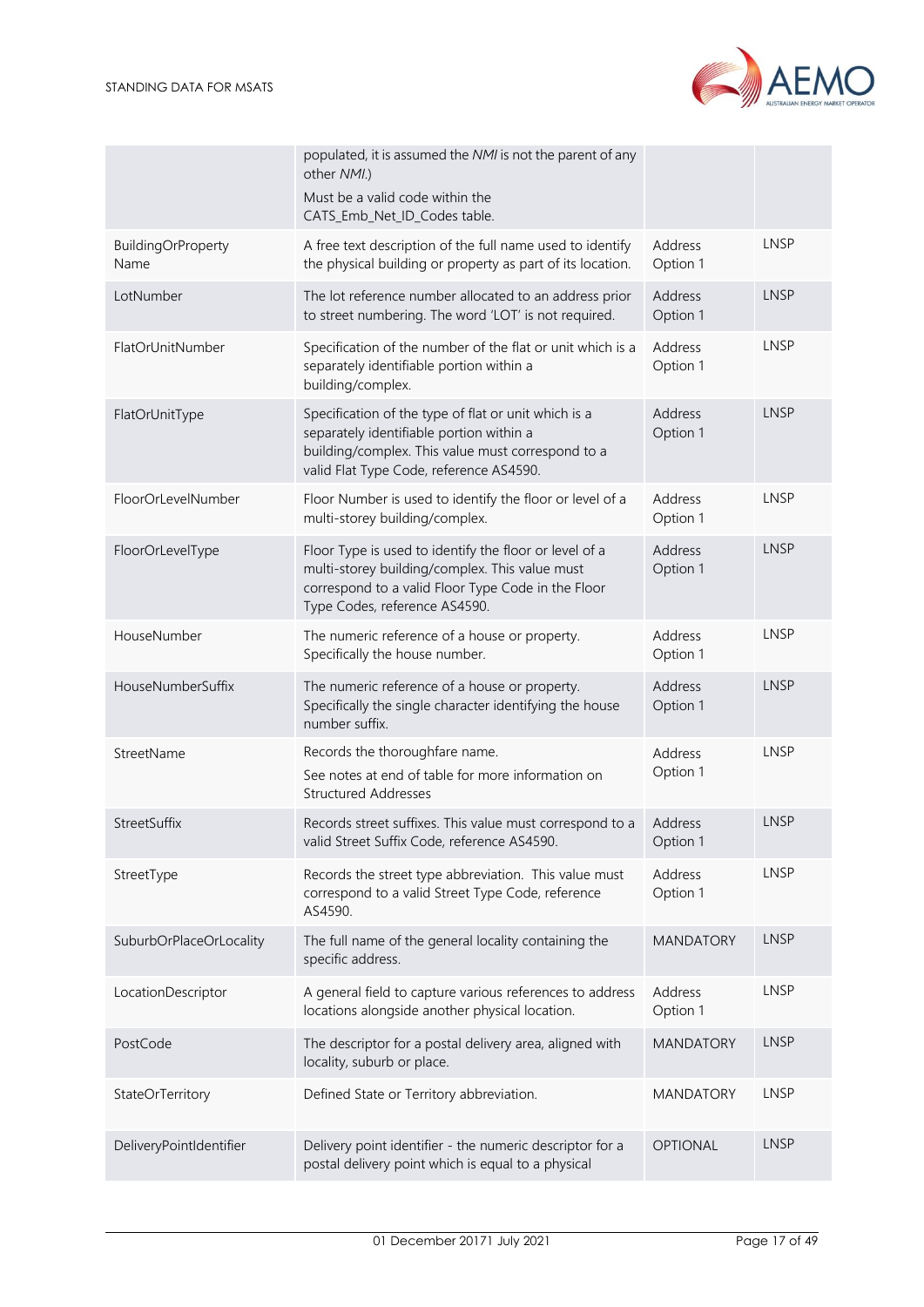

|                                        | address. The values are in the range 10000000 -<br>99999999.                                                                                                                                                                                                                                                                                             |                                                                      |                                                                          |
|----------------------------------------|----------------------------------------------------------------------------------------------------------------------------------------------------------------------------------------------------------------------------------------------------------------------------------------------------------------------------------------------------------|----------------------------------------------------------------------|--------------------------------------------------------------------------|
| AddressLine                            | To provide the unstructured address (line 1) where a<br>structured address cannot be supplied.                                                                                                                                                                                                                                                           | Address<br>Option 2                                                  | <b>LNSP</b>                                                              |
| AddressLine                            | To provide the unstructured address (line 2) where a<br>structured address cannot be supplied.                                                                                                                                                                                                                                                           | Address<br>Option 2                                                  | <b>LNSP</b>                                                              |
| AddressLine                            | To provide the unstructured address (line 3) where a<br>structured address cannot be supplied.                                                                                                                                                                                                                                                           | Address<br>Option 2                                                  | LNSP                                                                     |
| Aggregate                              | This flag determines whether the energy at this<br>connection point is to be treated as consumer load or as<br>a generating unit (this may include generator auxiliary<br>loads).<br>MSATS will initially set this field to "Y" This value must<br>correspond to a valid Aggregate value in the<br>Aggregate Codes reference table listed in section 11. | <b>OPTIONAL</b>                                                      | (Defaults<br>to 'Y',<br><b>AEMO</b><br>updates<br>to 'N' as<br>required) |
| FromDate                               | Start date of the NMI Data record. This indicates the<br>date on which the parameters of this particular NMI data<br>record apply from.<br>The data applies from the beginning of this date (the<br>start of the day, i.e. 00:00).                                                                                                                       | <b>MANDATORY</b>                                                     | <b>LNSP</b>                                                              |
| ToDate                                 | End date of the record. This indicates the date on which<br>the parameters of this particular record end. The data<br>applies until the end of this date (the end of the day, i.e.<br>$23:59$ ).<br>A default date of 9999-12-31 is recorded if EndDate is<br>not provided.                                                                              | <b>MANDATORY</b><br>(Defaults to<br>high date<br>unless<br>supplied) | System<br>generate<br>d unless<br>supplied.                              |
| RowStatus                              | Indicates whether the record is active or inactive.<br>Whenever a new record is created, it will be A (Active).<br>A change to the data will make this record redundant<br>and its MaintActFlg is changed to I (Inactive).                                                                                                                               | <b>MANDATORY</b>                                                     | System<br>generate<br>d                                                  |
| MaintenanceDate                        | Date and time the record was updated.<br>A default date of 9999-12-31 is used when the record is<br>created initially.<br>If the record is subsequently updated, its MaintUpdtDt<br>is changed to the date and time the record was<br>updated.                                                                                                           | <b>MANDATORY</b>                                                     | System<br>generate<br>d                                                  |
| CreationDate                           | Date and time the record was created.                                                                                                                                                                                                                                                                                                                    | <b>MANDATORY</b>                                                     | System<br>generate<br>d                                                  |
| Feeder Class                           | A code to provide Participants with information to<br>indicate the appropriate service level timeframes for<br>performing work in relation to Service Order Requests.                                                                                                                                                                                    | <b>OPTIONAL</b>                                                      | <b>LNSP</b>                                                              |
| <b>Customer Classification</b><br>Code | A code that defines the consumer class as defined in<br>the National Energy Retail Regulations, or in overriding<br>Jurisdictional instruments                                                                                                                                                                                                           | <b>MANDATORY</b>                                                     | Current<br><b>FRMP</b>                                                   |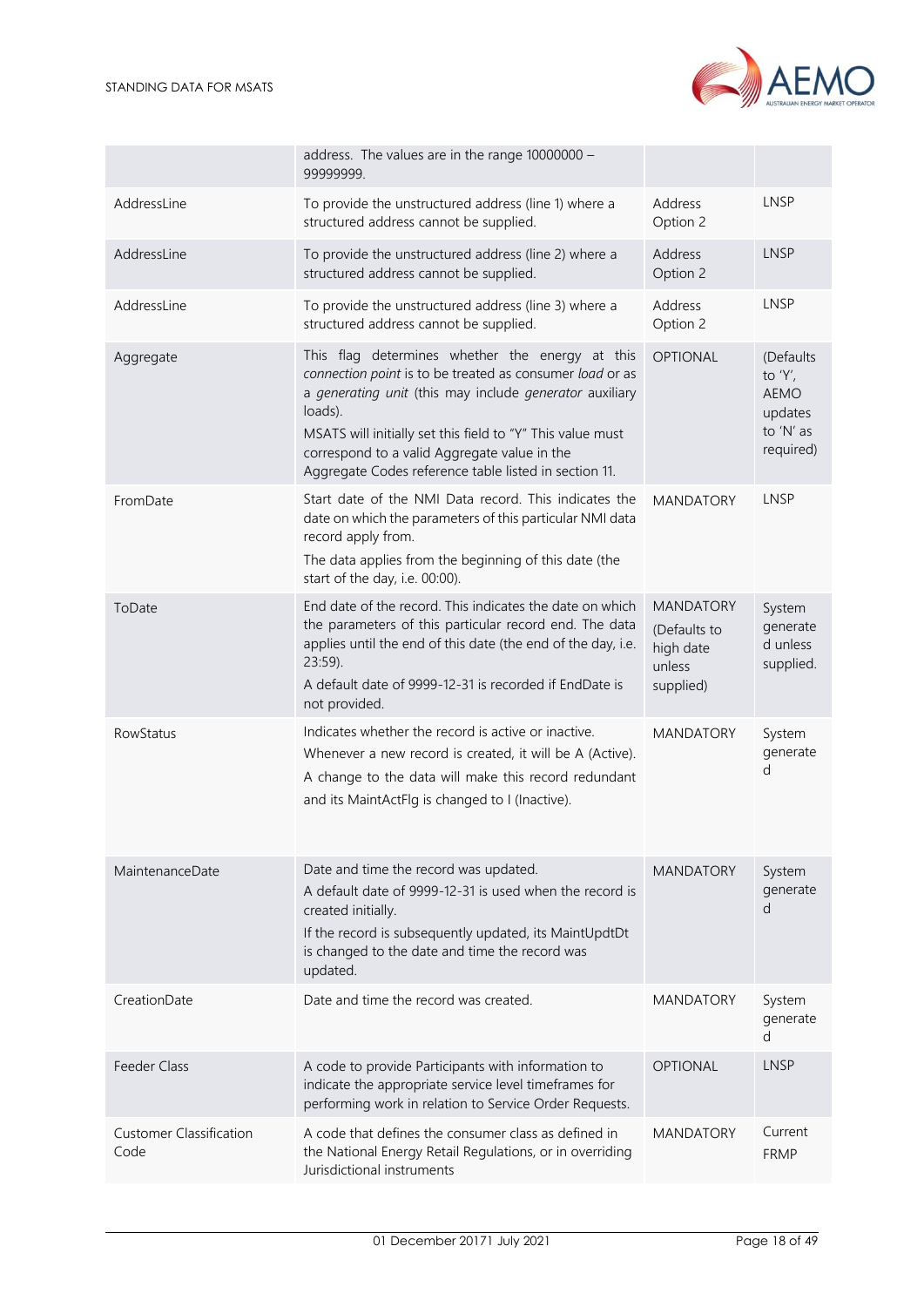

| Customer Classification | A code that defines the consumption threshold as         | <b>MANDATORY</b> | LNSP |
|-------------------------|----------------------------------------------------------|------------------|------|
| Threshold Code          | defined in the National Energy Retail Regulations, or in |                  |      |
|                         | overriding Jurisdictional instruments.                   |                  |      |

# <span id="page-18-0"></span>**8. CATS\_NMI\_DATA\_STREAM**

The CATS\_NMI\_Data\_Stream table is a NMI master table containing data that is stored at the *NMI* Datastream level. Information stored at this level includes suffixes, profile name, average daily load etc. It is updated whenever a Change Request containing inbound Datastream data is completed.

Note: Data is only required for this table if the *NMI* is active in the NEM or is used for profile peeloff in accordance with the Metrology Procedure.

Note: References to 'LNSP' include the ENM for *child connection points*.

| Data Element Name            | Description                                                                                                                                                                                                                                                                                                                                                                                                                                                                                                                              | <b>Standing Data</b><br>Required | Party to<br>Provide       |
|------------------------------|------------------------------------------------------------------------------------------------------------------------------------------------------------------------------------------------------------------------------------------------------------------------------------------------------------------------------------------------------------------------------------------------------------------------------------------------------------------------------------------------------------------------------------------|----------------------------------|---------------------------|
| <b>NMI</b>                   | <b>NMI</b>                                                                                                                                                                                                                                                                                                                                                                                                                                                                                                                               | <b>MANDATORY</b>                 | <b>MDP</b><br><b>LNSP</b> |
| ElectricityDataStream/Suffix | Metering Datastream identifier (for MDM). Identifies the<br>Datastream as delivered to AEMO for settlements<br>purposes.<br>The value must be a valid suffix for this NMI and is active<br>for this date range.<br>The value must comply with requirements of the NMI<br>Procedure.<br>If the MeterInstallCode is COMMSn, MRIM, MRAM,<br>VICAMI or UMCP, the Suffix value must be in the form<br>Nx where DataStreamType is I or P for an interval<br>Datastream. If the MeterInstallCode is BASIC, the<br>Suffix value must be numeric. | <b>MANDATORY</b>                 | <b>MDP</b>                |
| ElectricityDataStream/Status | Code used to indicate the status of the suffix.<br>This value must correspond to a valid<br>StreamStatusCode in the Stream Status Codes<br>reference table listed in section 11.                                                                                                                                                                                                                                                                                                                                                         | <b>MANDATORY</b>                 | <b>MDP</b>                |
| AveragedDailyLoad            | The energy delivered through a connection point or<br>metering point over an extended period normalised to<br>a "per day" basis (kWh).                                                                                                                                                                                                                                                                                                                                                                                                   | <b>MANDATORY</b>                 | <b>MDP</b>                |
| DataStreamType               | Indicates the type of data<br>the<br>that<br>the<br>ElectricityDataStream / Suffix is recording.<br>Profile data meters are:<br>1.<br>For registering sample meters used for the<br>calculation of profile shapes where the NMI and<br>Datastream are not used for settlements.<br>For providing external profile shapes into MDM<br>2.<br>(external PPS).<br>This value must correspond to a valid DataStreamType<br>in the Data Stream Type Codes reference table listed in<br>section 11.                                             | <b>MANDATORY</b>                 | <b>MDP</b>                |

## <span id="page-18-1"></span>**Table 7 CATS\_NMI\_DATA\_STREAM**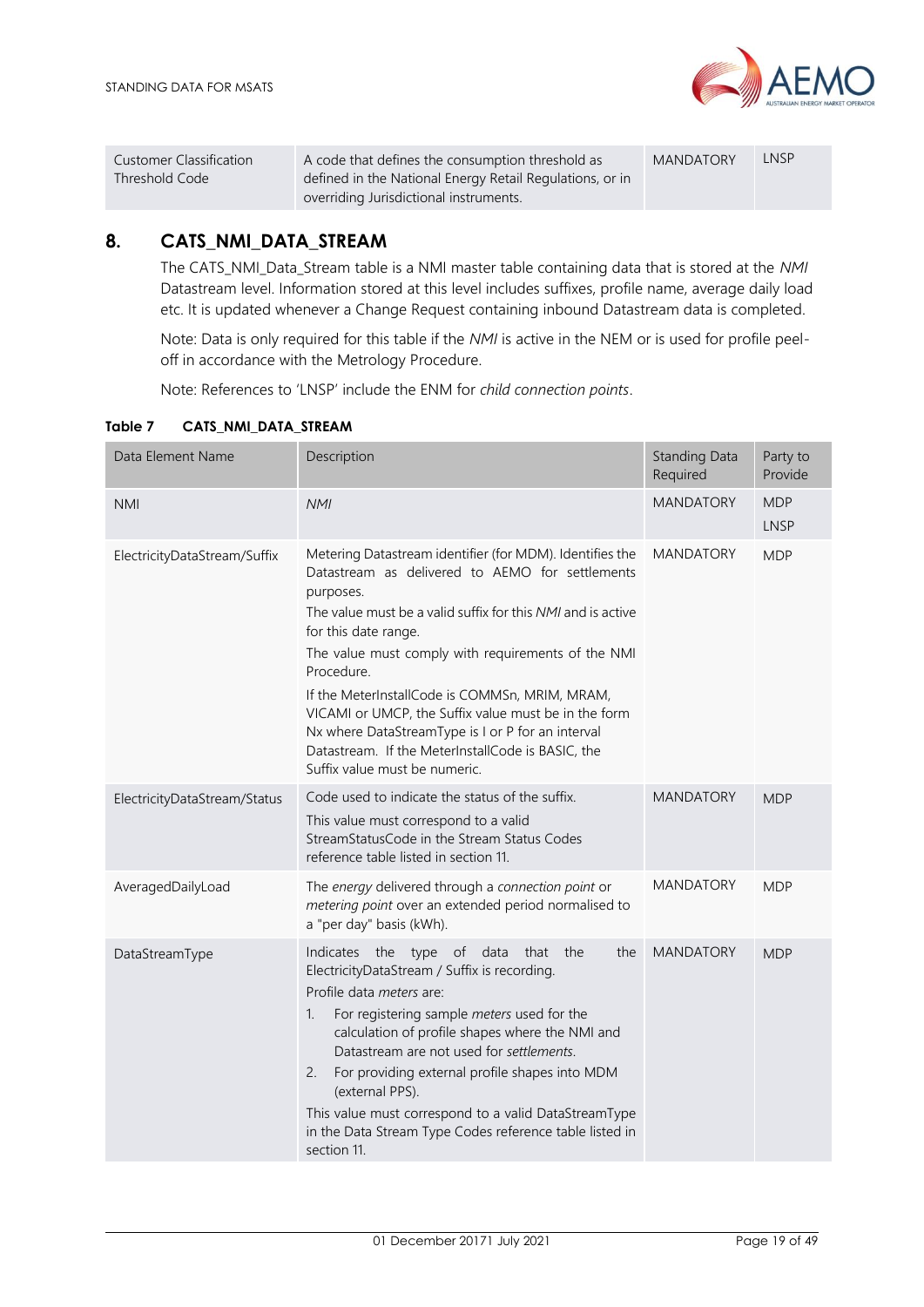

| ProfileName      | The Profile Name is a code that identifies the name of<br>the algorithmically derived shape that is used to allocate<br>a Datastream's consumption to Tls. This value must<br>correspond to a valid code in the PROFILE table.<br>For all Interval Meters and sample meters, this must be<br>set to 'NOPROF'.<br>For Accumulation Meters, refer to the MDM Profile for<br>valid profile names.<br>In Victoria and the ACT, ProfileName must be<br>NSLP.<br>In NSW, QLD and SA, ProfileName must be NSLP<br>$\bullet$<br>or the relevant controlled load profile.<br>This value must correspond to a valid ProfileName<br>value in the Profile Codes reference table listed in<br>section 11. | <b>MANDATORY</b>                                                     | <b>MDP</b>                                  |
|------------------|----------------------------------------------------------------------------------------------------------------------------------------------------------------------------------------------------------------------------------------------------------------------------------------------------------------------------------------------------------------------------------------------------------------------------------------------------------------------------------------------------------------------------------------------------------------------------------------------------------------------------------------------------------------------------------------------|----------------------------------------------------------------------|---------------------------------------------|
| FromDate         | Start date of the NMI data record. This indicates the<br>date on which the parameters of this particular NMI<br>data record apply from.<br>The data applies from the beginning of this date (the<br>start of the day, i.e. 00:00).                                                                                                                                                                                                                                                                                                                                                                                                                                                           | <b>MANDATORY</b>                                                     | Party<br>sending<br>transactio<br>n         |
| ToDate           | End date of the record. This indicates the date on which<br>the parameters of this particular record end. The data<br>applies until the end of this date (the end of the day, i.e.<br>$23:59$ ).<br>A default date of 9999-12-31 is recorded if EndDate is<br>not provided.                                                                                                                                                                                                                                                                                                                                                                                                                  | <b>MANDATORY</b><br>(Defaults to<br>high date<br>unless<br>supplied) | System<br>generate<br>d unless<br>supplied. |
| <b>RowStatus</b> | Indicates whether the record is active or inactive.<br>Whenever a new record is created, it will be A (Active).<br>A change to the data will make this record redundant<br>and its MaintActFlg is changed to I (Inactive).                                                                                                                                                                                                                                                                                                                                                                                                                                                                   | <b>MANDATORY</b>                                                     | System<br>generate<br>d                     |
| MaintenanceDate  | Date and time the record was updated.<br>A default date of 9999-12-31 is used when the record is<br>created initially.<br>If the record is subsequently updated, its MaintUpdtDt<br>is changed to the date and time the record was<br>updated.                                                                                                                                                                                                                                                                                                                                                                                                                                               | MANDATORY                                                            | System<br>generate<br>d                     |
| CreationDate     | Date and time the record was created.                                                                                                                                                                                                                                                                                                                                                                                                                                                                                                                                                                                                                                                        | MANDATORY                                                            | System<br>generate<br>d                     |

# <span id="page-19-0"></span>**9. CATS\_REGISTER\_IDENTIFIER**

The CATS\_Register\_Identifier table contains data that is stored at the register identifier level. Information stored at this level includes the Network Tariff Code. It is updated whenever a Change Request containing inbound register identifier data is completed.

Note: References to 'LNSP' include the ENM for *child connection points*.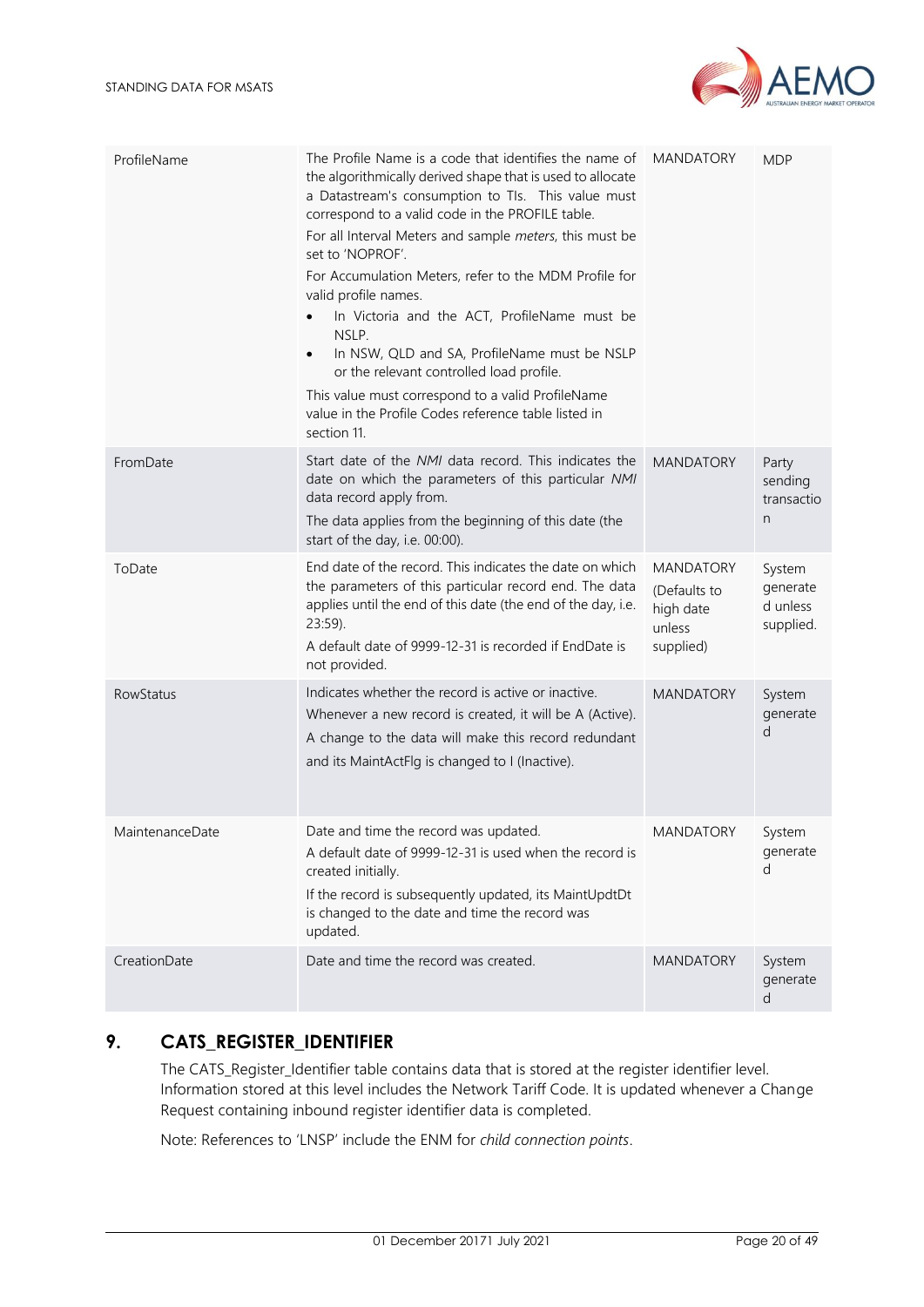

| Data Element Name                | Description                                                                                                                                                                                                                                                                                                                                                                                                                                  | <b>Standing Data</b><br>Required | Party to<br>Provide |
|----------------------------------|----------------------------------------------------------------------------------------------------------------------------------------------------------------------------------------------------------------------------------------------------------------------------------------------------------------------------------------------------------------------------------------------------------------------------------------------|----------------------------------|---------------------|
| <b>NMI</b>                       | NMI. This number is unique for each connection point<br>within the NEM.                                                                                                                                                                                                                                                                                                                                                                      | <b>MANDATORY</b>                 | <b>LNSP</b>         |
| SerialNumber                     | The Meter Serial ID uniquely identifies a meter for a given<br>NMI. Maximum 12 Characters (alpha numeric). Unique for<br>NMI.<br>Use dummy for UMCP (Type 7) and logical (meters).<br>Except for UMCP and logical, MeterSerial should be<br>displayed on physical device also known as property<br>number).<br>SerialNumber to be property number if exists, otherwise<br>the meter manufacturers' serial number, otherwise<br>dummy number. | <b>MANDATORY</b>                 | <b>MPB</b>          |
| RegisterID                       | The RegisterID is used to identify a data source that is<br>obtained from the meter. A single meter may provide<br>multiple data sources.                                                                                                                                                                                                                                                                                                    | <b>MANDATORY</b>                 | <b>MPB</b>          |
| NetworkTariffCode                | The Network Tariff Code is a free text field required. The<br>text must match the Network Tariff Codes supplied and<br>published by the LNSP.<br>Must be a valid code from the<br>CATS_Network_Tariff_Codes table.                                                                                                                                                                                                                           | <b>MANDATORY</b>                 | <b>MPB</b>          |
| NetworkAdditional<br>Information | Free text field.                                                                                                                                                                                                                                                                                                                                                                                                                             | <b>OPTIONAL</b>                  | <b>MPB</b>          |
| UnitOfMeasure                    | Code to identify the unit of measure for data held in this<br>register.                                                                                                                                                                                                                                                                                                                                                                      | <b>MANDATORY</b>                 | <b>MPB</b>          |
| TimeOfDay                        | Code to identify the time validity of register contents.<br>As published by each LNSP.                                                                                                                                                                                                                                                                                                                                                       | <b>MANDATORY</b>                 | <b>MPB</b>          |
| Multiplier                       | Multiplier required to take a register value and turn it<br>into a value representing billable energy                                                                                                                                                                                                                                                                                                                                        | <b>MANDATORY</b>                 | <b>MPB</b>          |
| DialFormat                       | Describes the register display format.<br>First number is the number of digits to the left of the<br>decimal place, and the second number is the number of<br>digits to the right of the decimal place.                                                                                                                                                                                                                                      | <b>MANDATORY</b>                 | <b>MPB</b>          |
| Suffix                           | Metering Datastream identifier (for MDM). Identifies each<br>Datastream at the measurement element level for the<br>connection point identified by the NMI.<br>The value must be a valid suffix for this NMI and is active<br>for this date range. The value must match the value<br>provided in the MDFF File.<br>The Suffix value must be unique for each meter.<br>The value must comply with the NMI Procedure                           | <b>MANDATORY</b>                 | <b>MPB</b>          |

## <span id="page-20-0"></span>**Table 8 CATS\_REGISTER\_IDENTIFIER**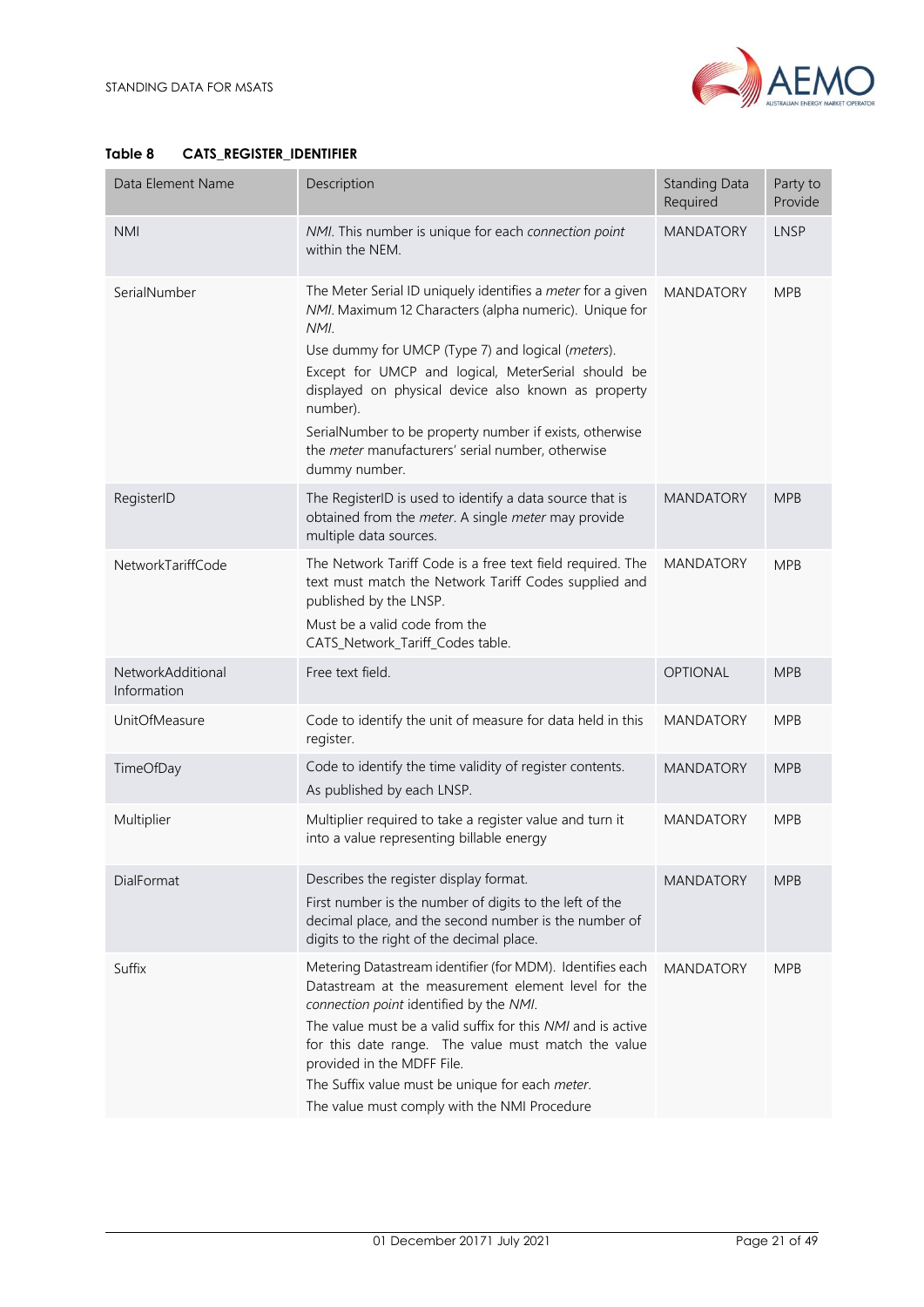

|                           | For interval data streams, the suffix will indicate the<br>individual data streams contributing to the Nx Suffix value<br>in the CATS_NMI_DataStream table.<br>For basic data streams the value will be identical to the<br>related Suffix value in the CATS_NMI_DataStream table.                                                                                                                                                                                         |                  |                                                                   |
|---------------------------|----------------------------------------------------------------------------------------------------------------------------------------------------------------------------------------------------------------------------------------------------------------------------------------------------------------------------------------------------------------------------------------------------------------------------------------------------------------------------|------------------|-------------------------------------------------------------------|
| ControlledLoad            | Indicates whether the energy recorded by this register is<br>created under a Controlled Load regime<br>ControlledLoad field will have "No" if register does not<br>relate to a Controlled Load.If the register relates to a<br>Controlled Load, it should contain a description of the<br>Controlled Load regime.                                                                                                                                                          | <b>MANDATORY</b> | <b>MPB</b>                                                        |
| RegisterDetail/<br>Status | Lookup code to indicate if register is active.<br>Must ensure that RegisterDetail/Status is not Current (C)<br>when ElectricityMeter/Status is Removed (R).<br>This value must correspond to a valid<br>RegisterDetail/Status from the Meter and RegisterID<br>Codes reference table listed in section 11.                                                                                                                                                                 | <b>MANDATORY</b> | <b>MPB</b>                                                        |
| ConsumptionType           | Actual/Subtractive Indicator.<br>Actual (A) implies volume of energy actually metered<br>between two dates.<br>Cumulative (C) indicates a Meter Reading for a specific<br>date. A second Meter Reading is required to determine<br>the consumption between those two Meter Reading<br>dates.<br>For an Interval Meter, ActCumInd = A.<br>This value must correspond to a valid ConsumptionType<br>from the Consumption Type Codes reference table listed<br>in section 11. | <b>MANDATORY</b> | <b>MPB</b>                                                        |
| Demand1                   | This field contains the peak demand value for summer<br>for network Tariff purposes. Units in kW or kVA                                                                                                                                                                                                                                                                                                                                                                    | <b>OPTIONAL</b>  | <b>MPB</b><br>(Refers<br>to<br>Networ<br>k Tariff<br>Code)        |
| Demand <sub>2</sub>       | This field contains an additional demand value (not<br>Summer period). Units in kW or kVA                                                                                                                                                                                                                                                                                                                                                                                  | <b>OPTIONAL</b>  | <b>MPB</b><br>(Refers<br>to<br><b>Networ</b><br>k Tariff<br>Code) |
| FromDate                  | Start date of the <i>NMI</i> data record. This indicates the date<br>on which the parameters of this particular NMI data<br>record apply from.<br>The data applies from the beginning of this date (the<br>start of the day, i.e. 00:00).                                                                                                                                                                                                                                  | <b>MANDATORY</b> | Particip<br>ant<br>sending<br>transact<br>ion                     |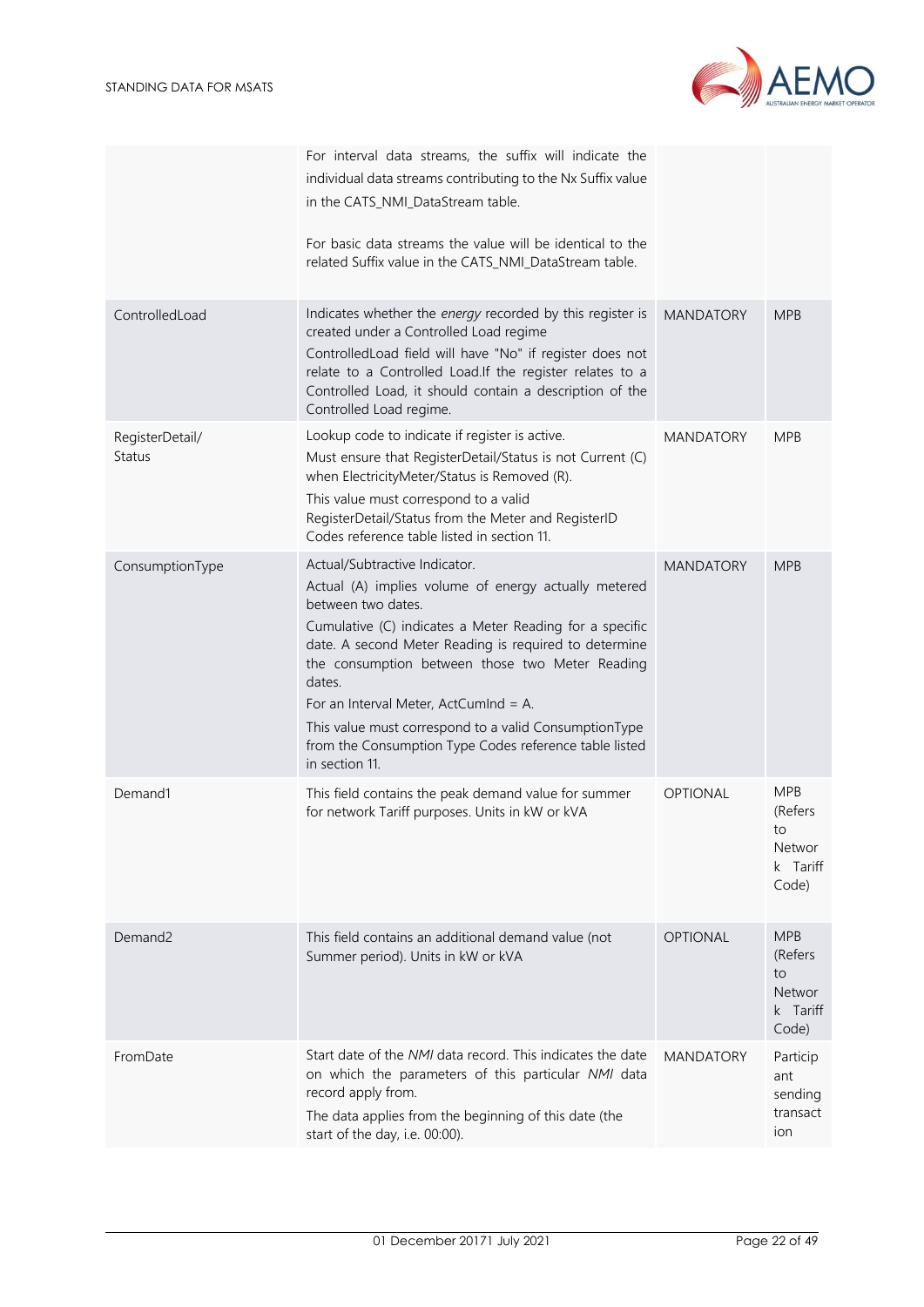

| ToDate                 | End date of the record. This indicates the date on which<br>the parameters of this particular record end. The data<br>applies until the end of this date (the end of the day, i.e.<br>$23:59$ ).<br>A default date of 9999-12-31 is recorded if EndDate is<br>not provided. | <b>MANDATORY</b><br>(Defaults to<br>high date<br>unless<br>supplied) | System<br>generat<br>ed<br>unless<br>supplie<br>d. |
|------------------------|-----------------------------------------------------------------------------------------------------------------------------------------------------------------------------------------------------------------------------------------------------------------------------|----------------------------------------------------------------------|----------------------------------------------------|
| <b>RowStatus</b>       | Indicates whether the record is active or inactive.<br>Whenever a new record is created, it will be A (Active). A<br>change to the data will make this record redundant and<br>its MaintActFlg is changed to I (Inactive).                                                  | <b>MANDATORY</b>                                                     | System<br>generat<br>ed                            |
| <b>MaintenanceDate</b> | Date and time the record was updated.<br>A default date of 9999-12-31 is used when the record is<br>created initially.<br>If the record is subsequently updated, its MaintUpdtDt is<br>changed to the date and time the record was updated.                                 | <b>MANDATORY</b>                                                     | System<br>generat<br>ed                            |
| CreationDate           | Date and time the record was created.                                                                                                                                                                                                                                       | <b>MANDATORY</b>                                                     | System<br>generat<br>ed                            |

# <span id="page-22-0"></span>**10. CATS\_NMI\_PARTICIPANT\_RELATIONS**

The CATS\_NMI\_Participant\_Relations table is a NMI master table containing data that stores the Roles that Participants play for each *NMI*. It is updated whenever a Change Request containing inbound Roles is completed. Each Role record, which contains a single Role code and a single Participant ID, has a start date and an end date, as well as information about when it was created and when it became inactive if it is no longer an active record.

Note: References to 'LNSP' include the ENM for *child connection points*.

| Data Element Name | Description                                                                                                                                                                                                               | <b>Standing Data Required</b> | Party to Provide          |
|-------------------|---------------------------------------------------------------------------------------------------------------------------------------------------------------------------------------------------------------------------|-------------------------------|---------------------------|
| Party             | The Participant ID whose<br>relationship (Role) with the<br>NMI is defined in this table.                                                                                                                                 | <b>MANDATORY</b>              | <b>LNSP</b>               |
| <b>NMI</b>        | NMI. This number is unique<br>for each connection point.                                                                                                                                                                  | <b>MANDATORY</b>              | LNSP                      |
| Role              | This defines the relationship<br>(Role) of the Participant with<br>the NMI in this table.                                                                                                                                 | <b>MANDATORY</b>              | <b>LNSP</b>               |
| FromDate          | Start date of the record. This<br>indicates the date on which<br>parameters of this<br>the<br>particular record apply from.<br>The data applies from the<br>beginning of this date (the<br>start of the day, i.e. 00:00). | MANDATORY                     | Party sending transaction |

<span id="page-22-1"></span>**Table 9 CATS\_NMI\_PARTICIPANT\_RELATIONS**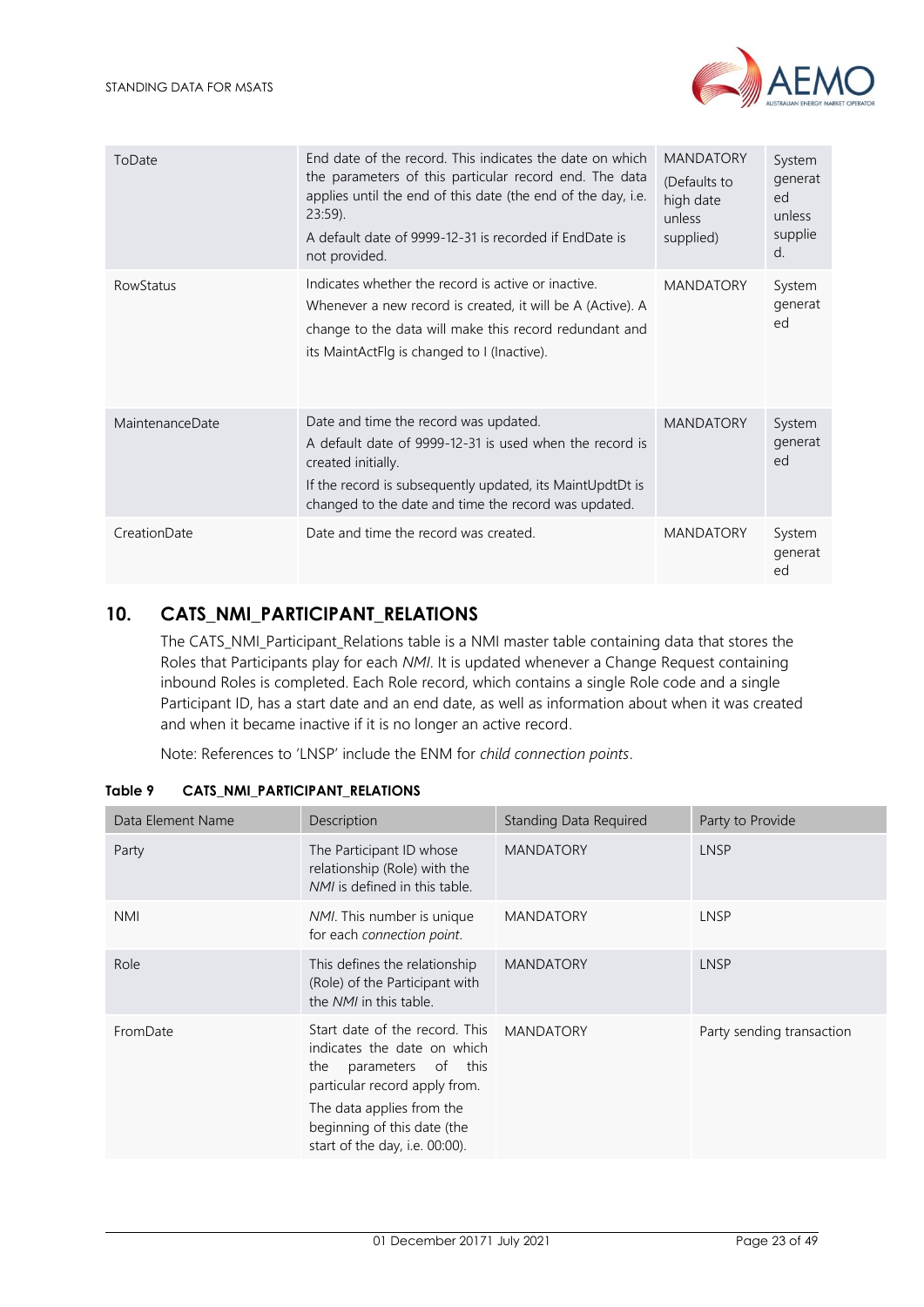

| ToDate           | End date of the record. This<br>indicates the date on which<br>of<br>this<br>parameters<br>the<br>particular record end. The<br>data applies until the end of<br>this date (the end of the day,<br>i.e. 23:59).<br>A default date of 9999-12-31<br>is recorded if EndDate is not<br>provided. | <b>MANDATORY</b><br>(Defaults to high date unless<br>supplied) | System generated unless<br>supplied. |
|------------------|-----------------------------------------------------------------------------------------------------------------------------------------------------------------------------------------------------------------------------------------------------------------------------------------------|----------------------------------------------------------------|--------------------------------------|
| <b>RowStatus</b> | Indicates whether the record<br>is active or inactive.<br>Whenever a new record is<br>created, it will be A (Active). A<br>change to the data will make<br>this record redundant and its<br>MaintActFlg is changed to I<br>(Inactive).                                                        | <b>MANDATORY</b>                                               | System generated                     |
| MaintenanceDate  | Date and time the record was<br>updated.<br>A default date of 9999-12-31 is<br>used when the record is<br>created initially.<br>If the record is subsequently<br>updated, its MaintUpdtDt is<br>changed to the date and<br>time the record was updated.                                       | <b>MANDATORY</b>                                               | System generated                     |
| CreationDate     | Date and time the record was<br>created.                                                                                                                                                                                                                                                      | <b>MANDATORY</b>                                               | System generated                     |

# <span id="page-23-0"></span>**11. REFERENCE TABLES**

## <span id="page-23-1"></span>**Table 10 - Valid Aggregate Codes**

| Aggregate | Description          |
|-----------|----------------------|
|           | Customer load        |
| N         | <b>Generator NMI</b> |

## <span id="page-23-3"></span>**Table 12 - Valid Datastream Type Codes**

| Datastreamtype | Description              |
|----------------|--------------------------|
|                | Interval                 |
|                | <b>Basic</b>             |
|                | Profile Data             |
|                | Non-Market Active Import |

## **Table 11 - Valid Consumption Type Codes**

<span id="page-23-2"></span>

| Consumptiontype | Description                   |
|-----------------|-------------------------------|
|                 | <b>Actual Consumption</b>     |
|                 | <b>Cumulative Consumption</b> |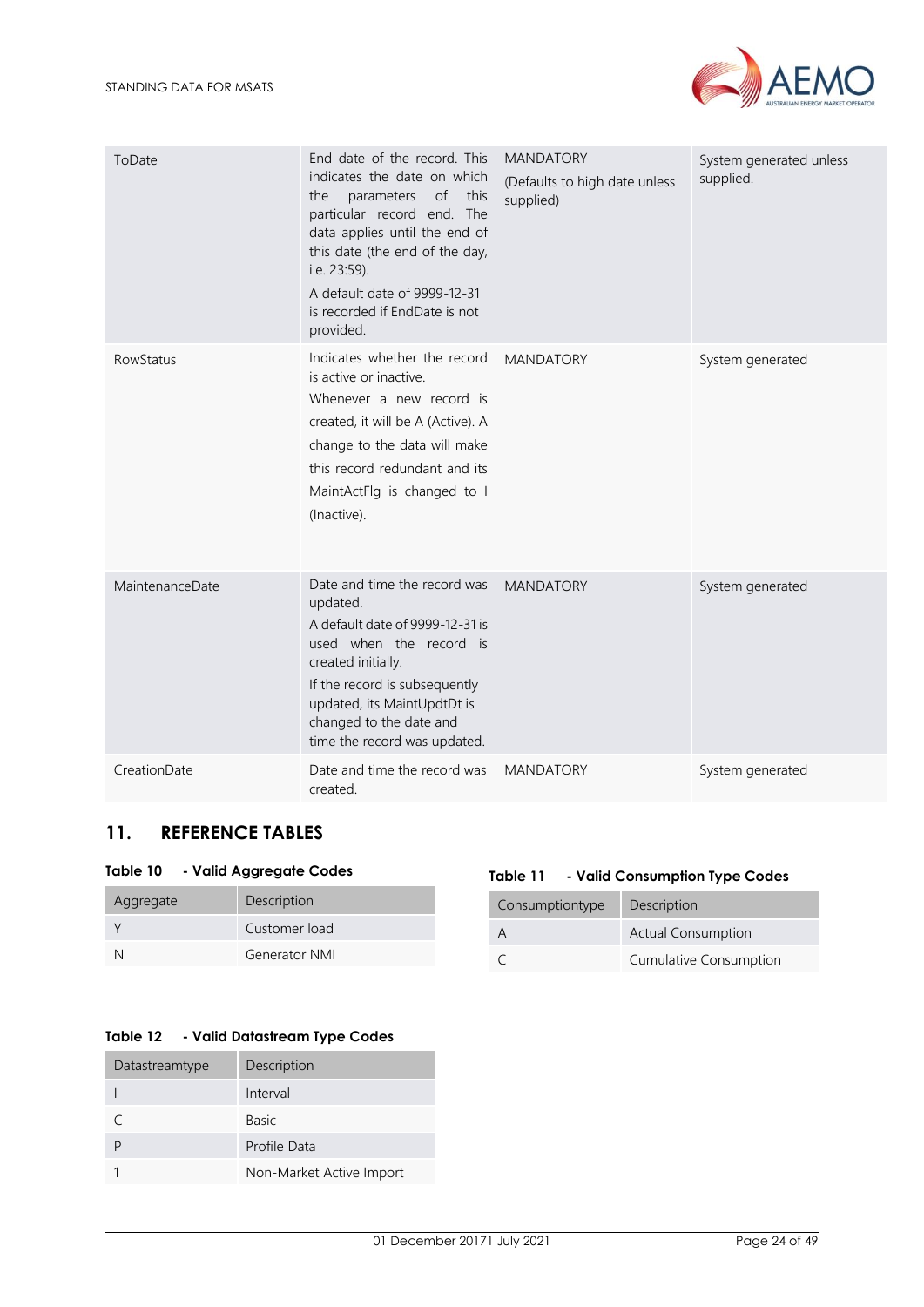

| Datastreamtype | Description                |
|----------------|----------------------------|
|                | Non-Market Active          |
|                | Non-Market Reactive Import |
|                | Non-Market Reactive        |

## <span id="page-24-1"></span>**Table 13 - Valid Profile Codes**

| ProfileName       | Description                                                                                                                                                                                                                                                                                                                                                                                           |
|-------------------|-------------------------------------------------------------------------------------------------------------------------------------------------------------------------------------------------------------------------------------------------------------------------------------------------------------------------------------------------------------------------------------------------------|
| <b>NSLP</b>       | Net System Load Profile.                                                                                                                                                                                                                                                                                                                                                                              |
|                   | The profile is calculated by MSATS. NSLP represents the system load after all actual interval<br>metering data or specified previously-calculated profiled metering data that is not dependent<br>on the NSLP has been subtracted from a known total system load and represents system-wide<br>usage by consumption-type metering installations.                                                      |
| CLOADNSWCE        | Controlled Load profile: Country Energy. (Now Essential Energy)                                                                                                                                                                                                                                                                                                                                       |
|                   | Profile Names beginning with CLOAD are Controlled Load profiles. Controlled Load profiles<br>are applied to Controlled Load Datastreams in NSW. There is one Controlled Load profile for<br>each LNSP area. The names all begin with CLOADNSW to indicate that they are NSW Profile<br>Names followed by two characters to indicate the LNSP area to which it belongs (e.g. EA =<br>EnergyAustralia). |
| <b>CLOADNSWEA</b> | Controlled Load profile: EnergyAustralia (Now Ausgrid).                                                                                                                                                                                                                                                                                                                                               |
| <b>CLOADNSWIE</b> | Controlled Load profile: IntegralEnergy (Now Endeavour Energy)                                                                                                                                                                                                                                                                                                                                        |
| QLDEGXCL31        | Controlled Load profile Energex tariff 31                                                                                                                                                                                                                                                                                                                                                             |
| QLDEGXCL33        | Controlled Load profile Energex tariff 33                                                                                                                                                                                                                                                                                                                                                             |
| SACLOAD           | South Australian Controlled Load.                                                                                                                                                                                                                                                                                                                                                                     |
| <b>NOPROF</b>     | Used for interval Datastream types (to indicate that such Datastreams do not need to be<br>profiled to obtain 'readings' for each settlements interval because the data is supplied in 30-<br>minute intervals).                                                                                                                                                                                      |

Note: Refer to the MSATS CATS Procedure section 4 for details on the valid codes for the following:

- Jurisdiction Codes
- Metering Installation Type Codes
- NMI Classification Codes
- NMI Status Codes
- Datastream Status Codes

# <span id="page-24-0"></span>**12. USE OF NMI SUFFIX TO POPULATE CATS\_REGISTER\_IDENTIFIER**

For any particular *connection point* there may be multiple energy measurement elements and data recorders with multiple channels. Accurate identification of Datastreams is essential. The NMI Procedure includes the requirements for the use of a suffix to the *NMI* that identifies these Datastreams. The DataStreamSuffix detailed in the NMI Procedure provides identification at the measurement element level for all Datastreams from the *connection point* identified by the *NMI*. The DataStreamSuffix is commonly known as the NMISuffix. The NMISuffix is labelled as 'Suffix' in the Browser and is the ElectricityDataStream/Suffix data element in aseXML.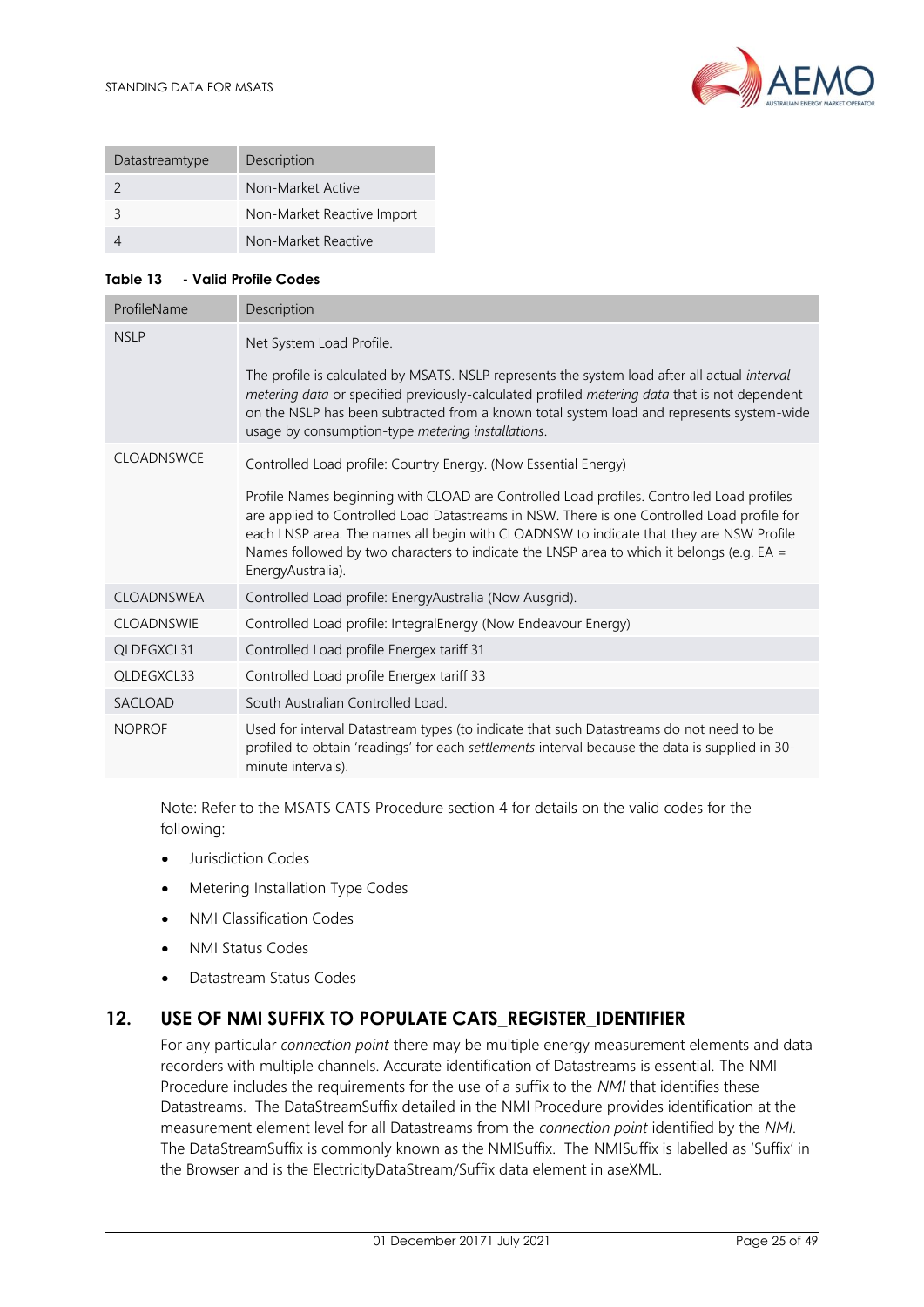

The NMISuffix was first used in the NMI Procedure to describe, in conjunction with the *NMI*, the data transferred from the MDP to AEMO and Participants for *settlements*. The NMISuffix was further extended to describe Datastreams in MSATS, and numeric suffixes were developed to describe the data from type 6 *metering installations*.

In MSATS, the NMISuffix is used in the CATS\_NMI\_DATA\_STREAM table to describe the data as delivered to AEMO. For *settlements* purposes this data must be 'NET' [Export from *network*, less import to *network*] and will be 'Nx' for an interval Datastream, or numeric for an Accumulation **Meter** 

In MSATS release 2.0 a new table, CATS\_REGISTER\_IDENTIFIER, was introduced to link identifiers for the source *meter* register(s) to the Datastream suffix in the CATS NMI\_DATA\_STREAM table. The purpose of the table is to enable the alignment of the data held in MSATS and the data being transferred between Participants in the B2B process.

This link is achieved through the RegisterID (which describes the data source at the *metering installation*) and ElectricityDataStream/Suffix (which describes the NMISuffix to which the RegisterID contributes) data elements. This is a many-to-one relationship, i.e. there may be multiple RegisterID values for each ElectricityDataStream/Suffix value in the CATS\_REGISTER\_IDENTIFIER table.

- The RegisterID identifies the measurement element and type of measurement for an Interval Meter, and identifies the location of a stored energy value in an Accumulation Meter.
- The ElectricityDataStream/Suffix value in the CATS\_NMI\_DATA\_STREAM table identifies the Datastream registered in MSATS. For *settlements* purposes, Interval Meter Datastreams will be the NET suffix (format Nx) and for Accumulation Meter Datastreams the suffix value is numeric. MSATS requires data to be delivered against this suffix (if the Datastream is ACTIVE). MSATS does not validate the values entered in this field.
- The ElectricityDataStream/Suffix value in the CATS\_REGISTER\_IDENTIFIER table identifies the individual Datastream(s) contributing to the ElectricityDataStream/Suffix value in the CATS\_NMI\_DATA\_STREAM table. For interval Datastreams, the suffix(es) will indicate the individual Datastream(s) contributing to the Nx Suffix value in the CATS\_NMI\_DATA\_STREAM table where the DataStreamType is P or I (Refer section 14for examples). For accumulation Datastreams the value will be numeric and will be identical to the related Suffix value in the CATS\_NMI\_DATA\_STREAM table (refer section 13 for examples).
- The ElectricityDataStream/Suffix values used in the CATS\_REGISTER\_IDENTIFIER table are used to identify *metering data* contained in MDFF Files (in the NMISuffix field).
- The linkage between the RegisterID and ElectricityDataStream/Suffix exists because the ElectricityDataStream/Suffix data element is populated in the CATS\_REGISTER\_IDENTIFIER table.
- The RegisterID data element has no standard format; therefore, the MPB must determine the appropriate population of this field, e.g. it may be used to indicate the programming code of the register.

There is an inconsistent understanding across industry of the meaning of the terms 'register' and 'datastream'. Conventionally, to field metering personnel, a 'register' contains a single value, while a 'datastream' represents an array of time separated register values in chronological order.

For Accumulation Meters, the RegisterID refers to the non-volatile storage of the cumulative energy register(s). The RegisterID will have identification with the displays of the *meters*, or identification of internal data stores.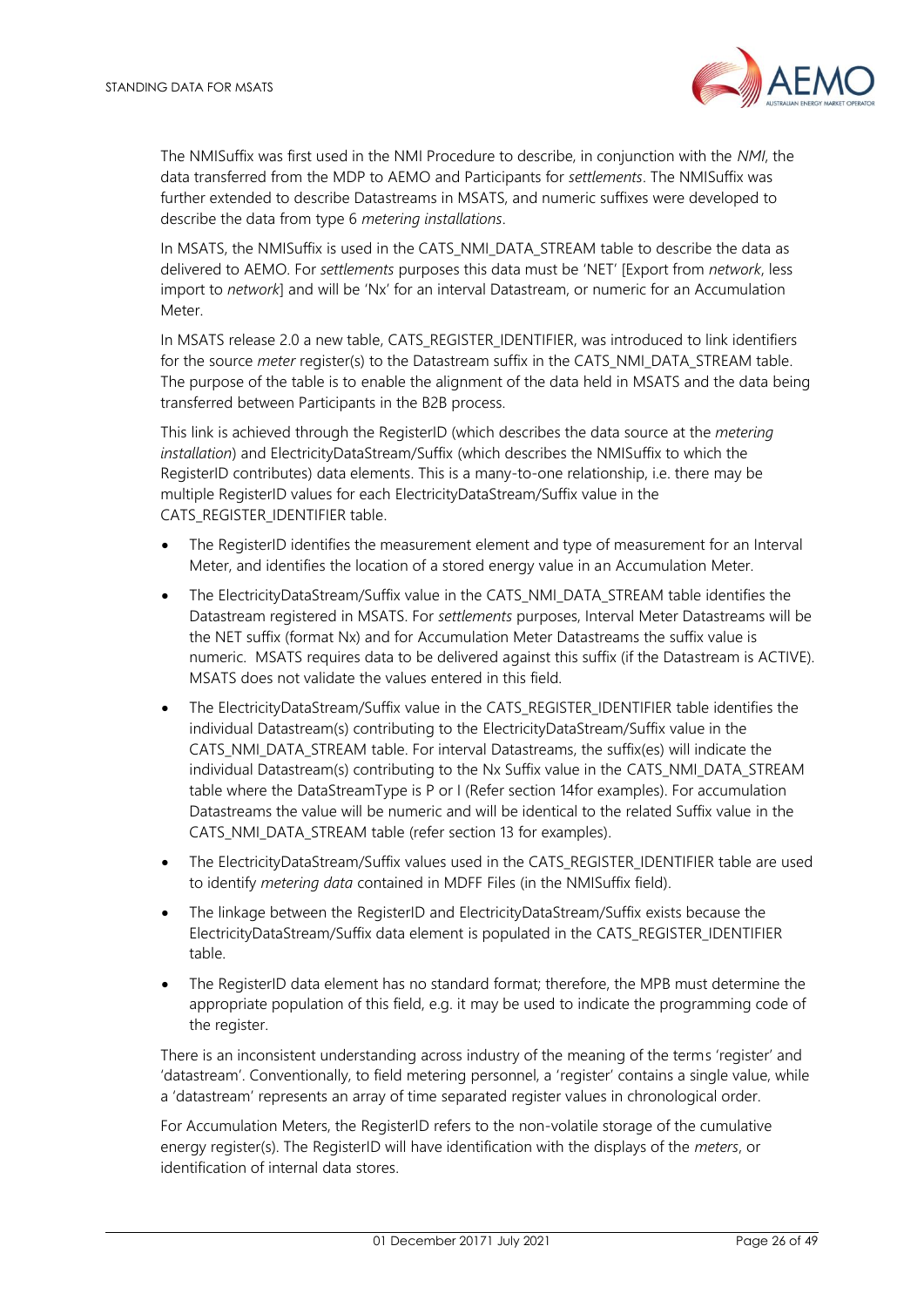

For Accumulation Meters, the ElectricityDataStream/Suffix data element in the CATS\_REGISTER\_IDENTIFIER table may have a many-to-one relationship with the ElectricityDataStream/Suffix data element in the CATS\_NMI\_DATA\_STREAM table. That is, the same Suffix may occur several times in the CATS\_REGISTER\_IDENTIFIER table and occur once only in the CATS\_NMI\_DATA\_STREAM table.

For Interval Meters, the definition of the RegisterID field is less obvious. To make this field useful, the RegisterID should be associated with the ElectricityDataStream/Suffix. As Interval Meters may have multiple measurement elements and there may be multiple *meters* for a *NMI*, the MDP must manage Datastreams against a *NMI* to avoid duplication of ElectricityDataStream/Suffixes and provide correct mapping of RegisterIDs.

# <span id="page-26-0"></span>**13. ASSIGNMENT OF DATA – ACCUMULATION METERS**

This section details examples of the assignment of data for various basic *metering installations*. For Accumulation Meters, the Suffix values in CATS\_REGISTER\_IDENTIFIER and CATS\_NMI\_DATA\_STREAM tables are always numeric.

# <span id="page-26-1"></span>**13.1. Single Meter, no controlled load**

A Accumulation Meter with a single register measuring a Non-Controlled Load will have a single Datastream suffix 11 for the *NMI*.

## <span id="page-26-3"></span>**Table 14 Example CATS\_NMI\_DATA\_STREAM**

| Data Element:      | <b>NMI</b> | Suffix | ElectricityDataStream/Status |
|--------------------|------------|--------|------------------------------|
| Value <sup>1</sup> | 0123456789 | 11     |                              |

The CATS\_REGISTER\_IDENTIFIER table indicates that the *meter* has only one register. The Suffix in the CATS\_REGISTER\_IDENTIFIER '11' denotes that data from RegisterID 01 contributes to the Datastream identified by Suffix 11 in CATS\_NMI\_DATA\_STREAM

## <span id="page-26-4"></span>**Table 15 Example CATS\_REGISTER\_IDENTIFIER**

| Data Element: | Serial<br><b>Number</b> | RegisterID | <b>UnitOfMeasur</b><br>e | TimeOfDay     | Suffix | Controlled<br>Load |
|---------------|-------------------------|------------|--------------------------|---------------|--------|--------------------|
| Value         | ABCD1111                |            | <b>KWH</b>               | <b>ALLDAY</b> |        | No                 |

The Suffix in CATS\_NMI\_DATA\_STREAM will be recorded as '11' by the MDP and the Suffix in CATS\_REGISTER\_IDENTIFIER must then be '11'.

# <span id="page-26-2"></span>**13.2. Twp Single Element Meters, no controlled load**

The *NMI* has two Accumulation Meters, each *meter* with single register. The data from the two *meters* will be submitted to MSATS as two Datastreams.

## <span id="page-26-5"></span>**Table 16 Example CATS\_NMI\_DATA\_STREAM**

| Data Element: | <b>NMI</b> | Suffix | ElectricityDataStream/Status |
|---------------|------------|--------|------------------------------|
| Values        | 0123456789 |        |                              |
|               | 0123456789 |        |                              |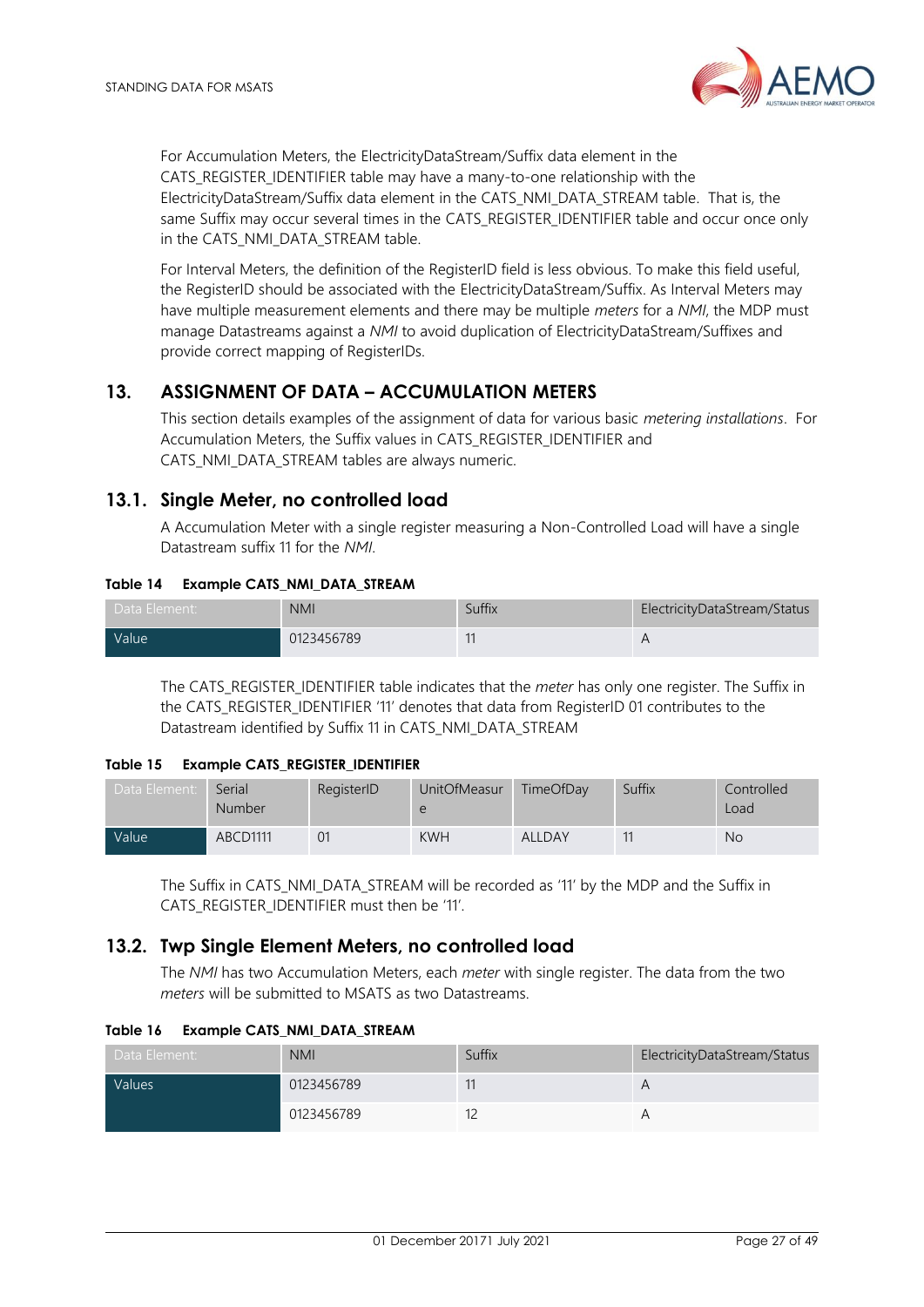

## <span id="page-27-3"></span>**Table 17 Example CATS\_REGISTER\_IDENTIFIER**

| Data Element: | Serial<br>Number | RegisterID | <b>UnitOfMeasur</b><br>e | TimeOfDay | Suffix | Controlled<br>Load |
|---------------|------------------|------------|--------------------------|-----------|--------|--------------------|
| Values        | <b>ABCD1111</b>  | 01         | <b>KWH</b>               | ALLDAY    |        | <b>No</b>          |
|               | XYZA1112         | 01         | <b>KWH</b>               | ALLDAY    |        | No                 |

## <span id="page-27-0"></span>**13.3. Two Single Element Meters, one with controlled load**

A *NMI* has two Accumulation Meters, each *meter* has a single register, and one *meter* is measuring a Controlled Load. The data from the two *meters* is submitted to MSATS as two Datastreams.

<span id="page-27-4"></span>**Table 18 Example CATS\_NMI\_DATA\_STREAM**

| Data Element: | <b>NMI</b> | Suffix | ElectricityDataStream/Status |
|---------------|------------|--------|------------------------------|
| Value         | 0123456789 |        |                              |
|               | 0123456789 | 4.     |                              |

#### <span id="page-27-5"></span>**Table 19 Example CATS\_REGISTER\_IDENTIFIER**

| Data Element: | Serial<br><b>Number</b> | RegisterID     | UnitOfMeasur<br>e | TimeOfDay    | Suffix | Controlled<br>Load |
|---------------|-------------------------|----------------|-------------------|--------------|--------|--------------------|
| Values        | ABCD1111                | 0 <sup>1</sup> | <b>KWH</b>        | <b>TOTAL</b> |        | <b>No</b>          |
|               | XYZA1112                | 01             | <b>KWH</b>        | CI 1         | 42     | <b>HWLoad</b>      |

## <span id="page-27-1"></span>**13.4. One Meter with Two Registers, one measuring a controlled load**

*NMI* has one Accumulation Meter with two registers. The second register is measuring a Controlled Load.

#### <span id="page-27-6"></span>**Table 20 Example CATS\_NMI\_DATA\_STREAM**

| Data Element: | <b>NMI</b> | Suffix         | ElectricityDataStream/Status |
|---------------|------------|----------------|------------------------------|
| Value         | 0123456789 |                | $\overline{A}$               |
|               | 0123456789 | 4 <sub>6</sub> |                              |

#### <span id="page-27-7"></span>**Table 21 Example CATS\_REGISTER\_IDENTIFIER**

| Data Element: | Serial<br><b>Number</b> | RegisterID     | <b>UnitOfMeasur</b><br>e | TimeOfDay   | Suffix | Controlled<br>Load |
|---------------|-------------------------|----------------|--------------------------|-------------|--------|--------------------|
| <b>Value</b>  | ABCD1111                | 0 <sup>1</sup> | <b>KWH</b>               | <b>PEAK</b> |        | N <sub>o</sub>     |
|               | ABCD1111                | 02             | <b>KWH</b>               |             | 41     | <b>HWLoad</b>      |

## <span id="page-27-2"></span>**13.5. Single Multi-function Meter**

Accumulation Meter has 4 registers, one register being a Controlled Load.

<span id="page-27-8"></span>**Table 22 Example CATS\_NMI\_DATA\_STREAM**

| Data Element: | <b>NMI</b> | Suffix | ElectricityDataStream/Status |
|---------------|------------|--------|------------------------------|
| Values        | 0123456789 |        | A                            |
|               | 0123456789 | └      |                              |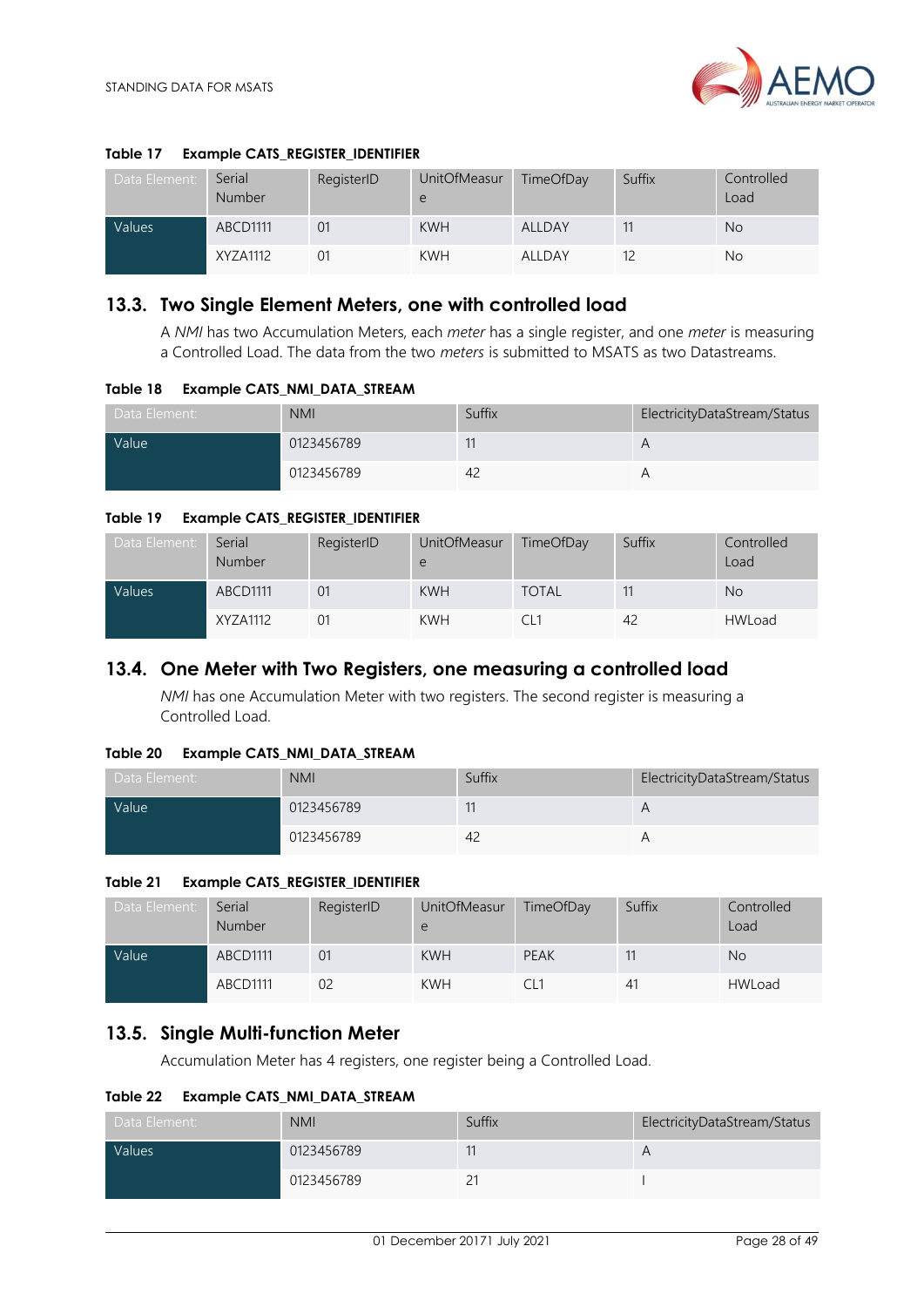

| Data Element: | <b>NMI</b> | Suffix | ElectricityDataStream/Status |
|---------------|------------|--------|------------------------------|
|               | 0123456789 | 31     | А                            |
|               | 0123456789 | 4      |                              |

Each register is separately identified in CATS\_NMI\_Data\_Stream. However, register 2 on *meter* 1 is inactive in MSATS, and therefore data is not accepted by MSATS for this Suffix.

<span id="page-28-3"></span>**Table 23 Example CATS\_REGISTER\_IDENTIFIER**

| Data Element: | Serial<br>Number | RegisterID     | <b>UnitOfMeasur</b><br>e | TimeOfDay      | Suffix | Controlled<br>Load |
|---------------|------------------|----------------|--------------------------|----------------|--------|--------------------|
| Values        | ABCD1111         | 01             | <b>KWH</b>               | <b>ALLDAY</b>  | 11     | <b>No</b>          |
|               | ABCD1111         | 0 <sup>2</sup> | <b>KWH</b>               | <b>NOTUSED</b> | 21     | No                 |
|               | ABCD1111         | 03             | <b>KWH</b>               | <b>OFFPEAK</b> | 31     | <b>No</b>          |
|               | ABCD1111         | 04             | <b>KWH</b>               | CL1            | 41     | <b>HWLoad</b>      |

Note: The *meter* may have register identification and therefore these numbers can be used in the table as RegisterID.

# <span id="page-28-0"></span>**13.6. Two meters, three registers. One register measures a controlled load**

<span id="page-28-4"></span>**Table 24 Example CATS\_NMI\_DATA\_STREAM**

| Data Element: | <b>NMI</b> | Suffix | ElectricityDataStream/Status |
|---------------|------------|--------|------------------------------|
| Values        | 0123456789 | 11     | А                            |
|               | 0123456789 | 21     | $\forall$                    |
|               | 0123456789 | 42     | А                            |

## <span id="page-28-5"></span>**Table 25 Example CATS\_REGISTER\_IDENTIFIER**

| Data Element: | Serial<br><b>Number</b> | RegisterID     | UnitOfMeasur<br>e | TimeOfDay       | Suffix | Controlled<br>Load |
|---------------|-------------------------|----------------|-------------------|-----------------|--------|--------------------|
| Values        | ABCD1111                | 01             | <b>KWH</b>        | <b>PEAK</b>     |        | <b>No</b>          |
|               | ABCD1111                | 0 <sub>2</sub> | <b>KWH</b>        | <b>OFFPAK</b>   |        | No.                |
|               | XYZA1112                | 01             | <b>KWH</b>        | CL <sub>1</sub> | 42     | <b>HWLoad</b>      |

# <span id="page-28-1"></span>**14. ASSIGNMENT OF DATA – INTERVAL METERS**

This section details examples of the assignment of data for various Interval Meters.

# <span id="page-28-2"></span>**14.1. One meter**

# <span id="page-28-6"></span>**Table 26 Example CATS\_NMI\_DATA\_STREAM**

| Data Element: | <b>NMI</b> | Suffix | ElectricityDataStream/Status |
|---------------|------------|--------|------------------------------|
| <b>Value</b>  | 0123456789 | $N^2$  |                              |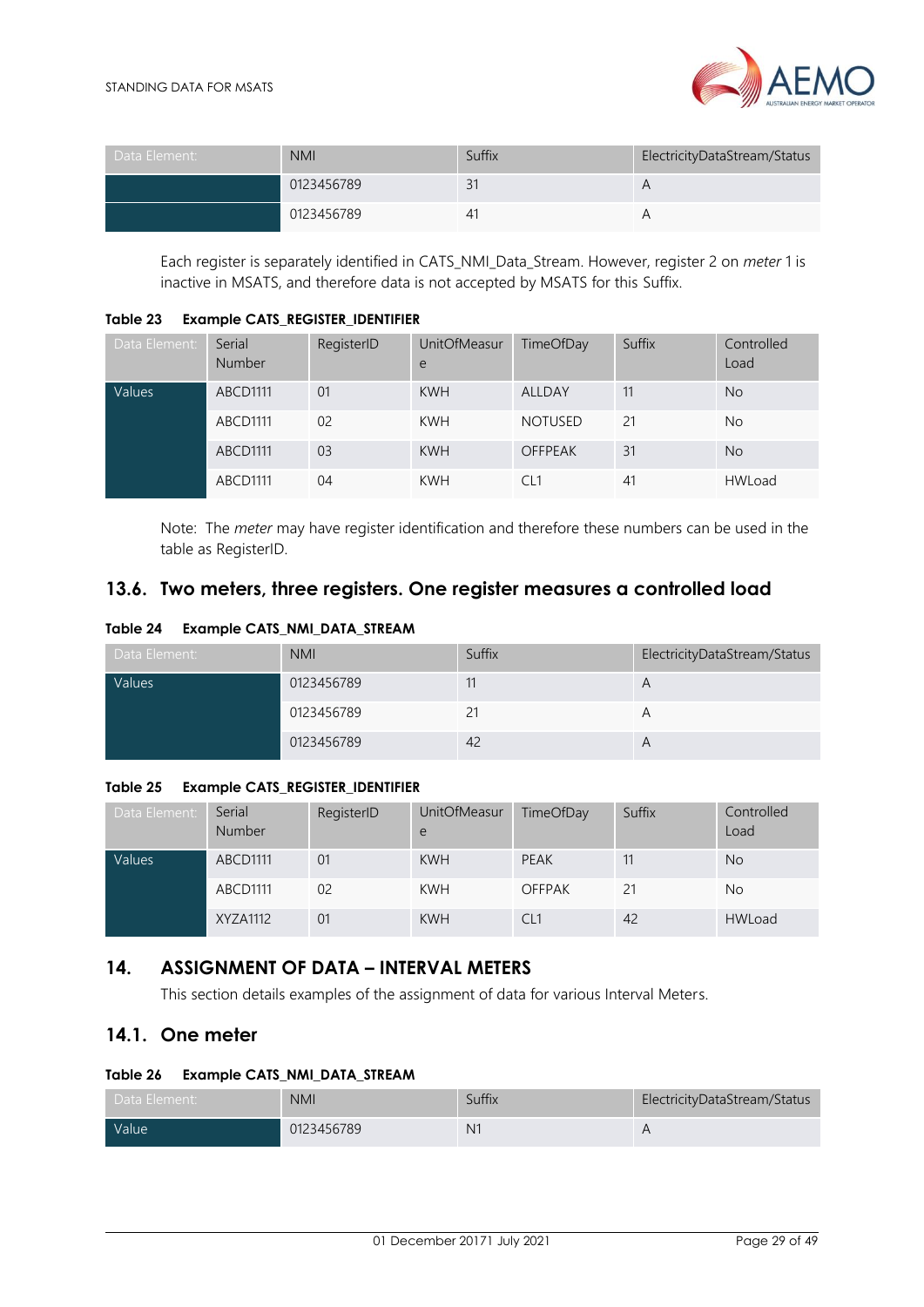The CATS Register Identifier table indicates that the *meter* has only one register. The Suffix in the CATS\_REGISTER\_IDENTIFIER [E1] denotes that data from RegisterID 01 contributes to the Datastream identified by Suffix N1 in the CATS\_NMI\_DATA\_STREAM table.

<span id="page-29-2"></span>**Table 27 Example CATS\_REGISTER\_IDENTIFIER**

| Data Element:      | Serial<br><b>Number</b> | RegisterID | <b>UnitOfMeasure</b> | TimeOfDay | Suffix         |
|--------------------|-------------------------|------------|----------------------|-----------|----------------|
| Value <sup>1</sup> | <b>ABCD1111</b>         | 01         | <b>KWH</b>           | ALLDAY    | E <sub>1</sub> |

E1 indicates that it is a single element measuring export.

## <span id="page-29-0"></span>**14.2. Import/Export meter**

Interval Meter has a two registers, registering import and export *energy*. A single Datastream suffix N1 is defined for the *NMI* indicating a netting-off of export less import Datastreams for this *connection point*.

#### <span id="page-29-3"></span>**Table 28 Example CATS\_NMI\_DATA\_STREAM**

| Data Element: | <b>NMI</b> | Suffix         | ElectricityDataStream/Status |
|---------------|------------|----------------|------------------------------|
| <b>Value</b>  | 0123456789 | N <sub>1</sub> |                              |

<span id="page-29-4"></span>The CATS\_REGISTER\_IDENTIFIER table indicates that the *meter* has two registers, one for IMPORT and one for EXPORT.

#### **Table 29 The Suffixes in the CATS\_REGISTER\_IDENTIFIER denote that data from RegisterIDs 'E1' and 'B1' contribute to the Datastream identified by Suffix 'N1' in CATS\_NMI\_DATA\_STREAM. That is, the Datastreams 'E1' and 'B1' supplied by the MDP to the FRMP for this** *meter* **have contributed to the Datastream N1 in MSATS.Example CATS\_REGISTER\_IDENTIFIER**

| Data Element: | Serial<br><b>Number</b> | RegisterID     | <b>UnitOfMeasure</b> | TimeOfDay | Suffix |
|---------------|-------------------------|----------------|----------------------|-----------|--------|
| Values        | ABCD1111                | E1             | <b>KWH</b>           | ALLDAY    | E1     |
|               | ABCD1111                | B <sub>1</sub> | <b>KWH</b>           | ALLDAY    | B1     |

Only one RegisterID with the Suffix 'E1' permitted per *meter* in CATS\_REGISTER\_IDENTIFIER.

Only one RegisterID with the Suffix 'B1' permitted per *meter* in CATS\_REGISTER\_IDENTIFIER.

The energy volumes for the Suffix 'N1' in CATS\_NMI\_DATA\_STREAM are calculated by N1 = E1 – B1.

## <span id="page-29-1"></span>**14.3. One meter: multiple registers**

Interval Meter has a single measurement element registering import and export *energy*, reactive and *voltage*. A single Datastream Suffix 'N1' is defined for the *NMI* indicating netting-off of all *energy* Datastreams for this *connection point*.

<span id="page-29-5"></span>

| Table 30 l | Example CATS_NMI_DATA_STREAM |  |  |
|------------|------------------------------|--|--|
|------------|------------------------------|--|--|

| Data Element: | <b>NMI</b> | Suffix         | ElectricityDataStream/Status |
|---------------|------------|----------------|------------------------------|
| Value         | 0123456789 | N <sub>1</sub> |                              |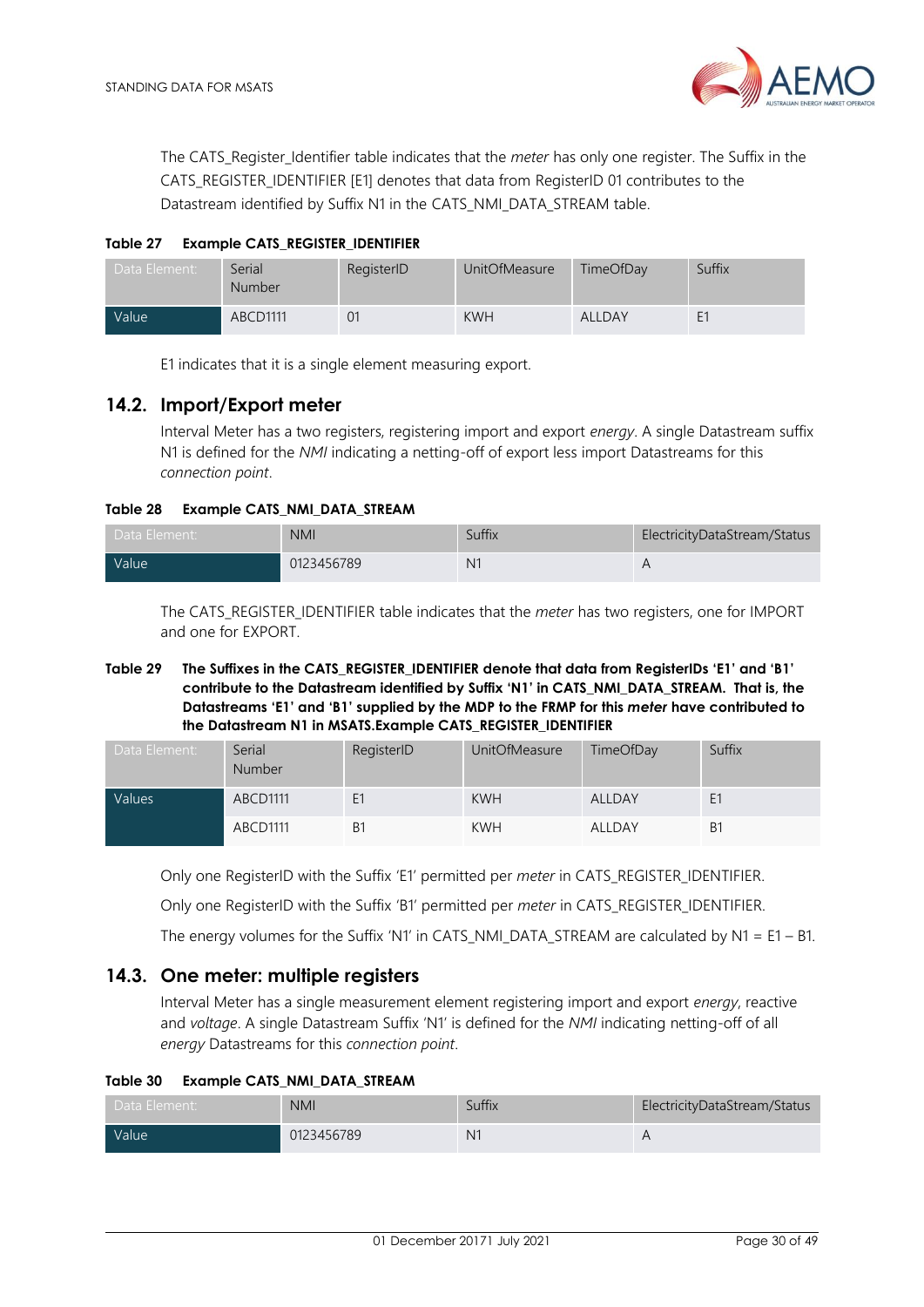

The CATS\_Register\_Identifier table indicates that the *meter* has five registers: two for IMPORT of *energy* and reactive; two for EXPORT of *energy* and reactive; and one for *voltage* monitoring.The Suffixes in the CATS\_REGISTER\_IDENTIFIER 'N1' denote that data from RegisterID 'E1' and 'B1' contribute to the Datastream identified by suffix N1 in CATS\_NMI\_DATA\_STREAM.

| Data Element: | Serial<br><b>Number</b> | RegisterID     | <b>UnitOfMeasure</b> | TimeOfDay     | Suffix         |
|---------------|-------------------------|----------------|----------------------|---------------|----------------|
| Values        | ABCD1111                | E <sub>1</sub> | <b>KWH</b>           | <b>ALLDAY</b> | E <sub>1</sub> |
|               | ABCD1111                | <b>B1</b>      | <b>KWH</b>           | ALLDAY        | <b>B1</b>      |
|               | ABCD1111                | Q <sub>1</sub> | <b>KVARH</b>         | <b>ALLDAY</b> | Q1             |
|               | ABCD1111                | K1             | <b>KVARH</b>         | ALLDAY        | K1             |
|               | ABCD1111                | V <sub>1</sub> | <b>VOLTS</b>         | <b>ALLDAY</b> | V <sub>1</sub> |

#### <span id="page-30-1"></span>**Table 31 Example CATS\_REGISTER\_IDENTIFIER**

The energy volumes for the Suffix 'N1' is calculated by NET ( $E1 - B1$ ).

## <span id="page-30-0"></span>**14.4. One meter: Twin Measurement Elements**

Certain multifunction *meters* have the capability for initial installation as an Accumulation Meter, but can be re-programmed to provide *interval metering data*.

The NER do not permit the use of two different types of *metering installation* on the one *NMI*, and therefore these two *metering* functions MUST NOT be active simultaneously in MSATS. The MDP and RP will be held accountable for a breach of this requirement.

The CATS\_REGISTER\_IDENTIFIER can be used to record the *meter* capability.

If this *meter* were configured as an Accumulation Meter in MSATS, the configuration might be as shown in the Tables 32 & 33.

| Data Element: | <b>NMI</b> | Suffix         | ElectricityDataStream/Status |
|---------------|------------|----------------|------------------------------|
| Values        | 0123456789 | N1             |                              |
|               | 0123456789 | N <sub>2</sub> |                              |
|               | 0123456789 | 11             | A                            |
|               | 0123456789 | 21             | A                            |
|               | 0123456789 | 31             | A                            |
|               | 0123456789 | 41             | Α                            |

#### <span id="page-30-2"></span>**Table 32 Example CATS\_NMI\_DATA\_STREAM**

#### <span id="page-30-3"></span>**Table 33 Example CATS\_REGISTER\_IDENTIFIER**

| Data Element: | Serial<br>Number | RegisterID     | <b>UnitOfMeasure</b> | TimeOfDay       | Suffix |
|---------------|------------------|----------------|----------------------|-----------------|--------|
| Values        | AB888888         | E <sub>1</sub> | <b>KWH</b>           | <b>ALLDAY</b>   | null   |
|               | AB888888         | E <sub>2</sub> | <b>KWH</b>           | ALLDAY          | null   |
|               | AB888888         | 25             | <b>KWH</b>           | <b>PEAK</b>     | 11     |
|               | AB888888         | 26             | <b>KWH</b>           | <b>SHOULDER</b> | 21     |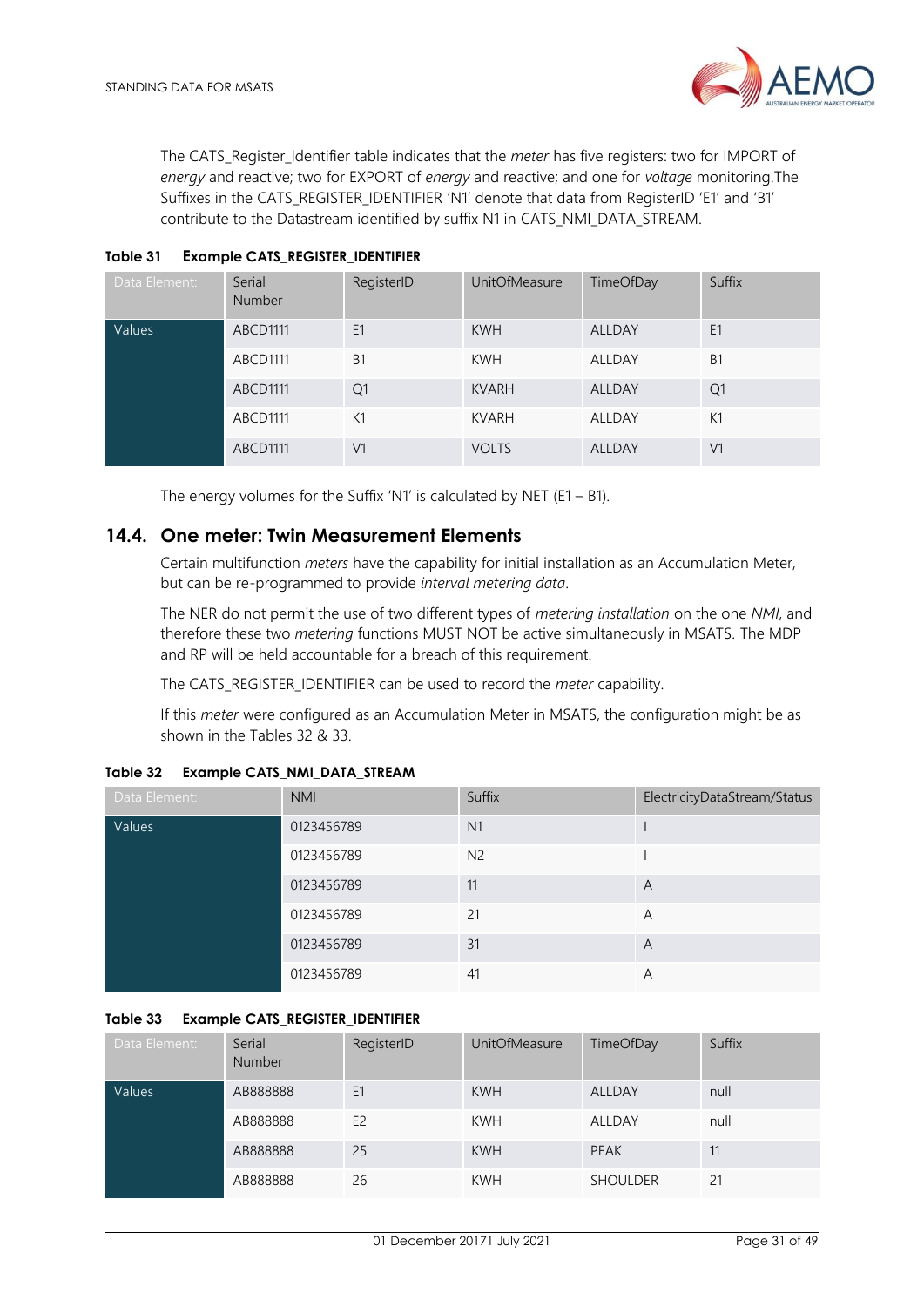

| Data Element: | Serial<br>Number | RegisterID | <b>UnitOfMeasure</b> | TimeOfDay      | Suffix |
|---------------|------------------|------------|----------------------|----------------|--------|
|               | AB888888         | 35         | <b>KWH</b>           | <b>OFFPEAK</b> | 31     |
|               | AB888888         | 36         | <b>KWH</b>           |                | 41     |

The CATS\_REGISTER\_IDENTIFIER table values for this *meter* when it is operated as an Interval Meter are shown below. The RegisterID for the Accumulation Meter registers in this type of *meter* are user defined. The Interval Meter suffixes must be added to the *NMI* and made active, and the basic Suffixes made inactive at the same date.

<span id="page-31-1"></span>

| Table 34 | Example CATS_NMI_DATA_STREAM |  |  |
|----------|------------------------------|--|--|
|          |                              |  |  |

| Data Element: | <b>NMI</b> | Suffix         | ElectricityDataStream/Status |
|---------------|------------|----------------|------------------------------|
| Values        | 0123456789 | N <sub>1</sub> | A                            |
|               | 0123456789 | N <sub>2</sub> | A                            |
|               | 0123456789 | 11             |                              |
|               | 0123456789 | 21             |                              |
|               | 0123456789 | 31             |                              |
|               | 0123456789 | 41             |                              |

## <span id="page-31-2"></span>**Table 35 Example CATS\_REGISTER\_IDENTIFIER**

| Data Element: | Serial<br><b>Number</b> | RegisterID     | <b>UnitOfMeasure</b> | TimeOfDay      | Suffix         |
|---------------|-------------------------|----------------|----------------------|----------------|----------------|
| Values        | AB888888                | E <sub>1</sub> | <b>KWH</b>           | <b>ALLDAY</b>  | E <sub>1</sub> |
|               | AB888888                | E <sub>2</sub> | <b>KWH</b>           | <b>ALLDAY</b>  | E <sub>2</sub> |
|               | AB888888                | 25             | <b>KWH</b>           | <b>PEAK</b>    | null           |
|               | AB888888                | 26             | <b>KWH</b>           | <b>OFFPEAK</b> | null           |
|               | AB888888                | 35             | <b>KWH</b>           | <b>PEAK</b>    | null           |
|               | AB888888                | 36             | <b>KWH</b>           | <b>OFFPEAK</b> | null           |

If a second *meter* of the same configuration were established on this *NMI* 'E3' and 'E4' would be required for the Datastreams to provide MDPs and *retailers* with unambiguous identification of Datastreams.

# <span id="page-31-0"></span>**15. ASSIGNMENTS OF DATA – SAMPLE METERS**

The application of profiles in accordance with the Metrology Procedure requires *interval metering data* from Sites that have Accumulation Metering. However, the NER do not permit different metering installation types on the one *NMI*, and in any case, the Participants associated with the *interval metering data* are different to those associated with the Accumulation Meter. Therefore, for these *connection points*, two different *NMIs* are used.

There are *meters* that can combine the required Accumulation Metering and Interval Metering functions. An example is shown below.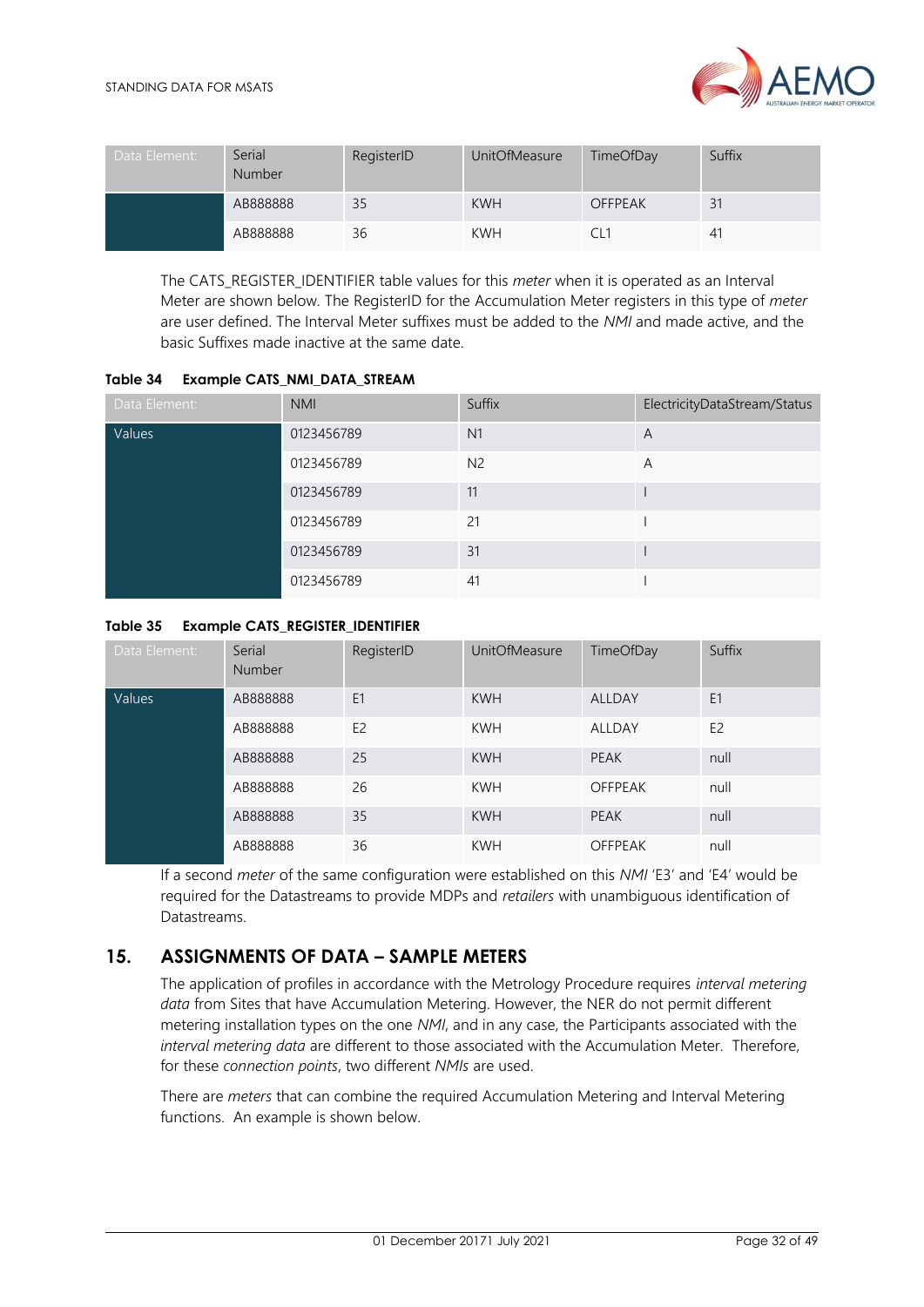

# <span id="page-32-0"></span>**15.1. Multifunction Sample Meter**

In this case, a single *meter* is registered within MSATS for two purposes against two *NMIs*. This is a special case, and should not be used other than for this non-standard purpose. The *meter* has two circuits, with Accumulation Metering for *energy* trading and Interval Metering for the sample profile.

In this example, NMI 9801234567 is associated with the sample *meter installation* and NMI 9876543210 with the End User installation.

| Data<br>Element: | <b>NMI</b> | Suffix         | ElectricityDataStream/Status | DataStreamType |
|------------------|------------|----------------|------------------------------|----------------|
| Values           | 9801234567 | N <sub>1</sub> | A                            | D              |
|                  | 9876543210 | 11             |                              |                |
|                  | 9876543210 | 12             |                              |                |
|                  | 9876543210 | 41             | A                            |                |

## <span id="page-32-2"></span>**Table 36 Example CATS\_NMI\_DATA\_STREAM**

## <span id="page-32-3"></span>**Table 37 Example CATS\_REGISTER\_IDENTIFIER**

| Data Element: | <b>NMI</b> | MeterSerial | RegisterID | <b>UnitOfMeasur</b><br>e | TimeOfDay      | Suffix |
|---------------|------------|-------------|------------|--------------------------|----------------|--------|
| Values        | 9801234567 | AB888888    | E1         | <b>KWH</b>               | ALLDAY         | E1     |
|               | 9876543210 | AB888888    | 11         | <b>KWH</b>               | PEAK           | null   |
|               | 9876543210 | AB888888    | 12         | <b>KWH</b>               | <b>OFFPEAK</b> | null   |
|               | 9876543210 | AB888888    | 41         | <b>KWH</b>               |                | 41     |

Note: Suffix '11/12' have a Status of 'I' for 1st Tier and 'A' for 2nd Tier.

First tier *metering data* is not required for AEMO to settle the *market*.

Controlled Load data for first tier and second tier is required by AEMO to settle the *market*.

In this example, once the End User's Site becomes a Tier 2 Site, all three basic Datastreams need to become active (StreamStatusCode = A).

# <span id="page-32-1"></span>**16. CROSS REFERENCE OF BROWSER AND ASEXML DATA ELEMENTS**

The tables below list the names that are used in the MSATS browser for each of the MSATS tables detailed in sections 4 to 10. The table also provides the aseXML data element names and the respective formats used in each context.

In some cases, such as date fields, the format of the field is shown differently in the Browser to that used in the related aseXML transactions. Also, aseXML uses full words throughout, rather than the coded values used in the Browser.

Refer section 17 for examples of the typical data element values as shown in the Browser. Section 18 provides definitions of the Browser formats shown in this section.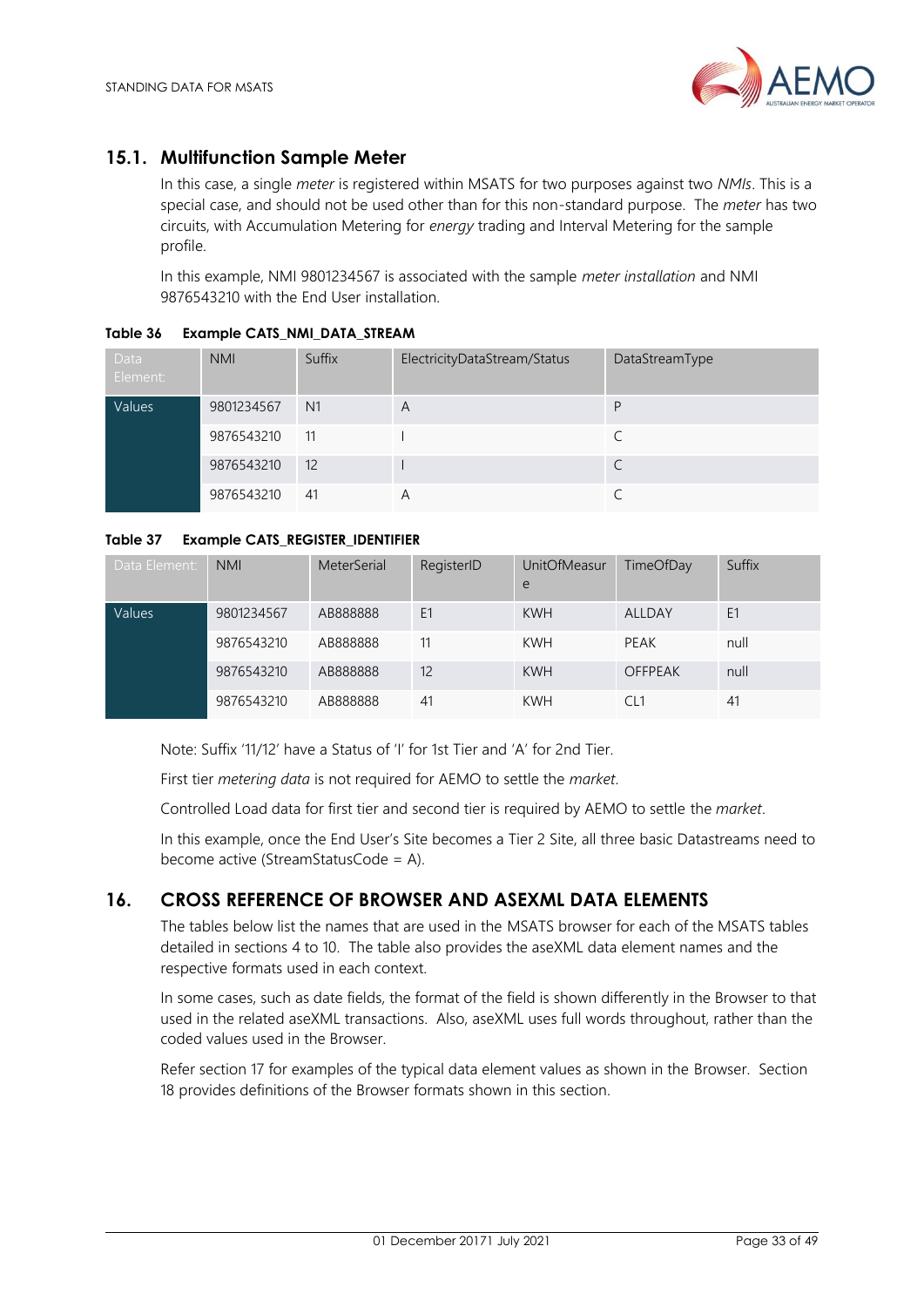

## <span id="page-33-0"></span>**Table 38 CATS\_Meter\_Register**

| <b>Browser Field Name</b>             | aseXML Data Element<br>Name     | aseXML Path                                          | <b>Browser Format</b>                       | aseXML Data Type             |
|---------------------------------------|---------------------------------|------------------------------------------------------|---------------------------------------------|------------------------------|
| <b>Additional Site</b><br>Information | AdditionalSiteInformati<br>on   | ElectricityMeter/<br>AdditionalSiteInformati<br>on   | VARCHAR2(100)                               | xsd:string<br>$maxLen = 100$ |
| Asset Management<br>Plan              | AssetManagementPlan             | ElectricityMeter/AssetM<br>anagement<br>Plan         | VARCHAR2(50)                                | xsd:string<br>$maxLen = 50$  |
| <b>Calibration Tables</b>             | CalibrationTables               | ElectricityMeter/Calibra<br>tionTables               | VARCHAR2(50)                                | xsd:string<br>$maxLen = 50$  |
| Communication<br>Equipment Type       | Communications<br>EquipmentType | ElectricityMeter/Comm<br>unications<br>EquipmentType | VARCHAR2(4)                                 | xsd:string<br>$maxLen = 4$   |
| Communication<br>Protocol             | CommunicationsProtoc<br>$\circ$ | ElectricityMeter/Comm<br>unications<br>Protocol      | VARCHAR2(50)                                | xsd:string<br>$maxLen = 50$  |
| Data Conversion                       | DataConversion                  | ElectricityMeter/DataC<br>onversion                  | VARCHAR2(50)                                | xsd:string<br>$maxLen = 50$  |
| Data Validations                      | DataValidations                 | ElectricityMeter/DataVa<br>lidations                 | VARCHAR2(50)                                | xsd:string<br>$maxLen = 50$  |
| <b>Estimation Instruction</b>         | EstimationInstructions          | ElectricityMeter/Estimat<br>ion<br>Instructions      | VARCHAR2(50)                                | xsd:string<br>$maxLen = 50$  |
| Last Test Date                        | LastTestDate                    | ElectricityMeter/LastTes<br>tDate                    | dd-mmm-yyyy                                 | xsd:date                     |
| Measurement Type                      | MeasurementType                 | ElectricityMeter/Measur<br>ementType                 | VARCHAR2(4)                                 | xsd:string<br>$maxLen = 4$   |
| Meter Constant                        | Constant                        | ElectricityMeter/Consta<br>nt                        | VARCHAR2(12)                                | xsd:string<br>$maxLen = 12$  |
| Meter Hazard                          | Hazard                          | ElectricityMeter/Hazard                              | VARCHAR2(12)                                | xsd:string<br>$maxLen = 12$  |
| Meter Installation Type<br>Code       | InstallationTypeCode            | ElectricityMeter/Installa<br>tionType<br>Code        | VARCHAR2(8)                                 | xsd:string<br>$maxLen = 8$   |
| Meter Location                        | Location                        | ElectricityMeter/Locatio<br>n                        | VARCHAR2(50)<br>See AddlSiteInfo<br>(above) | xsd:string<br>$maxLen = 50$  |
| Meter Manufacturer                    | Manufacturer                    | ElectricityMeter/Manuf<br>acturer                    | VARCHAR2(15)                                | xsd:string<br>$maxLen = 15$  |
| Meter Model                           | Model                           | ElectricityMeter/Model                               | VARCHAR2(12)                                | xsd:string<br>$maxLen = 12$  |
| Meter Point                           | Point                           | ElectricityMeter/Point                               | VARCHAR(2)                                  | xsd:string<br>$maxLen = 2$   |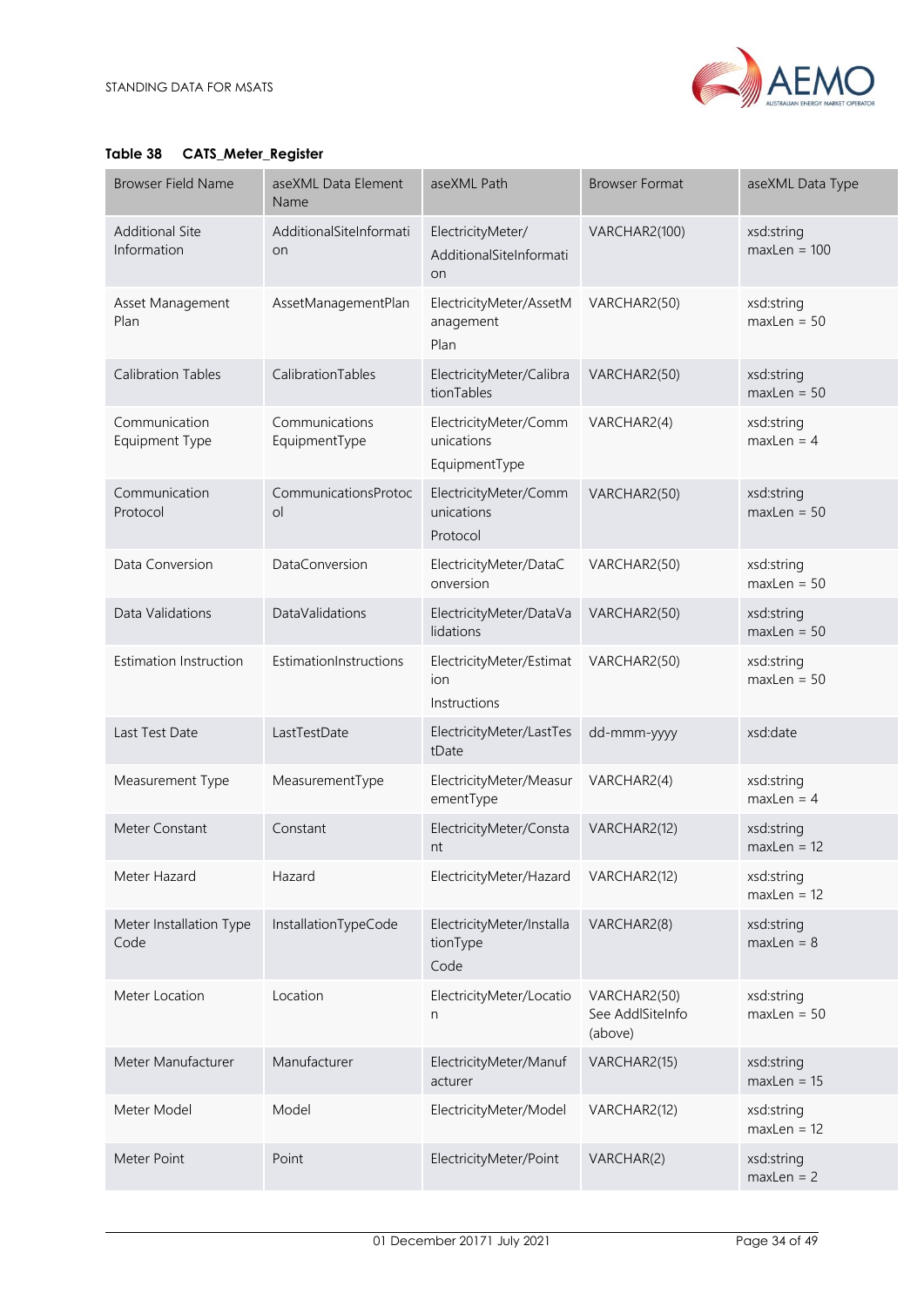

| Meter Program                                                      | Program                   | ElectricityMeter/Progra<br>m                    | VARCHAR2(30) | xsd:string<br>$maxLen = 30$                  |
|--------------------------------------------------------------------|---------------------------|-------------------------------------------------|--------------|----------------------------------------------|
| Meter Read Type                                                    | ReadTypeCode              | ElectricityMeter/ReadTy<br>peCode               | VARCHAR(4)   | xsd:string<br>$maxLen = 4$                   |
| Meter Route                                                        | Route                     | ElectricityMeter/Route                          | VARCHAR2(12) | xsd:string<br>$maxLen = 12$                  |
| Serial<br>Meter<br>ID<br>Meter ID<br>(Different on two<br>screens) | SerialNumber              | ElectricityMeter/SerialN<br>umber               | VARCHAR2(12) | xsd:string<br>$maxLen = 12$                  |
| Status Code                                                        | Status                    | ElectricityMeter/Status                         | CHAR(1)      | xsd:string<br>with enumeration               |
| Meter Use                                                          | Use                       | ElectricityMeter/Use                            | VARCHAR2(10) | xsd:string<br>$maxLen = 10$                  |
| Next Scheduled Read<br>Date                                        | NextScheduled<br>ReadDate | ElectricityMeter/NextSc<br>heduled<br>ReadDate  | dd-mmm-yyyy  | xsd:date                                     |
| Next Test Date                                                     | NextTestDate              | ElectricityMeter/NextTe<br>stDate               | dd-mmm-yyyy  | xsd:date                                     |
| <b>NMI</b>                                                         | <b>NMI</b>                | <b>NMI</b>                                      | CHAR(10)     | xsd:string<br>$maxLen = 10$                  |
| Passwords                                                          | Password                  | ElectricityMeter/Passwo<br>rd                   | VARCHAR2(20) | xsd:string<br>$maxLen = 20$                  |
| Remote Phone<br>Number                                             | RemotePhoneNumber         | ElectricityMeter/Remot<br>ePhone<br>Number      | VARCHAR2(12) | xsd:string<br>$maxLen = 12$                  |
| Test & Calibration<br>Program                                      | TestCalibrationProgram    | ElectricityMeter/TestCal<br>ibration<br>Program | VARCHAR2(50) | xsd:string<br>$maxLen = 50$                  |
| Test Performed By                                                  | TestPerformedBy           | ElectricityMeter/TestPer<br>formedBy            | VARCHAR2(20) | xsd:string<br>$maxLen = 20$                  |
| <b>Test Result Accuracy</b>                                        | TestResultAccuracy        | ElectricityMeter/TestRe<br>sultAccuracy         | NUMBER(8,5)  | xsd:decimal<br>totdig $= 8$<br>fracdig $= 5$ |
| <b>Test Result Notes</b>                                           | TestResultNotes           | ElectricityMeter/TestRe<br>sultNotes            | VARCHAR2(50) | xsd:string<br>$maxLen = 50$                  |
| <b>Transformer Location</b>                                        | TransformerLocation       | ElectricityMeter/Transf<br>ormer<br>Location    | VARCHAR2(30) | xsd:string<br>$maxLen = 30$                  |
| Transformer Ratio                                                  | TransformerRatio          | ElectricityMeter/Transf<br>ormerRatio           | VARCHAR2(20) | xsd:string<br>$maxLen = 20$                  |
| Transformer Type                                                   | TransformerType           | ElectricityMeter/Transf<br>ormerType            | VARCHAR2(20) | xsd:string<br>$maxLen = 20$                  |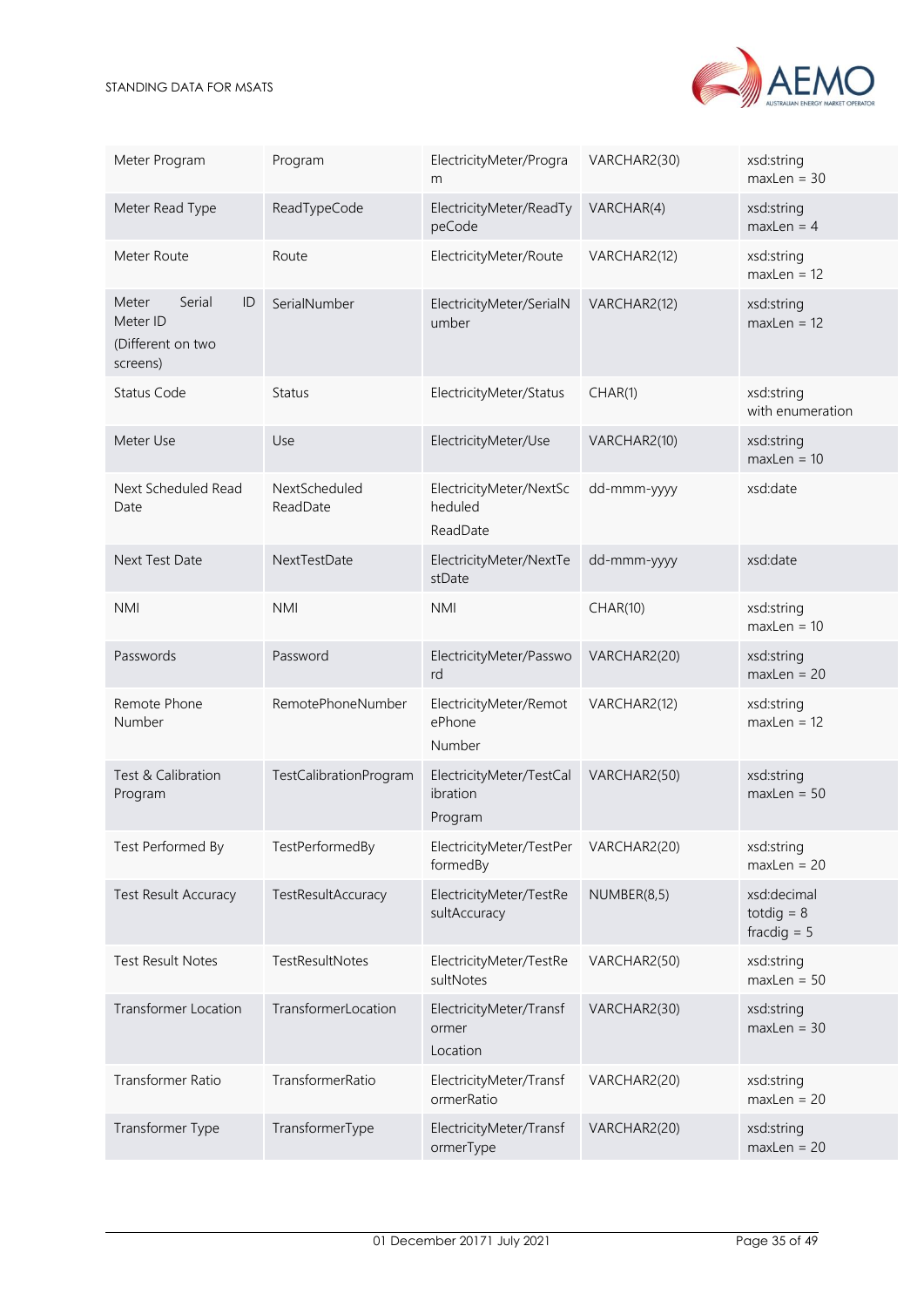

| User Access Rights     | <b>UserAccessRights</b> | ElectricityMeter/UserAc<br>cessRights | VARCHAR2(50)                                                                  | xsd:string<br>$maxLen = 50$    |
|------------------------|-------------------------|---------------------------------------|-------------------------------------------------------------------------------|--------------------------------|
| <b>Start Date</b>      | FromDate                | FromDate                              | dd-mmm-yyyy                                                                   | xsd:dateTime                   |
| End Date               | ToDate                  | ToDate                                | dd-mmm-yyyy                                                                   | xsd:dateTime                   |
| Updated On             | MaintenanceDate         | MaintenanceDate                       | dd-mmm-yyyy<br>(summary screen)<br>dd-mmm-yyyy<br>hh:mm:ss<br>(detail screen) | xsd:dateTime                   |
| Created On             | CreationDate            | CreationDate                          | dd-mmm-yyyy<br>(summary screen)<br>dd-mmm-yyyy<br>hh:mm:ss<br>(detail screen) | xsd:dateTime                   |
| <b>Activity Status</b> | <b>RowStatus</b>        | <b>RowStatus</b>                      | CHAR(1)                                                                       | xsd:string<br>with enumeration |

## <span id="page-35-0"></span>**Table 39 CATS\_DLF\_Codes**

| <b>Browser Field Name</b> | aseXML Data Element<br>Name           | aseXML Path                                                 | <b>Browser Format</b>                                                         | aseXML Data Type                                                               |
|---------------------------|---------------------------------------|-------------------------------------------------------------|-------------------------------------------------------------------------------|--------------------------------------------------------------------------------|
| DLF Code                  | DistributionLossFactor<br>Code        | DistributionLossFactor<br>Code                              | VARCHAR2(4)                                                                   | xsd:string<br>$maxLen = 4$                                                     |
| Description               | DistributionLossFactor<br>Description | DistributionLossFactor<br>Description                       | VARCHAR2(50                                                                   | xsd:string<br>$maxLen = 50$                                                    |
| <b>DLF Value</b>          | DistributionLossFactor<br>Value       | DistributionLossFactor<br>Value                             | NUMBER(6,5)                                                                   | xsd:decimal<br>$minIncl = 0$<br>$maxIncl = 2$<br>totdig $= 6$<br>fracdig $= 5$ |
| Jurisdiction              | JurisdictionCode                      | ElectricityStandingData<br>/MasterData/Jurisdictio<br>nCode | VARCHAR2(3)                                                                   | xsd:string<br>$maxLen = 3$                                                     |
| <b>Activity Status</b>    | RowStatus                             | RowStatus                                                   | CHAR(1)                                                                       | xsd:string<br>with enumeration                                                 |
| <b>Start Date</b>         | FromDate                              | FromDate                                                    | dd-mmm-yyyy                                                                   | xsd:dateTime                                                                   |
| <b>End Date</b>           | ToDate                                | ToDate                                                      | dd-mmm-yyyy                                                                   | xsd:dateTime                                                                   |
| Updated On                | MaintenanceDate                       | MaintenanceDate                                             | dd-mmm-yyyy<br>(summary screen)<br>dd-mmm-yyyy<br>hh:mm:ss<br>(detail screen) | xsd:dateTime                                                                   |
|                           | CreationDate                          | CreationDate                                                | dd-mmm-yyyy<br>(summary screen)<br>dd-mmm-yyyy<br>hh:mm:ss<br>(detail screen) | xsd:dateTime                                                                   |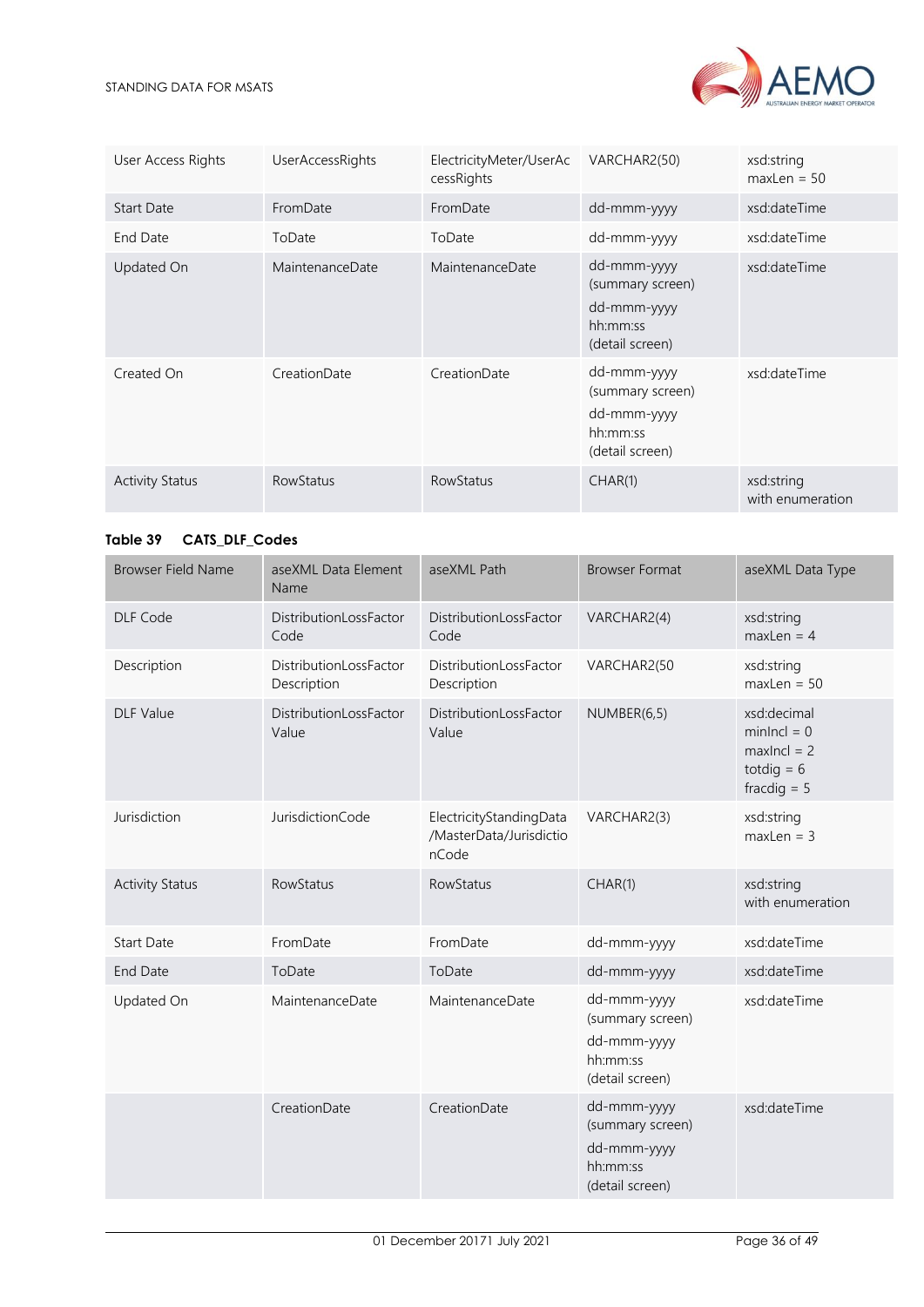

| <b>Browser Field Name</b> | aseXML Data Element<br>Name    | aseXML Path                                                                                     | <b>Browser Format</b>                                                         | aseXML Data Type                       |
|---------------------------|--------------------------------|-------------------------------------------------------------------------------------------------|-------------------------------------------------------------------------------|----------------------------------------|
| Code                      | EmbeddedNetworkIde<br>ntifier  | EmbeddedNetworkIde<br>ntifier                                                                   | VARCHAR2(10)                                                                  | xsd:string<br>$maxLen = 10$            |
| Description               | EmbeddedNetworkDes<br>cription | EmbeddedNetworkDes<br>cription                                                                  | VARCHAR2(50)                                                                  | xsd:string<br>$maxLen = 50$            |
| Locality/Suburb           | SuburbOrPlaceOrLocal<br>ity    | ElectrictyStandingData<br>/MasterData/Address/<br>AustralianAddress/Sub<br>urbOrPlaceOrLocality | VARCHAR2(46)                                                                  | xsd:string<br>$maxLen = 46$            |
| Postcode                  | PostCode                       | ElectrictyStandingData<br>/MasterData/Address/<br>AustralianAddress/Post<br>Code                | VARCHAR2(4)                                                                   | xsd:string pattern:<br>$[\np{N}]\{4\}$ |
| State                     | StateOrTerritory               | ElectrictyStandingData<br>/MasterData/Address/<br>AustralianAddress/Stat<br>eOrTerritory        | VARCHAR2(3)                                                                   | xsd:string<br>with enumerations        |
| <b>Activity Status</b>    | RowStatus                      | RowStatus                                                                                       | CHAR(1)                                                                       | xsd:string<br>with enumeration         |
| <b>Start Date</b>         | FromDate                       | FromDate                                                                                        | dd-mmm-yyyy                                                                   | xsd:dateTime                           |
| End Date                  | ToDate                         | ToDate                                                                                          | dd-mmm-yyyy                                                                   | xsd:dateTime                           |
| Updated On                | MaintenanceDate                | MaintenanceDate                                                                                 | dd-mmm-yyyy<br>(summary screen)<br>dd-mmm-yyyy<br>hh:mm:ss<br>(detail screen) | xsd:dateTime                           |
|                           | CreationDate                   | CreationDate                                                                                    | dd-mmm-yyyy<br>(summary screen)<br>dd-mmm-yyyy<br>hh:mm:ss<br>(detail screen) | xsd:dateTime                           |

## <span id="page-36-0"></span>**Table 40 CATS\_Emb\_Net\_ID\_Codes**

#### <span id="page-36-1"></span>**Table 41 CATS\_NMI\_Data**

| Browser Field Name         | aseXML Data Element<br><b>Name</b> | aseXML Path                                                      | <b>Browser Format</b> | aseXML Data Type            |
|----------------------------|------------------------------------|------------------------------------------------------------------|-----------------------|-----------------------------|
| <b>NMI</b>                 | <b>NMI</b>                         | <b>NMI</b>                                                       | CHAR(10)              | xsd:string<br>$maxLen = 10$ |
| NMI Classification<br>Code | <b>NMIClassificationCode</b>       | ElectricityStandingData<br>/MasterData/<br>NMIClassificationCode | VARCHAR2(8)           | xsd:string<br>$maxLen = 8$  |
| Status Code                | <b>Status</b>                      | ElectricityStandingData<br>/MasterData/Status                    | CHAR(1)               | xsd:string<br>$maxLen = 1$  |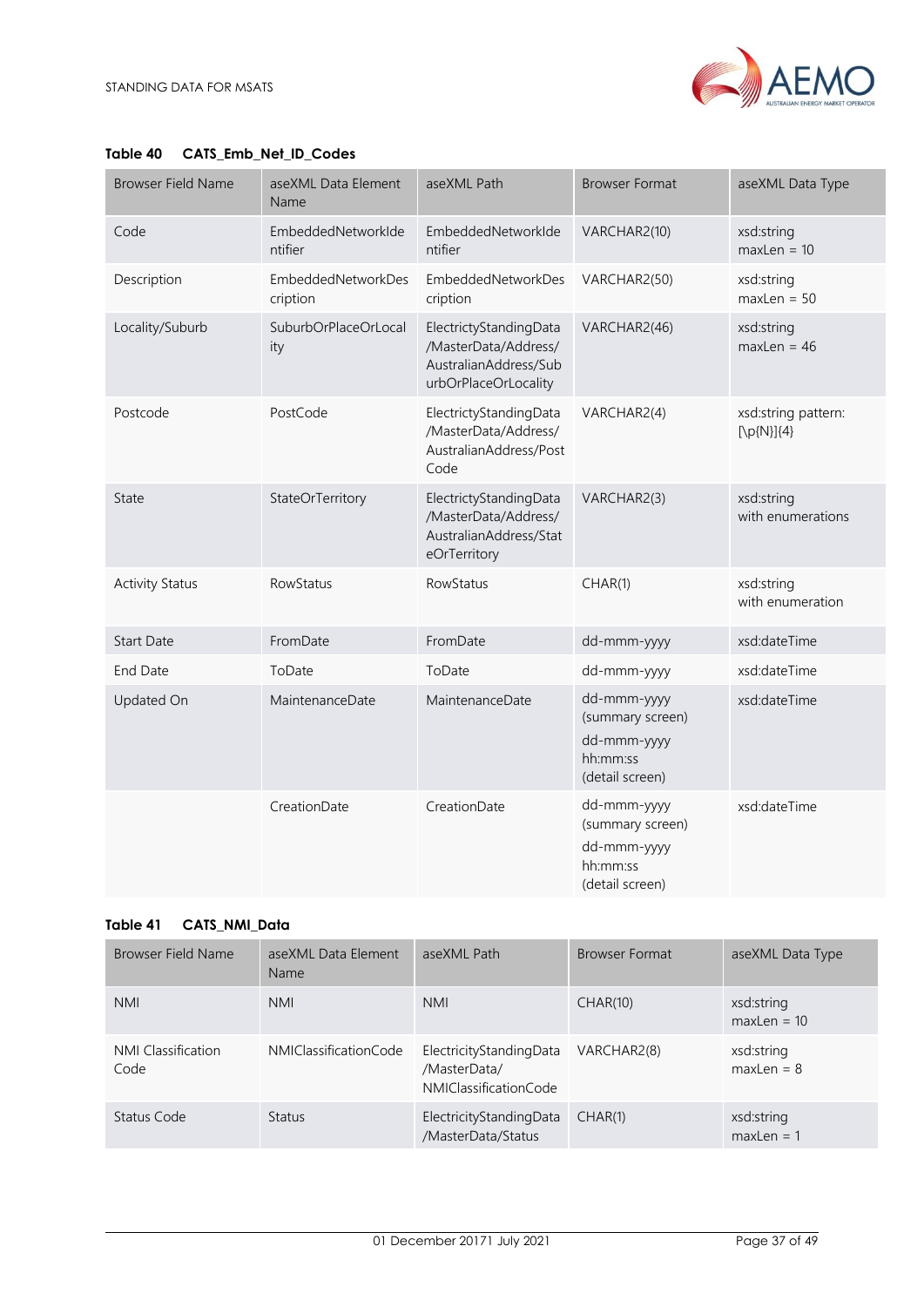| <b>TNI Code</b>                       | TransmissionNodelden<br>tifier      | ElectricityStandingData<br>/MasterData/Transmis<br>sionNodeldentifier                                                             | VARCHAR2(4)  | xsd:string<br>$maxLen = 4$                      |
|---------------------------------------|-------------------------------------|-----------------------------------------------------------------------------------------------------------------------------------|--------------|-------------------------------------------------|
| <b>TNI Code 2</b>                     | TransmissionNodelden<br>tifier2     | ElectricityStandingData<br>/MasterData/Transmis<br>sionNodeldentifier2                                                            | VARCHAR2(4)  | xsd:string<br>$maxLen = 4$                      |
| Jurisdiction Code                     | JurisdictionCode                    | JurisdictionCode                                                                                                                  | VARCHAR2(3)  | xsd:string<br>$maxLen = 3$                      |
| <b>DLF Code</b>                       | DistributionLossFactor<br>Code      | ElectricityStandingData<br>/MasterData/Distributi<br>onLossFactorCode                                                             | VARCHAR2(4)  | xsd:string<br>$maxLen = 4$                      |
| <b>Embedded Network ID</b><br>(Child) | ChildEmbeddedNetwo<br>rkldentifier  | ElectricityStandingData<br>/MasterData/ChildEmb<br>eddedNetworkIdentifie<br>r                                                     | VARCHAR2(10) | xsd:string<br>$maxLen = 10$                     |
| <b>Embedded Network</b><br>(Parent)   | ParentEmbeddedNetw<br>orkIdentifier | ElectricityStandingData<br>/MasterData/ParentEm<br>beddedNetworkIdentif<br>ier                                                    | VARCHAR2(10) | xsd:string<br>$maxLen = 10$                     |
| Building / Property<br>Name           | BuildingOrPropertyNa<br>me          | ElectrictyStandingData<br>/MasterData/Address/<br>AustralianAddress/Stru<br>cturedAddress/Buildin<br>gOrPropertyName              | VARCHAR2(30) | $xsd:string$ maxLen =<br>30<br>x <sub>2</sub>   |
| Lot Number                            | LotNumber                           | ElectrictyStandingData<br>/MasterData/<br>Address/AustralianAd<br>dress/StructuredAddre<br>ss/Lot/LotNumber                       | VARCHAR2(6)  | xsd:string pattern:<br>[\p{L}\p{N}\p{P}\s]{1,6} |
| Flat/Unit Number                      | FlatOrUnitNumber                    | ElectrictyStandingData<br>/MasterData/Address/<br>AustralianAddress/Stru<br>cturedAddress/FlatOrU<br>nit/FlatOrUnitNumber         | VARCHAR2(7)  | xsd:string pattern:<br>[\p{L}\p{N}\p{P}\s]{1,7} |
| Flat/Unit Type                        | FlatOrUnitType                      | ElectrictyStandingData<br>/MasterData/Address/<br>AustralianAddress/Stru<br>cturedAddress/FlatOrU<br>nit/FlatOrUnitType           | VARCHAR2(4)  | xsd:string with<br>enumerations                 |
| Floor/Level Number                    | FloorOrLevelNumber                  | ElectrictyStandingData<br>/MasterData/Address/<br>AustralianAddress/Stru<br>cturedAddress/FloorOr<br>Level/FloorOrLevelNu<br>mber | VARCHAR2(5)  | xsd:string<br>[\p{L}\p{N}\p{P}\s]{1,5}          |
| Floor/Level Type                      | FloorOrLevelType                    | ElectrictyStandingData<br>/MasterData/Address/<br>AustralianAddress/Stru<br>cturedAddress/FloorOr                                 | VARCHAR2(2)  | xsd:string with<br>enumerations                 |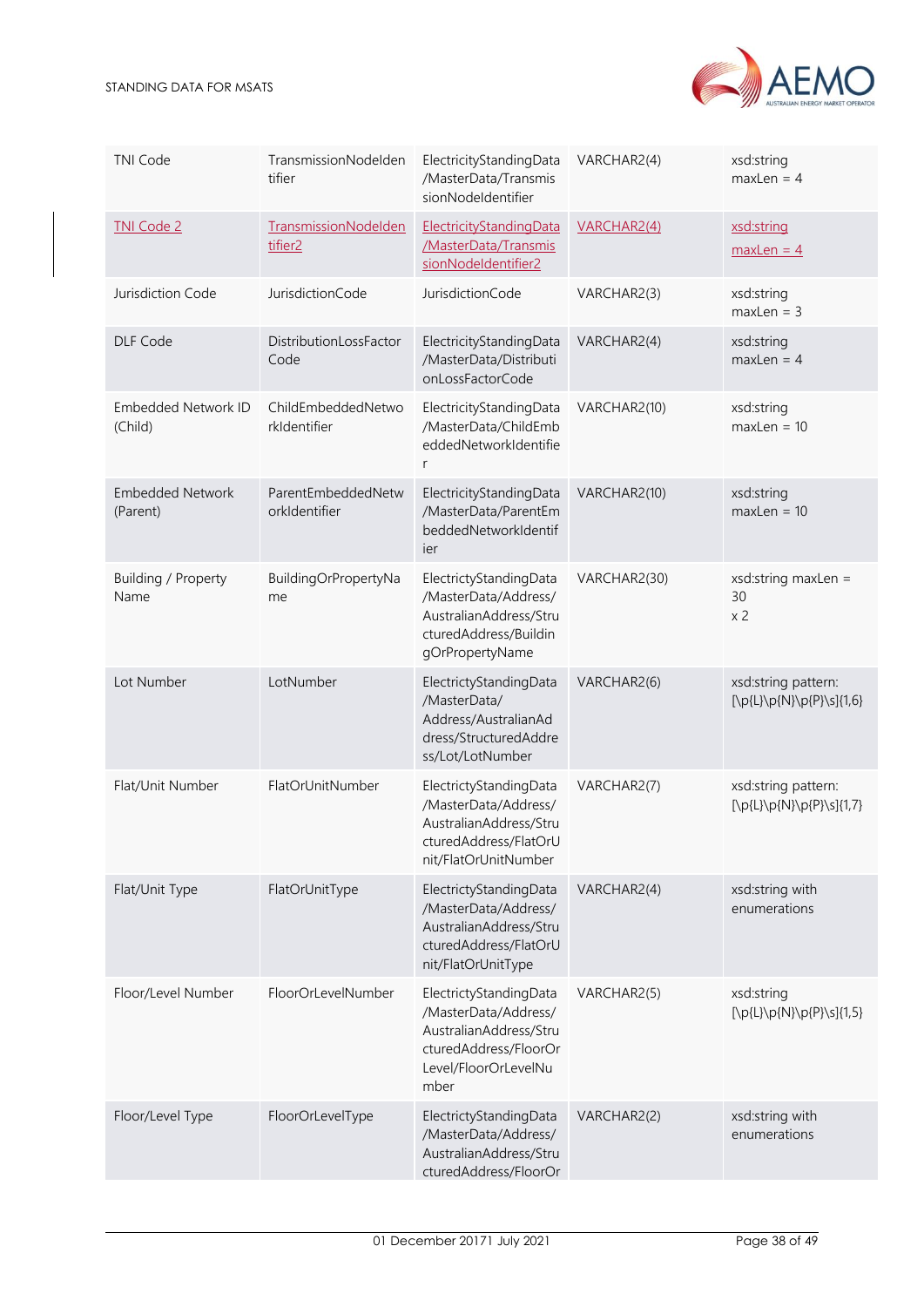

|                           |                             | Level/FloorOrLevelTyp<br>e                                                                                                |              |                                                                          |
|---------------------------|-----------------------------|---------------------------------------------------------------------------------------------------------------------------|--------------|--------------------------------------------------------------------------|
| House Number              | HouseNumber                 | ElectrictyStandingData<br>/MasterData/Address/<br>AustralianAddress/Stru<br>cturedAddress/House/<br>HouseNumber           | NUMBER(5)    | xsd:nonNegativeInteg<br>er<br>$maxIncl = 99999$                          |
| House Number Suffix       | HouseNumberSuffix           | ElectrictyStandingData<br>/MasterData/Address/<br>AustralianAddress/<br>StructuredAddress/Ho<br>use/HouseNumberSuff<br>ix | VARCHAR2(1)  | xsd:string pattern:<br>$[\p{L}\p{D}\p{N}](1)$                            |
| <b>Street Name</b>        | StreetName                  | ElectrictyStandingData<br>/MasterData/Address/<br>AustralianAddress/<br>StructuredAddress/Str<br>eet/StreetName           | VARCHAR2(30) | xsd:string pattern:<br>$[\p{L}\p{N}\s-\frac{1}{1,30}]$                   |
| <b>Street Name Suffix</b> | StreetSuffix                | ElectrictyStandingData<br>/MasterData/Address/<br>AustralianAddress/<br>StructuredAddress/Str<br>eet/StreetSuffix         | VARCHAR2(2)  | xsd:string with<br>enumerations                                          |
| Street Type               | StreetType                  | ElectrictyStandingData<br>/MasterData/Address/<br>AustralianAddress/<br>StructuredAddress/Str<br>eet/StreetType           | VARCHAR2(4)  | xsd:string with<br>enumerations                                          |
| Suburb/Locality           | SuburbOrPlaceOrLocal<br>ity | ElectrictyStandingData<br>/MasterData/Address/<br>AustralianAddress/<br>SuburbOrPlaceOrLocal<br>ity                       | VARCHAR2(46) | xsd:string maxLen =<br>46                                                |
| Location Descriptor       | LocationDescriptor          | ElectrictyStandingData<br>/MasterData/Address/<br>AustralianAddress/<br>StructuredAddress/Loc<br>ationDescriptor          | VARCHAR2(30) | xsd:string pattern:<br>[\p{L}\p{N}\p{P}\s]{1,30                          |
| Postcode                  | PostCode                    | ElectrictyStandingData<br>/MasterData/Address/<br>AustralianAddress/<br>PostCode                                          | VARCHAR2(4)  | xsd:string pattern:<br>$[\pmb{\mathcal{D}}[N]\{4\}]$                     |
| State                     | StateOrTerritory            | ElectrictyStandingData<br>/MasterData/Address/<br>AustralianAddress/Stat<br>eOrTerritory                                  | VARCHAR2(3)  | xsd:string with<br>enumerations                                          |
| <b>DPID</b>               | DeliveryPointIdentifier     | ElectrictyStandingData<br>/MasterData/Address/<br>AustralianAddress/                                                      | NUMBER(8)    | xsd:nonNegativeInteg<br>er<br>minlncl = $10000000$<br>maxIncl = 99999999 |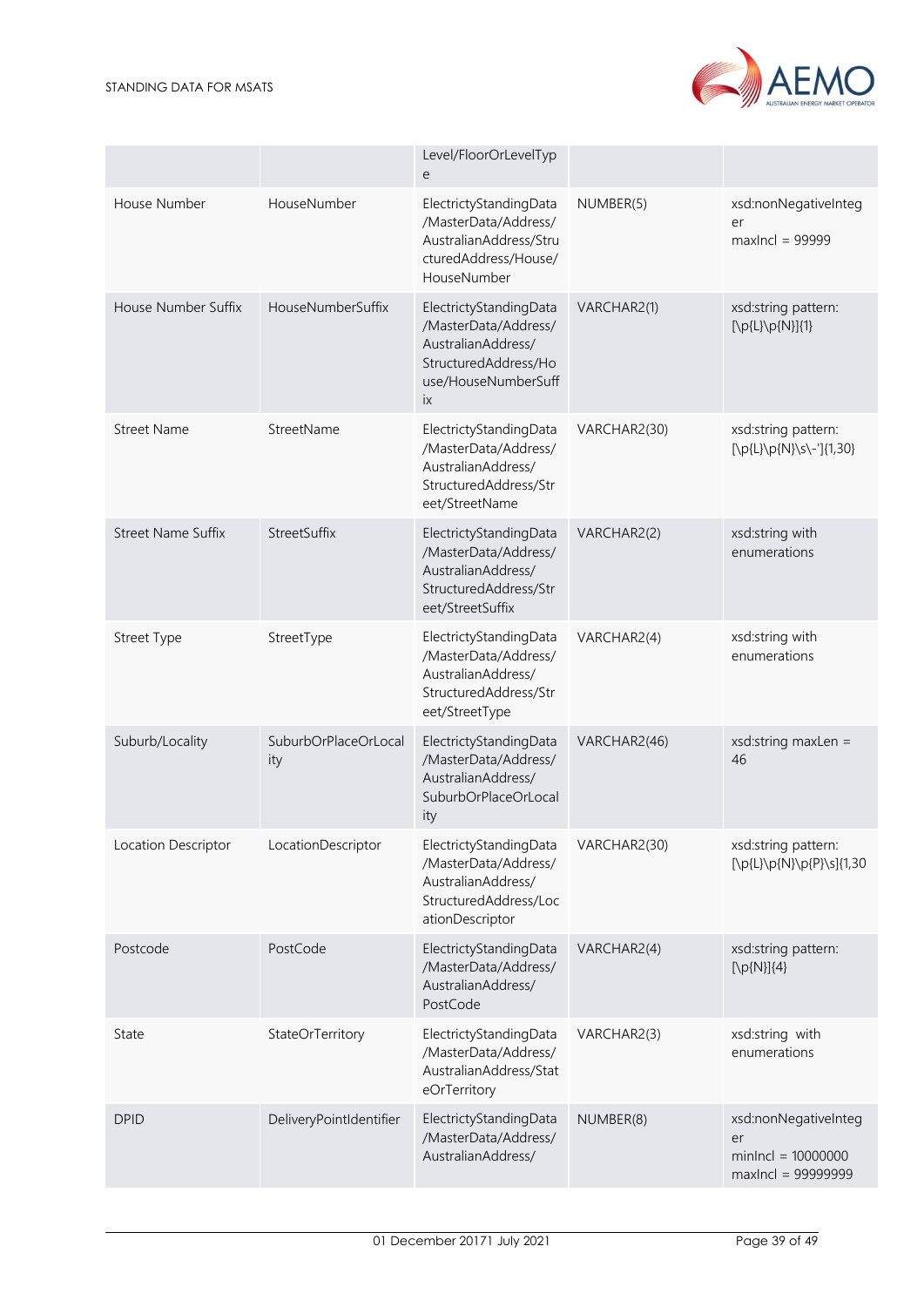

|                                              |                                | StructuredAddress/Del<br>iveryPointIdentifier                                                                       |                                                                               |                                                |
|----------------------------------------------|--------------------------------|---------------------------------------------------------------------------------------------------------------------|-------------------------------------------------------------------------------|------------------------------------------------|
| <b>Unstructured Address</b>                  | AddressLine                    | ElectrictyStandingData<br>/MasterData/Address/<br>AustralianAddress/<br>UnstructuredAddress/<br>Address/AddressLine | VARCHAR2(80)                                                                  | $xs$ d:string maxLen =<br>80<br>x <sub>3</sub> |
| Aggregate Flag                               | Aggregate                      | ElectricityStandingData<br>/MasterData/Aggregat<br>e                                                                | CHAR(1)                                                                       | xsd:string<br>with enumeration                 |
| Start Date                                   | FromDate                       | FromDate                                                                                                            | dd-mmm-yyyy                                                                   | xsd:dateTime                                   |
| End Date                                     | ToDate                         | ToDate                                                                                                              | dd-mmm-yyyy                                                                   | xsd:dateTime                                   |
| Updated On                                   | MaintenanceDate                | MaintenanceDate                                                                                                     | dd-mmm-yyyy<br>(summary screen)<br>dd-mmm-yyyy<br>hh:mm:ss<br>(detail screen) | xsd:dateTime                                   |
| Created On                                   | CreationDate                   | CreationDate                                                                                                        | dd-mmm-yyyy<br>(summary screen)<br>dd-mmm-yyyy<br>hh:mm:ss<br>(detail screen) | xsd:dateTime                                   |
| <b>Activity Status</b>                       | RowStatus                      | RowStatus                                                                                                           | CHAR(1)                                                                       | xsd:string<br>with enumeration                 |
| Feeder Class                                 | Feeder Class                   | ElectricityStandingData<br>/MasterData/FeederCl<br>ass                                                              | VARCHAR2(15)                                                                  | xsd:string maxLen = $15$                       |
| Customer<br>Classification Code              | CustomerClassification<br>Code | ElectricityStandingData<br>/MasterData/Custome<br>rClassificationCode                                               | VARCHAR2(20)                                                                  | xsd:string maxLen =<br>20                      |
| Customer<br>Classification<br>Threshold Code | CustomerThresholdCo<br>de      | ElectricityStandingData<br>/MasterData/Custome<br>rThresholdCode                                                    | VARCHAR2(20)                                                                  | $xs$ d:string maxLen =<br>20                   |
| <b>NMI</b>                                   | <b>NMI</b>                     | <b>NMI</b>                                                                                                          | CHAR(10)                                                                      | xsd:string<br>$maxLen = 10$                    |
| Suffix                                       | Suffix                         | ElectricityDataStream/<br>Suffix                                                                                    | VARCHAR2(2)                                                                   | xsd:string<br>$maxLen = 2$                     |
| Status Code                                  | Status                         | ElectricityDataStream/<br>Status                                                                                    | CHAR(1)                                                                       | xsd:string<br>$maxLen = 1$                     |
| Average Daily Load                           | AveragedDailyLoad              | ElectricityDataStream/<br>AveragedDailyLoad                                                                         | NUMBER(10)                                                                    | xsd:integer                                    |
| Type                                         | DataStreamType                 | ElectricityDataStream/<br>DataStreamType                                                                            | CHAR(1)                                                                       | xsd:string<br>with enumeration                 |
| Profile Name                                 | ProfileName                    | ElectricityDataStream/<br>ProfileName                                                                               | VARCHAR2(10)                                                                  | xsd:string<br>$maxLen = 10$                    |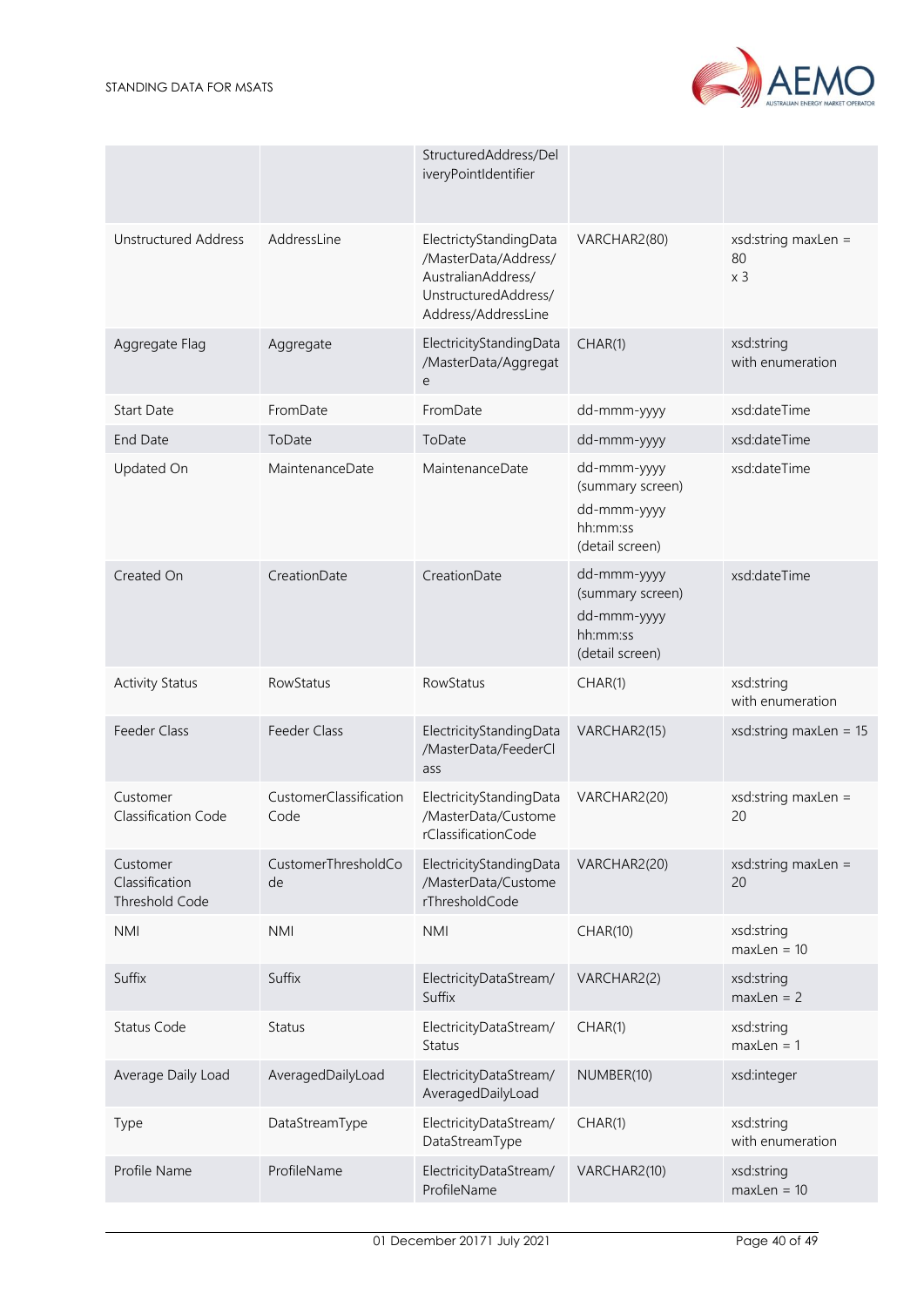

| Start Date             | FromDate         | FromDate         | dd-mmm-yyyy                                                                   | xsd:dateTime                   |
|------------------------|------------------|------------------|-------------------------------------------------------------------------------|--------------------------------|
| End Date               | ToDate           | ToDate           | dd-mmm-yyyy                                                                   | xsd:dateTime                   |
| Updated On             | MaintenanceDate  | MaintenanceDate  | dd-mmm-yyyy<br>(summary screen)<br>dd-mmm-yyyy<br>hh:mm:ss<br>(detail screen) | xsd:dateTime                   |
| Created On             | CreationDate     | CreationDate     | dd-mmm-yyyy<br>(summary screen)<br>dd-mmm-yyyy<br>hh:mm:ss<br>(detail screen) | xsd:dateTime                   |
| <b>Activity Status</b> | <b>RowStatus</b> | <b>RowStatus</b> | CHAR(1)                                                                       | xsd:string<br>with enumeration |

# <span id="page-40-0"></span>**Table 42 CATS\_Register\_Identifier**

| <b>Browser Field Name</b>                                    | aseXML Data Element<br>Name      | aseXML Path                                                             | <b>Browser Format</b> | aseXML Data Type                                                                   |
|--------------------------------------------------------------|----------------------------------|-------------------------------------------------------------------------|-----------------------|------------------------------------------------------------------------------------|
| <b>NMI</b>                                                   | <b>NMI</b>                       | <b>NMI</b>                                                              | <b>CHAR(10)</b>       | xsd:string<br>$maxLen = 10$                                                        |
| Meter Serial ID<br>Meter ID<br>(Different on two<br>screens) | SerialNumber                     | SerialNumber                                                            | VARCHAR2(12)          | xsd:string<br>$maxLen = 12$                                                        |
| Register ID                                                  | RegisterID                       | ElectricityMeterRegiste<br>rDetail/RegisterID                           | VARCHAR2(10)          | xsd:string<br>$maxLen = 10$                                                        |
| Network Tariff Code                                          | NetworkTariffCode                | ElectricityMeterRegiste<br>rDetail/NetworkTariffC<br>ode                | VARCHAR2(10)          | xsd:string<br>$maxLen = 10$                                                        |
| Network Tariff<br>Additional Information                     | NetworkAdditional<br>Information | ElectricityMeterRegiste<br>rDetail/<br>NetworkAdditionalInfo<br>rmation | VARCHAR2(4000)        | xsd:string                                                                         |
| Unit of Measure                                              | UnitOfMeasure                    | ElectricityMeterRegiste<br>rDetail/<br><b>UnitOfMeasure</b>             | VARCHAR2(5)           | xsd:string<br>$maxLen = 5$                                                         |
| Time of Day                                                  | TimeOfDay                        | ElectricityMeterRegiste<br>rDetail/<br>TimeOfDay                        | VARCHAR2(10)          | xsd:string<br>$maxLen = 10$                                                        |
| Multiplier                                                   | Multiplier                       | ElectricityMeterRegiste<br>rDetail/Multiplier                           | Number(13,5)          | xsd:decimal                                                                        |
| Dial Format                                                  | DialFormat                       | ElectricityMeterRegiste<br>rDetail/DialFormat                           | Number(4,2)           | xsd:decimal<br>$minIncl = 0$<br>$maxIncl = 99.99$<br>totdig $=$ 4<br>fracdig $= 2$ |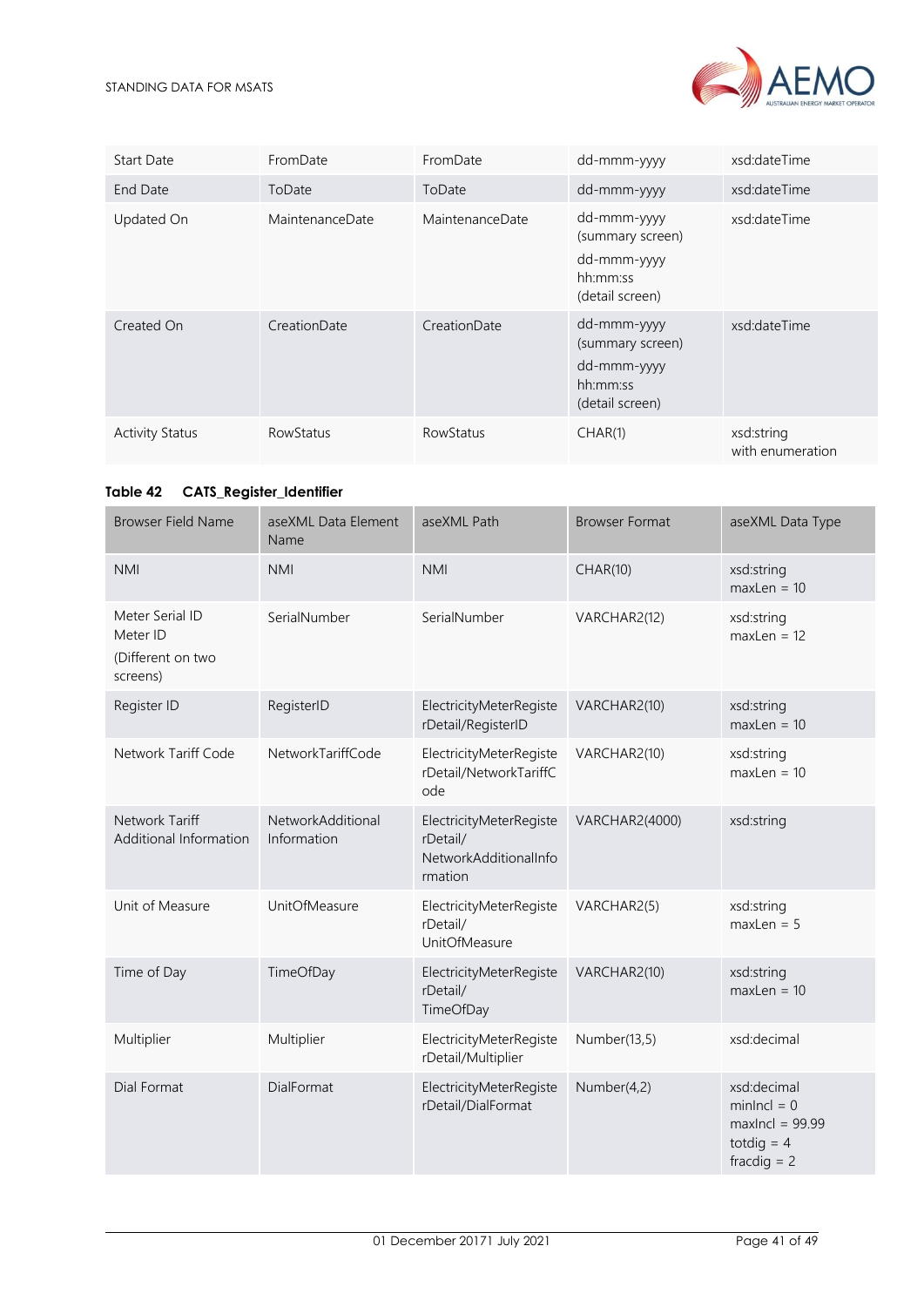| Suffix                         | Suffix          | ElectricityMeterRegiste<br>rDetail/Suffix              | VARCHAR2(2)                                                                   | xsd:string<br>$maxLen = 2$     |
|--------------------------------|-----------------|--------------------------------------------------------|-------------------------------------------------------------------------------|--------------------------------|
| Controlled Load                | ControlledLoad  | ElectricityMeterRegiste<br>rDetail/ControlledLoad      | VARCHAR2(100)                                                                 | xsd:string<br>$maxLen = 100$   |
| <b>Status Code</b>             | <b>Status</b>   | ElectricityMeterRegiste<br>rDetail/<br><b>Status</b>   | CHAR(1)                                                                       | xsd:string<br>with enumeration |
| Actual/Cumulative<br>Indicator | ConsumptionType | ElectricityMeterRegiste<br>rDetail/ConsumptionT<br>ype | CHAR(1)                                                                       | xsd:string<br>with enumeration |
| Demand 1                       | Demand1         | ElectricityMeterRegiste<br>rDetail/Demand1             | Number(8)                                                                     | xsd:integer<br>totdig $= 8$    |
| Demand 2                       | Demand2         | ElectricityMeterRegiste<br>rDetail/Demand2             | Number(8)                                                                     | xsd:integer<br>totdig $= 8$    |
| <b>Start Date</b>              | FromDate        | FromDate                                               | dd-mmm-yyyy                                                                   | xsd:dateTime                   |
| <b>End Date</b>                | ToDate          | ToDate                                                 | dd-mmm-yyyy                                                                   | xsd:dateTime                   |
| Updated On                     | MaintenanceDate | MaintenanceDate                                        | dd-mmm-yyyy<br>(summary screen)<br>dd-mmm-yyyy<br>hh:mm:ss<br>(detail screen) | xsd:dateTime                   |
| Created On                     | CreationDate    | CreationDate                                           | dd-mmm-yyyy<br>(summary screen)<br>dd-mmm-yyyy<br>hh:mm:ss<br>(detail screen) | xsd:dateTime                   |
| <b>Activity Status</b>         | RowStatus       | RowStatus                                              | CHAR(1)                                                                       | xsd:string<br>with enumeration |

# <span id="page-41-0"></span>**Table 43 CATS\_NMI\_Participant\_Relations**

| <b>Browser Field Name</b> | aseXML Data Element<br>Name | aseXML Path     | <b>Browser Format</b>                                                         | aseXML Data Type            |
|---------------------------|-----------------------------|-----------------|-------------------------------------------------------------------------------|-----------------------------|
| Participant ID            | Party                       | Party           | VARCHAR2(10)                                                                  | xsd:string                  |
| <b>NMI</b>                | <b>NMI</b>                  | <b>NMI</b>      | CHAR(10)                                                                      | xsd:string<br>$maxLen = 10$ |
| Role                      | Role                        | Role            | VARCHAR2(4)                                                                   | xsd:string<br>$maxLen = 4$  |
| Start Date                | FromDate                    | FromDate        | dd-mmm-yyyy                                                                   | xsd:dateTime                |
| End Date                  | ToDate                      | ToDate          | dd-mmm-yyyy                                                                   | xsd:dateTime                |
| Updated On                | MaintenanceDate             | MaintenanceDate | dd-mmm-yyyy<br>(summary screen)<br>dd-mmm-yyyy<br>hh:mm:ss<br>(detail screen) | xsd:dateTime                |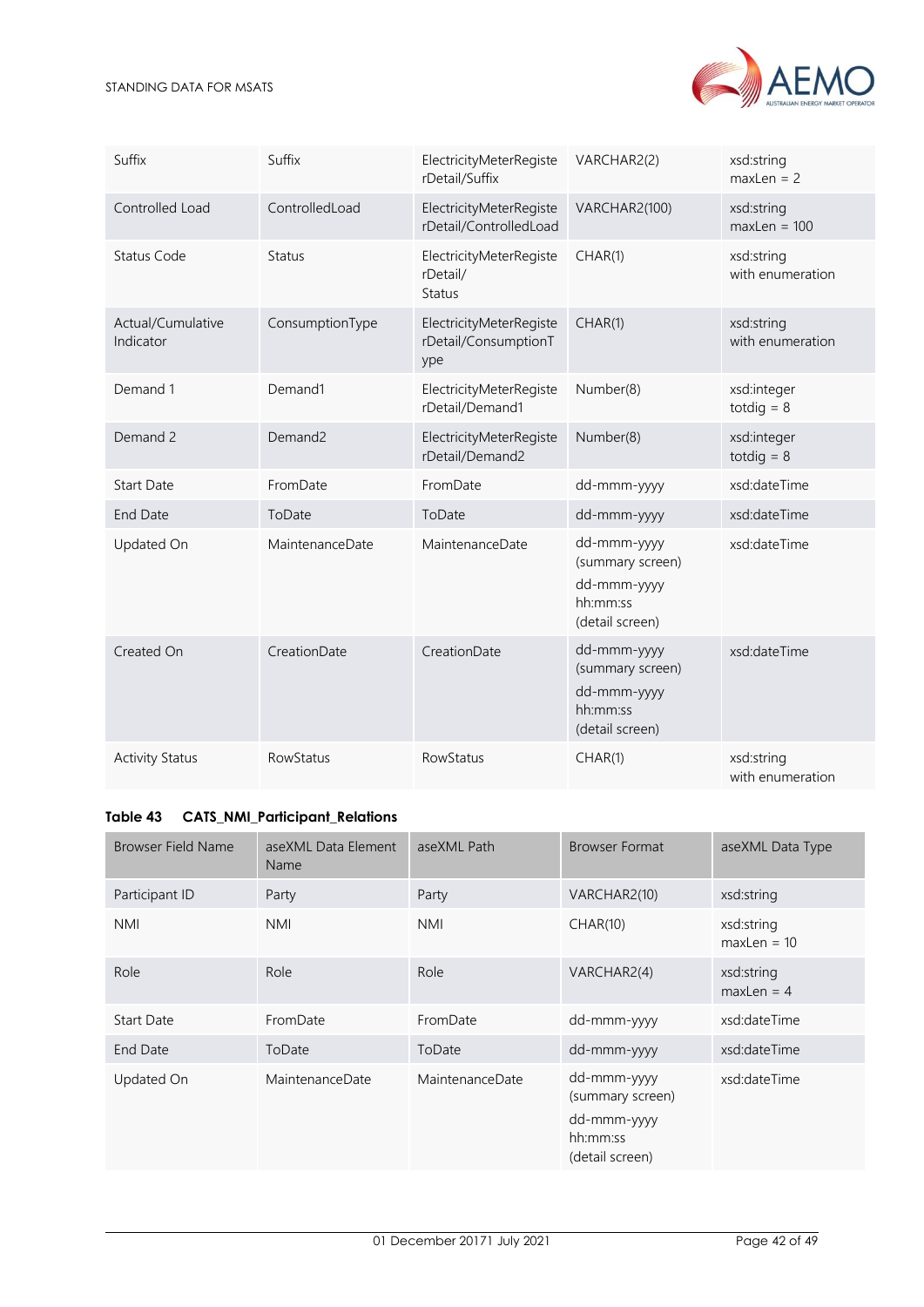

| Created On             | CreationDate | CreationDate | dd-mmm-yyyy<br>(summary screen)<br>dd-mmm-yyyy<br>hh:mm:ss<br>(detail screen) | xsd:dateTime                   |
|------------------------|--------------|--------------|-------------------------------------------------------------------------------|--------------------------------|
| <b>Activity Status</b> | RowStatus    | RowStatus    | CHAR(1)                                                                       | xsd:string<br>with enumeration |

# <span id="page-42-0"></span>**17. EXAMPLES OF TYPICAL FIELD VALUES**

This section provides examples of typical sets of data element values associated with different types of *connection points*.

The data shown in each example is as shown in the Browser. This reverses the sequence of the day-month-year communicated via aseXML transactions.

## <span id="page-42-1"></span>**Table 44 CATS\_Meter\_Register**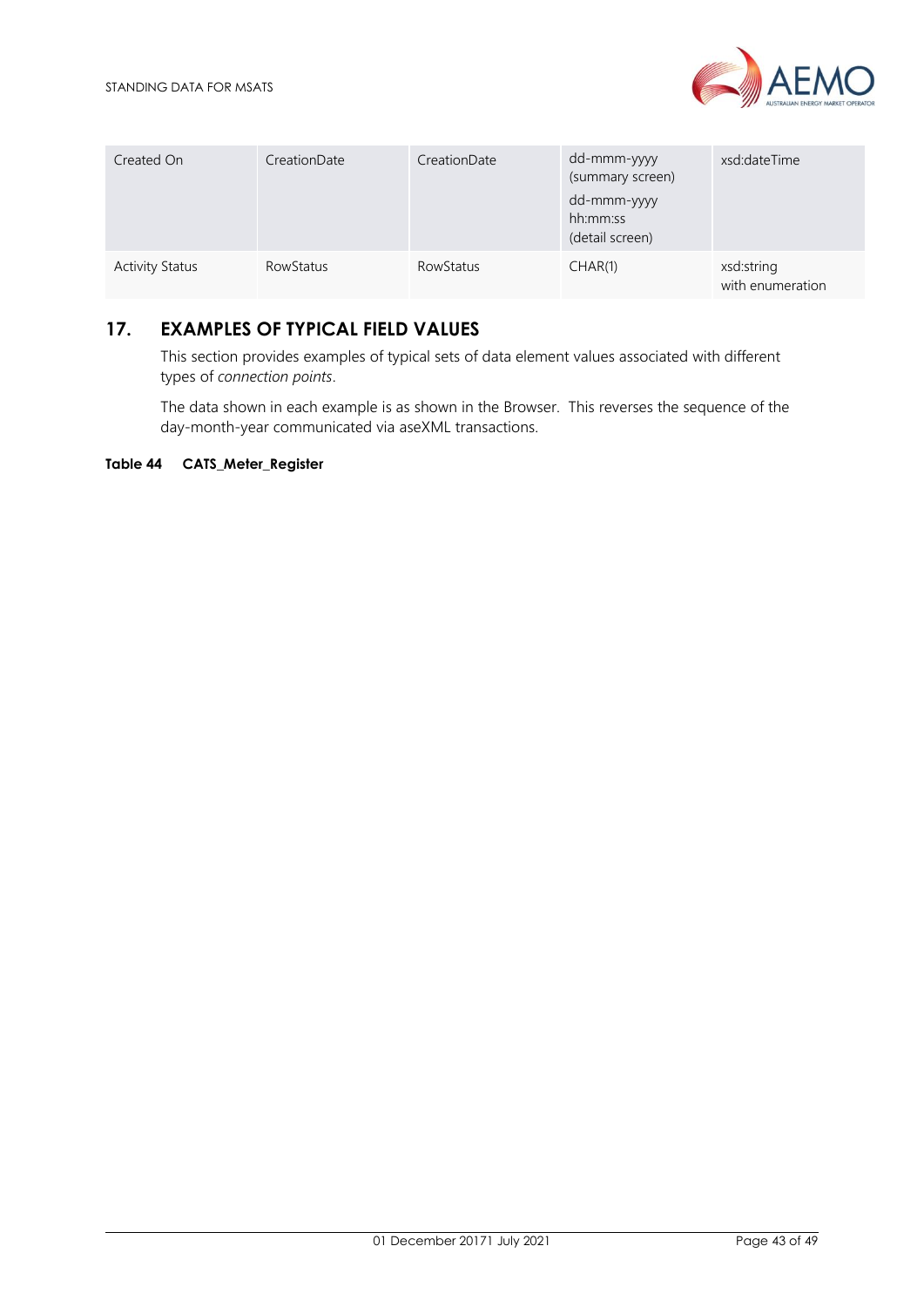

| Data Element Name<br>(as it appears in XML documents) | Browser Field Name(as it appears<br>in MSATS Browser) | <b>Basic Example</b>                                     | Interval Example                                        | Data Element Name           |
|-------------------------------------------------------|-------------------------------------------------------|----------------------------------------------------------|---------------------------------------------------------|-----------------------------|
| AdditionalSiteInformation                             | Additional Site Information                           | MTR ON SITE AT 17B                                       | Red Rooster                                             | AdditionalSiteInformation   |
| AssetManagementPlan                                   | Asset Management Plan                                 | <b>CITIPOWER METER</b><br>MANAGEMENT PLAN                | PER CE DOC: TYPES 1-4 ASSET<br>MANAGEMENT & TEST PLAN   | AssetManagementPlan         |
| CalibrationTables                                     | <b>Calibration Tables</b>                             | Q                                                        |                                                         | CalibrationTables           |
| CommunicationsEquipment Type                          | Communication Equipment Type                          | <b>FACE</b>                                              | 96                                                      | CommunicationsEquipmentType |
| CommunicationsProtocol                                | <b>Communication Protocol</b>                         | <b>NA</b>                                                | EMAIL MINI GATEWAY S/N SU121<br>MV90 2 TBD TBD          | CommunicationsProtocol      |
| DataConversion                                        | Data Conversion                                       | .0005                                                    | .0005                                                   | DataConversion              |
| <b>DataValidations</b>                                | Data Validations                                      | As per Metrology Procedure Part<br>B                     | As per Metrology Procedure Part<br>B.                   | <b>DataValidations</b>      |
| EstimationInstructions                                | <b>Estimation Instruction</b>                         | As per Metrology Procedure Part<br>B (TYPES -61, 62, 65) | As per Metrology Procedure Part<br><b>B</b> (TYPES -14) | EstimationInstructions      |
| LastTestDate                                          | Last Test Date                                        | 07-05-2004                                               | 07-03-2004                                              | LastTestDate                |
| MeasurementType                                       | Measurement Type                                      | EQ                                                       | EQ                                                      | MeasurementType             |
| Constant                                              | Meter Constant                                        | 40                                                       | .5                                                      | Constant                    |
| Hazard                                                | Meter Hazard                                          |                                                          | Asbestos                                                | Hazard                      |
| InstallationTypeCode                                  | Meter Installation Type Code                          | <b>BASIC</b>                                             | COMMS4                                                  | InstallationTypeCode        |
| Location                                              | Meter Location                                        | ON SUB POLE                                              | <b>BEHIND DOOR</b>                                      | Location                    |
| Manufacturer                                          | Meter Manufacturer                                    | <b>EMAIL</b>                                             | <b>EDMI</b>                                             | Manufacturer                |
| Model                                                 | Meter Model                                           | Q <sub>3</sub>                                           | Q4                                                      | Model                       |
| Point                                                 | Meter Point                                           | 01                                                       | 01                                                      | Point                       |
| Program                                               | Meter Program                                         | 30 - NP 3.2 CT FACE PLATE READ                           | 10- AE CT kVAR 9600                                     | Program                     |
| ReadTypeCode                                          | Meter Read Type                                       | MV3                                                      | RTD <sub>5</sub>                                        | ReadTypeCode                |
| Route                                                 | Meter Route                                           | 11618                                                    | 1305                                                    | Route                       |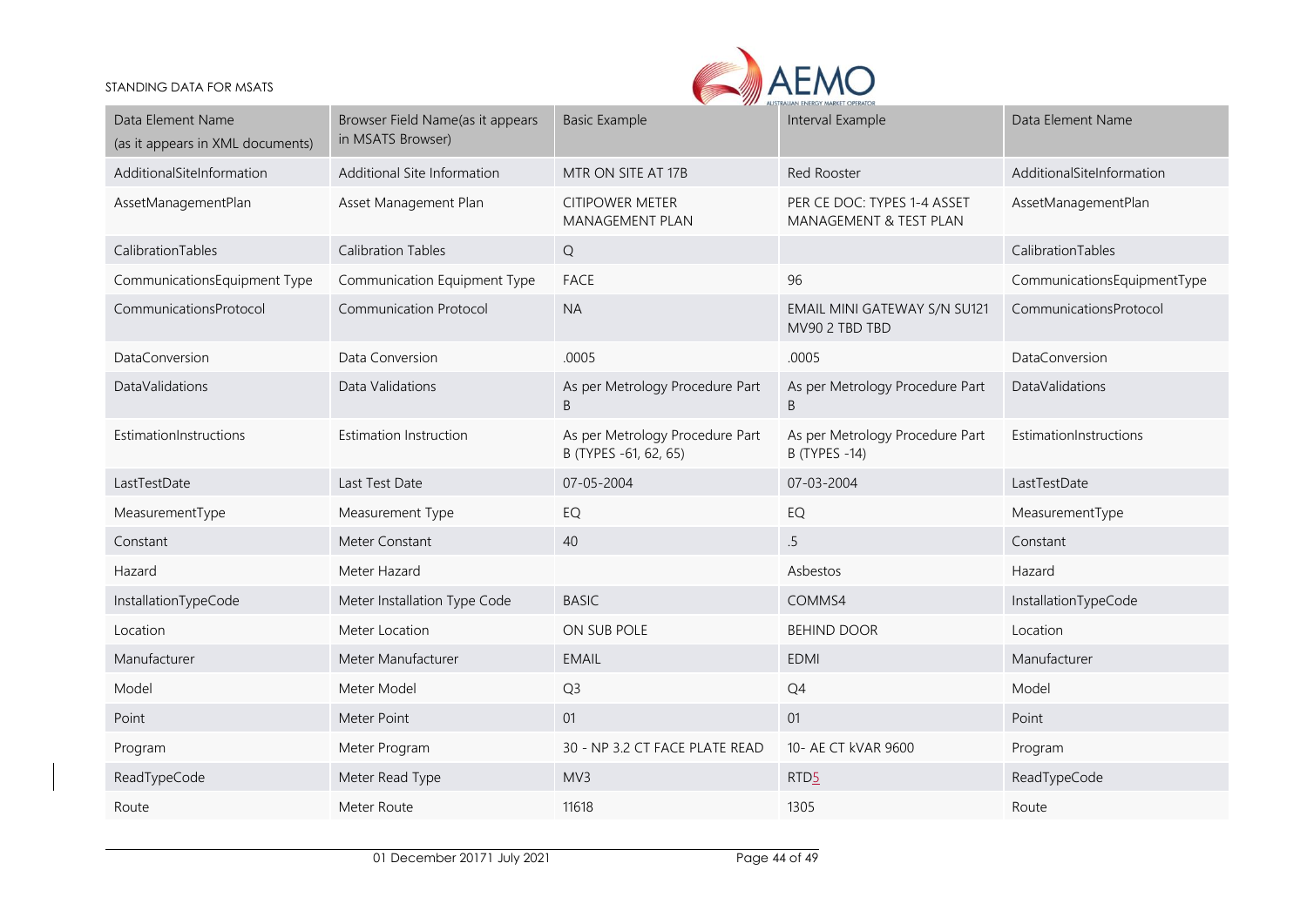

| Data Element Name<br>(as it appears in XML documents) | Browser Field Name(as it appears<br>in MSATS Browser)   | <b>Basic Example</b>   | Interval Example       | Data Element Name      |
|-------------------------------------------------------|---------------------------------------------------------|------------------------|------------------------|------------------------|
| SerialNumber                                          | Meter Serial ID, Meter ID<br>(Different on two screens) | 525811                 | 201000299              | SerialNumber           |
| <b>Status</b>                                         | Status Code                                             | $\mathsf{C}$           | $\mathsf{C}$           | <b>Status</b>          |
| Use                                                   | Meter Use                                               | <b>REVENUE</b>         | <b>REVENUE</b>         | Use                    |
| NextScheduledReadDate                                 | Next Scheduled Read Date                                | 04-10-2006             |                        | NextScheduledReadDate  |
| NextTestDate                                          | Next Test Date                                          | 17-05-2004             | 10-05-2004             | NextTestDate           |
| <b>NMI</b>                                            | <b>NMI</b>                                              | 1122334455             | 1122334455             | <b>NMI</b>             |
| Password                                              | Passwords                                               | 12345                  | 12345                  | Password               |
| RemotePhoneNumber                                     | Remote Phone Number                                     | <b>FACE READ</b>       | 0555 825 987           | RemotePhoneNumber      |
| TestCalibrationProgram                                | Test & Calibration Program                              | AS PER AS/NZ 1284      | AS PER AS/NZ 1284      | TestCalibrationProgram |
| TestPerformedBy                                       | Test Performed By                                       | Ron Sargeant           | SMU                    | TestPerformedBy        |
| TestResultAccuracy                                    | <b>Test Result Accuracy</b>                             | $-0.20000$             | $-0.11000$             | TestResultAccuracy     |
| TestResultNotes                                       | <b>Test Result Notes</b>                                | CHECK AND RESEAL METER | METER TEST CORRECT     | TestResultNotes        |
| TransformerLocation                                   | <b>Transformer Location</b>                             |                        | <b>REAR OFBUILDING</b> | TransformerLocation    |
| TransformerRatio                                      | Transformer Ratio                                       |                        | 1500/5                 | TransformerRatio       |
| TransformerType                                       | Transformer Type                                        |                        | 24 WIRE WOUND          | TransformerType        |
| <b>UserAccessRights</b>                               | <b>User Access Rights</b>                               | AS PER AS/NZ 1284      | MDP ONLY ACCESS        | UserAccessRights       |
| FromDate                                              | <b>Start Date</b>                                       | 14-03-1990             | 16-03-2002             | FromDate               |
| ToDate                                                | End Date                                                | 31-12-9999             | 18-07-2006             | ToDate                 |
| MaintenanceDate                                       | Updated On                                              | 31-12-999 00:00:00     | 31-12-999 00:00:00     | MaintenanceDate        |
| CreationDate                                          | Created On                                              | 19-03-1990 00:01:00    | 18-03-2002 00:01:00    | CreationDate           |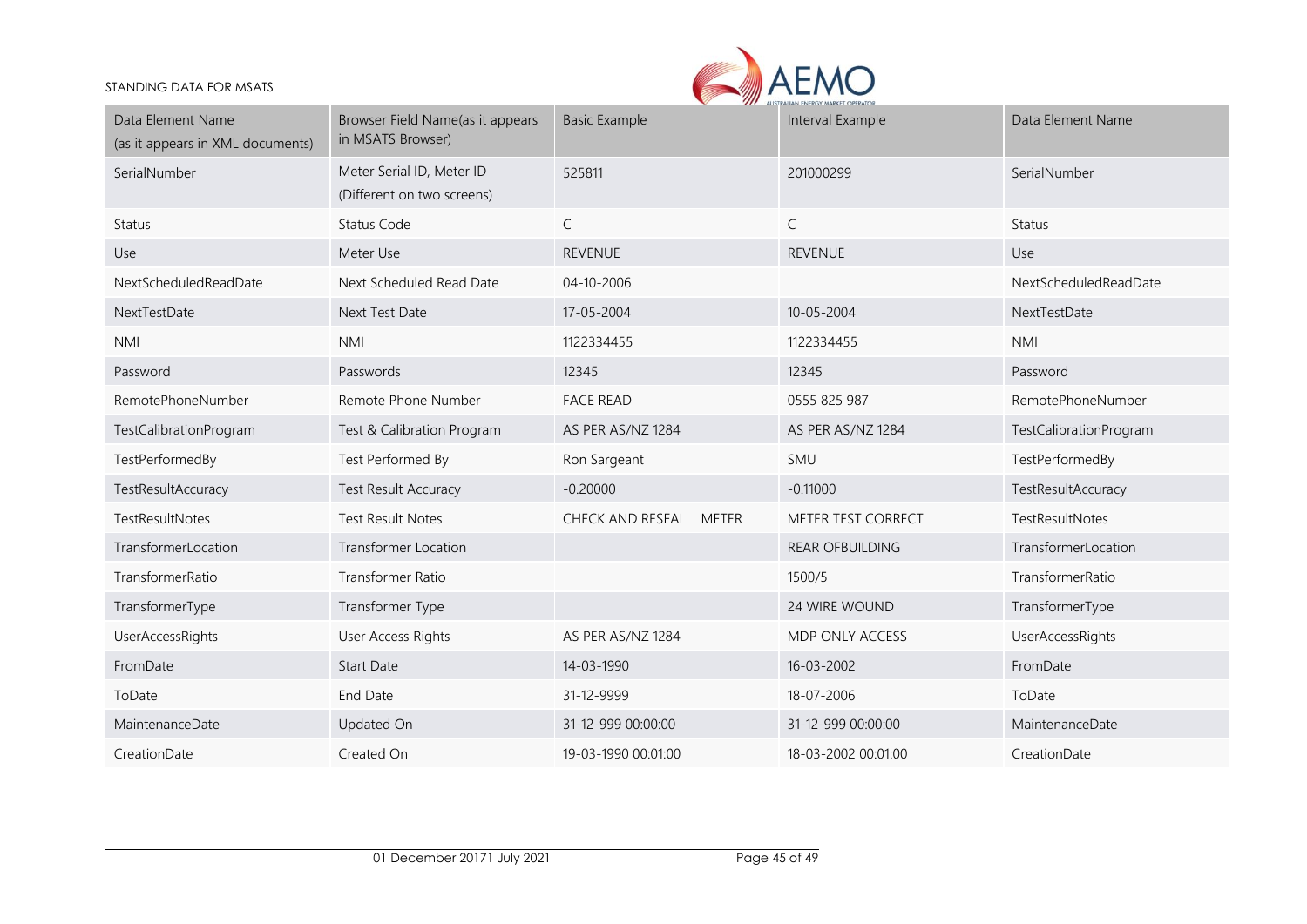

## <span id="page-45-0"></span>**Table 45 CATS\_DLF\_Codes**

| Data Element Name                 | Browser Field Name     | Basic & Interval Example |
|-----------------------------------|------------------------|--------------------------|
| DistributionLossFactorCode        | DLF Code               | NHV <sub>1</sub>         |
| DistributionLossFactorDescription | Description            | UMPLP - High Voltage     |
| DistributionLossFactorValue       | [The actual DLF value] | 1.11111                  |
| JurisdictionCode                  | Jurisdiction Code      | <b>SA</b>                |
| <b>RowStatus</b>                  | <b>Activity Status</b> | A                        |
| FromDate                          | <b>Start Date</b>      | $01 - 07 - 1999$         |
| ToDate                            | End Date               | $30 - 06 - 2000$         |
| MaintenanceDate                   | Updated On             | 31-05-2000 00:30:27      |
| CreationDate                      |                        | 01-06-1999 00:23:32      |

## <span id="page-45-1"></span>**Table 46 CATS\_Emb\_Net\_ID\_Codes**

| Data Element Name          | <b>Browser Field Name</b> | Basic & Basic Example           |
|----------------------------|---------------------------|---------------------------------|
| EmbeddedNetworkIdentifier  | Code                      | SE01008111                      |
| EmbeddedNetworkDescription | Description               | Kingston-On-Murray Caravan Park |
| SuburbOrPlaceOrLocality    | Suburb / Locality         | Kingston-On-Murray              |
| PostCode                   | Postcode                  | 5331                            |
| StateOrTerritory           | State                     | <b>SA</b>                       |
| <b>RowStatus</b>           | <b>Activity Status</b>    | A                               |
| FromDate                   | <b>Start Date</b>         | 5/04/2003                       |
| ToDate                     | End Date                  | 31/12/9999                      |
| <b>MaintenanceDate</b>     | Updated On                | 31/12/9999                      |
|                            | CreationDate              | 1/04/2003 13:23                 |

## <span id="page-45-2"></span>**Table 47 CATS\_NMI\_Data**

| Data Element Name                   | <b>Browser Field Name</b>      | <b>Basic Example</b> | Interval Example |
|-------------------------------------|--------------------------------|----------------------|------------------|
| <b>NMI</b>                          | <b>NMI</b>                     | 122334451            | 1122334455       |
| NMIClassificationCode               | NMI Classification Code        | SMALL                | LARGE            |
| MasterData/Status                   | Status Code                    | A                    | G                |
| TransmissionNodeldentifier          | TNI Code                       | NRGE                 | <b>SBER</b>      |
| TransmissionNodeldentifier<br>2     | TNI Code 2                     | <b>NRGE</b>          | <b>SBER</b>      |
| <b>JurisdictionCode</b>             | Jurisdiction Code              | <b>NSW</b>           | <b>SA</b>        |
| DistributionLossFactorCode          | DLF Code                       | <b>NRGE</b>          | NLV <sub>2</sub> |
| ChildEmbeddedNetworkIde<br>ntifier  | Embedded Network ID<br>(Child) | NS01008111           | SE01008111       |
| ParentEmbeddedNetworkId<br>entifier | Embedded Network<br>(Parent)   | NS01008111           | SE01008111       |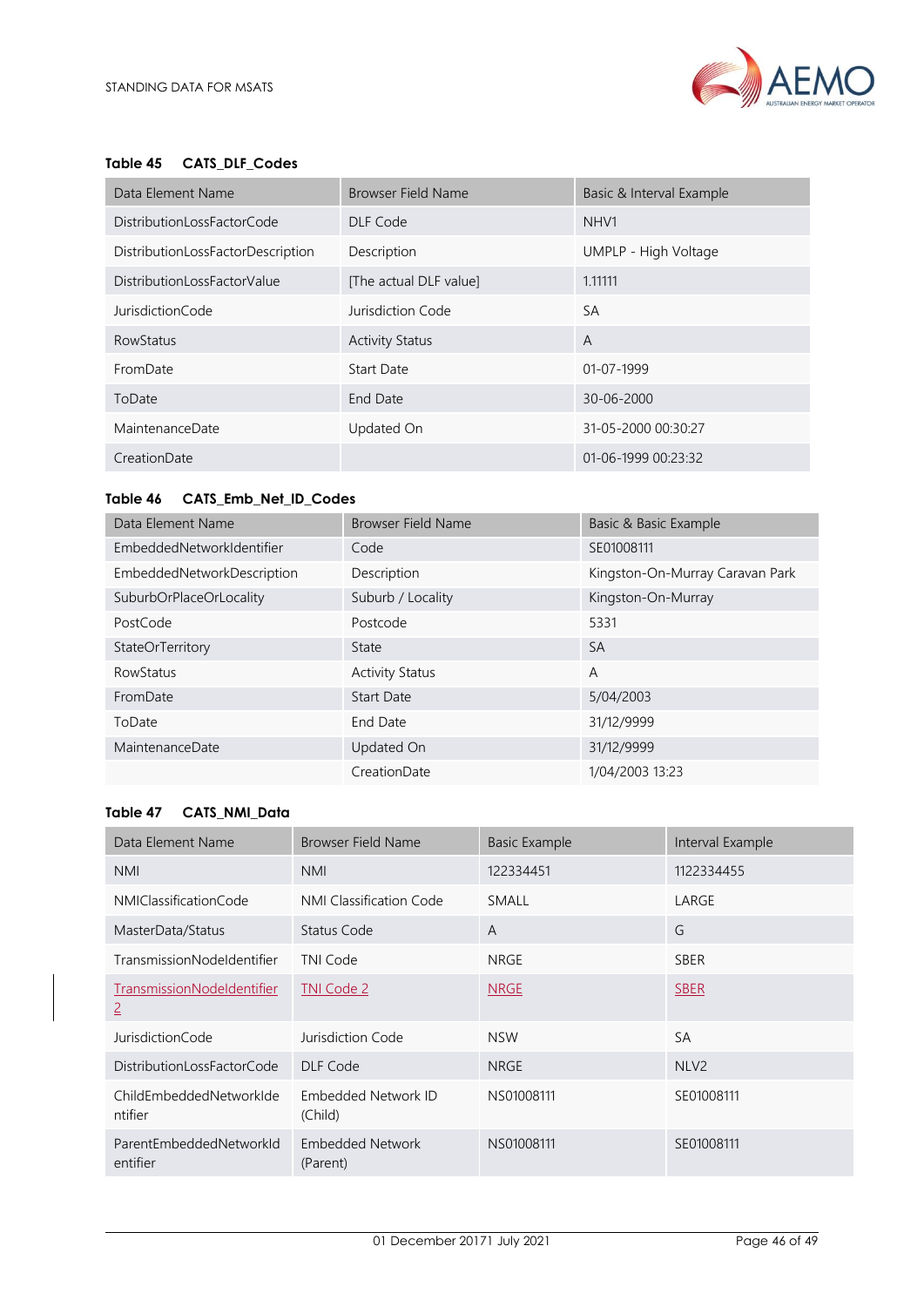

| BuildingOrPropertyName         | Building / Property Name       | <b>BP</b>           | <b>SHELL</b>          |
|--------------------------------|--------------------------------|---------------------|-----------------------|
| LotNumber                      | Lot Number                     | 22                  | 23                    |
| FlatOrUnitNumber               | Flat/Unit Number               | 1                   | $\overline{c}$        |
| FlatOrUnitType                 | Flat/Unit Type                 | $\cup$              | $\cup$                |
| FloorOrLevelNumber             | Flat/Unit Number               | 1                   | 1                     |
| FloorOrLevelType               | Floor/Level Type               | FL                  | FL.                   |
| HouseNumber                    | House Number                   | 6                   | 10                    |
| HouseNumberSuffix              | House Number Suffix            | A                   | B                     |
| StreetName                     | <b>Street Name</b>             | <b>BORIS</b>        | <b>DORIS</b>          |
| StreetSuffix                   | <b>Street Name Suffix</b>      | $\mathsf{N}$        | W                     |
| StreetType                     | Street Type                    | DR                  | ST                    |
| SuburbOrPlaceOrLocality        | Suburb/Locality                | ORANGE              | <b>LOXTON</b>         |
| LocationDescriptor             | Location Descriptor            | CNR FRED ST         | SHELL SERVICE STATION |
| PostCode                       | Postcode                       | 2211                | 5333                  |
| StateOrTerritory               | State                          | <b>NSW</b>          | SA                    |
| DeliveryPointIdentifier        | <b>DPID</b>                    | 01234567            | 12345678              |
| AddressLine                    | <b>Unstructured Address 1</b>  | Text                | Text                  |
| AddressLine                    | <b>Unstructured Address 2</b>  | Text                | Text                  |
| AddressLine                    | Unstructured Address 3         | Text                | Text                  |
| Aggregate                      | Aggregate Flag                 | Υ                   | Y                     |
| FromDate                       | <b>Start Date</b>              | 01-06-2004          | 01-06-2001            |
| ToDate                         | End Date                       | 31-12-9999          | 01-01-2003            |
| MaintenanceDate                | Updated On                     | 31-12-9999 00:00:00 | 05-01-2003 00:01:00   |
| CreationDate                   | Created On                     | 04-01-2004 09:31:00 | 01-06-2001 00:01:00   |
| RowStatus                      | <b>Activity Status</b>         | $\mathsf A$         | A                     |
| FeederClass                    | Feeder Class                   | ERGUD               | <b>ERGUD</b>          |
| Customer<br>ClassificationCode | <b>Customer Classification</b> | RESIDENTIAL         | <b>BUSINESS</b>       |
| CustomerThresholdCode          | Customer Threshold             | LOW                 | <b>HIGH</b>           |

# <span id="page-46-0"></span>**Table 48 CATS\_NMI\_Data\_Stream**

| Data Element Name                   | Browser Field Name | Basic Example | Interval Example |
|-------------------------------------|--------------------|---------------|------------------|
| <b>NMI</b>                          | <b>NMI</b>         | 1100445566    | 2211335544       |
| ElectricityDataStream/Suffix Suffix |                    | 31            | N <sub>1</sub>   |
| ElectricityDataStream/Statu         | Status Code        | А             | A                |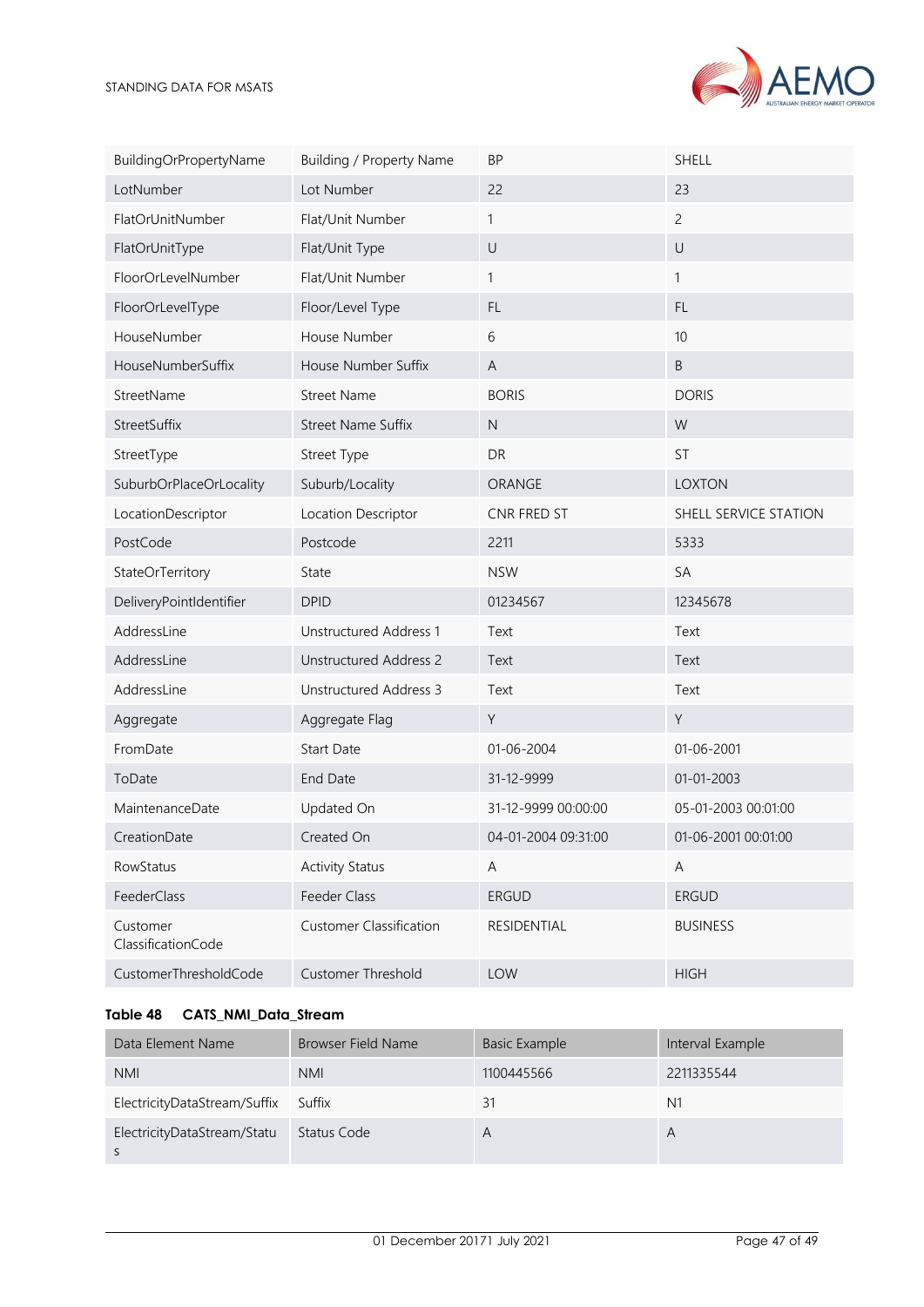

| ElectricityDataStream/<br>AveragedDailyLoad | Average Daily Load     | 5                   | 800                 |
|---------------------------------------------|------------------------|---------------------|---------------------|
| ElectricityDataStream/<br>DataStreamType    | Type                   | C                   |                     |
| ElectricityDataStream/<br>ProfileName       | Profile Name           | <b>NSLP</b>         | <b>NOPROF</b>       |
| FromDate                                    | <b>Start Date</b>      | 31-12-2001          | $01 - 06 - 2005$    |
| ToDate                                      | End Date               | 31-12-9999          | 31-12-9999          |
| MaintenanceDate                             | Updated On             | 02-01-2004 13:27:58 | 31-12-9999          |
| CreationDate                                | Created On             | 19-01-2002 17:15:23 | 05-06-2005 15:12:20 |
| <b>RowStatus</b>                            | <b>Activity Status</b> |                     | A                   |

## <span id="page-47-0"></span>**Table 49 CATS\_Register\_Identifier**

| Data Element Name                       | <b>Browser Field Name</b>                                 | <b>Basic Example</b>               | Interval Example       |
|-----------------------------------------|-----------------------------------------------------------|------------------------------------|------------------------|
| <b>NMI</b>                              | <b>NMI</b>                                                | 1100445566                         | 2211335544             |
| SerialNumber                            | Meter Serial ID<br>Meter ID<br>(Different on two screens) | 000012345                          | 112258                 |
| RegisterID                              | Register ID                                               | $\mathbf{1}$                       | E <sub>1</sub>         |
| NetworkTariffCode                       | Network Tariff Code                                       | <b>BLNB2CO</b>                     | MB2RI                  |
| NetworkAdditionalInformati<br><b>on</b> | Network Tariff Additional<br>Information                  | General Supply Non TOU<br>Eligible | LV TOU Demand Eligible |
| <b>UnitOfMeasure</b>                    | Unit of Measure                                           | <b>KWH</b>                         | <b>KWH</b>             |
| TimeOfDay                               | Time of Day                                               | <b>ALLDAY</b>                      | <b>ALLDAY</b>          |
| Multiplier                              | Multiplier                                                | 1.00000                            | 120.00000              |
| DialFormat                              | Dial Format                                               | 5.00                               | 5.10                   |
| Suffix                                  | Suffix                                                    | 11                                 | E1                     |
| ControlledLoad                          | Controlled Load                                           | <b>HWLoad</b>                      | <b>No</b>              |
| <b>Status</b>                           | <b>Status Code</b>                                        | $\mathsf{C}$                       | $\mathsf{C}$           |
| ConsumptionType                         | Actual/Cumulative Indicator                               | $\mathsf C$                        | A                      |
| Demand1                                 | Demand 1                                                  | $\mathbf 0$                        | $\mathbf 0$            |
| Demand <sub>2</sub>                     | Demand 2                                                  | $\overline{0}$                     | $\mathbf 0$            |
| FromDate                                | <b>Start Date</b>                                         | 01-08-2004                         | 01-06-2005             |
| ToDate                                  | <b>End Date</b>                                           | 31-12-9999                         | 31-12-9999             |
| MaintenanceDate                         | Updated On                                                | 31-12-9999                         | 31-12-9999             |
| CreationDate                            | Created On                                                | 01-11-2005 22:30:30                | 05-06-2005 09:09:09    |
| RowStatus                               | <b>Activity Status</b>                                    | A                                  | A                      |